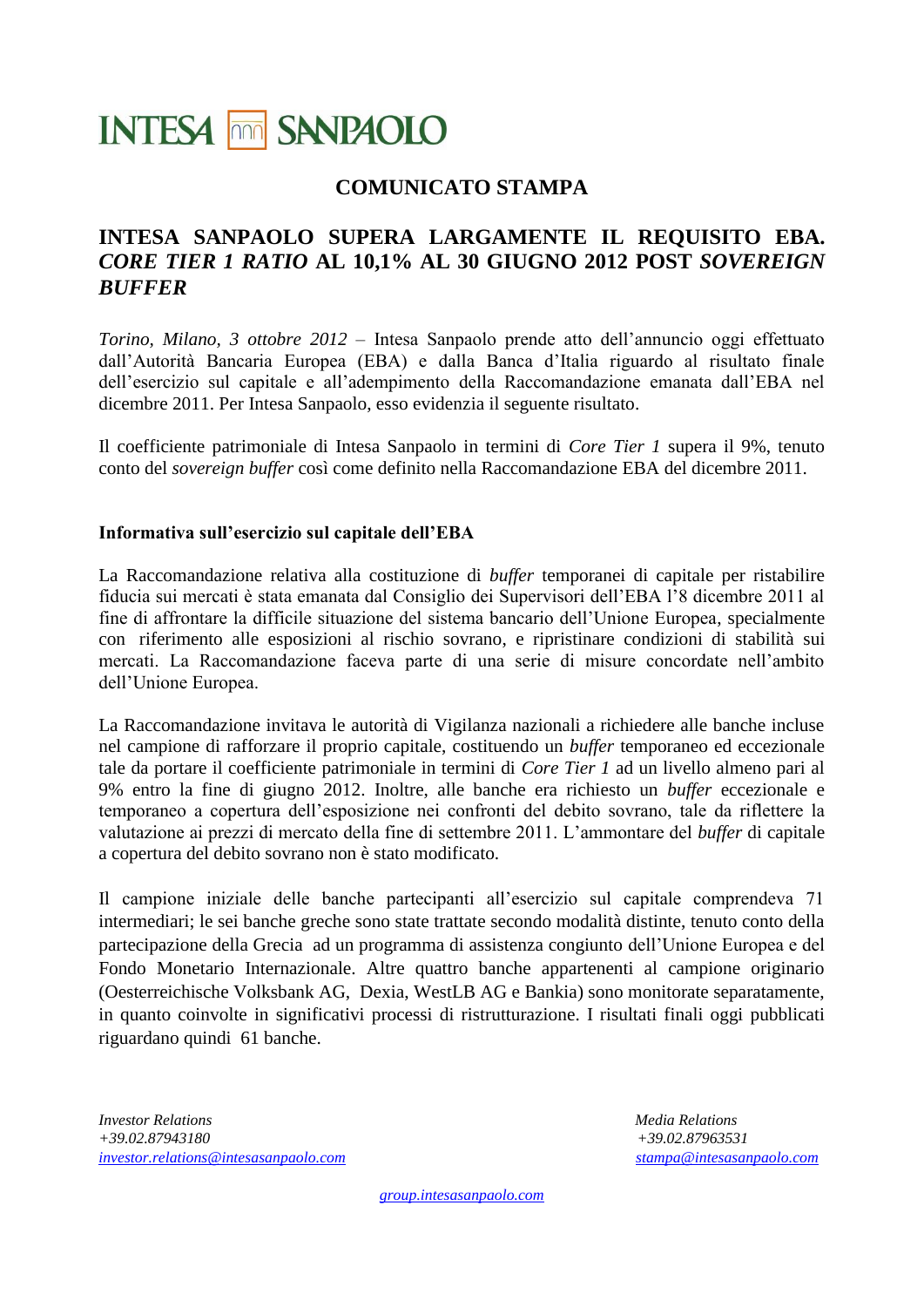**P CA 1.1 - hybrid instruments and government support measures other than** ry shares

of which: filters for regulatory capital (COREP line 1.1.2.6.06)

of items as defined by Article 57 (I),  $(m)$ ,  $(n)$  (o) and  $(p)$  of Directive 2006/48/EC educted from original own funds (COREP lines from 1.3.1 to 1.3.5 included in  $3.71^*$ 

 $\overline{C}$  line 1.3.7 included in line 1.3.T1\* (50% securitisation exposures in the g and trading book subject to 1250% risk weight; Art. 57 (r) of Directive 8/EC)

of which: IRB provided and IRB provided in and IRB equity expected and IRB equity expected in the tax of Directive 2006/48/EC (COREP line 1.3.8 included in

nount included in T1 own funds (COREP line 1.1.4.1a + COREP lines from  $2***01$  to 1.1.2.2\*\*\*05 + COREP line 1.1.5.2a (negative amount)) not ibed by government

**P CA 1.4 = COREP CA 1.1 + COREP CA 1.3.T1<sup>\*</sup> (negative amount)** 

report the write-downs on sovereign exposures accounted during 2011Q4 (011 column) and 2012H1 (June 2012 column) with the limit for the total ments (Dec 2011 + Jun 2012) of the sovereign buffer for each country.

**A** - CT 1 including existing government support measures

**A** - (CT 1 including existing government support measures - Sovereign buffer for exposures in EEA)

| (in million Euro)                                                                                                                                                                                      |                    |         |                    |         |                                                                                                                                                                                   |
|--------------------------------------------------------------------------------------------------------------------------------------------------------------------------------------------------------|--------------------|---------|--------------------|---------|-----------------------------------------------------------------------------------------------------------------------------------------------------------------------------------|
| <b>Capital position CRD3 rules</b>                                                                                                                                                                     | <b>Dec-11</b>      |         | $Jun-12$           |         | <b>References to COREP reporting</b>                                                                                                                                              |
|                                                                                                                                                                                                        | <b>Million EUR</b> | % RWA   | <b>Million EUR</b> | % RWA   |                                                                                                                                                                                   |
| A) Common equity before deductions (Original own funds without hybrid instruments and government<br>support measures other than ordinary shares) (+)                                                   | 34,275             |         | 35,333             |         | COREP CA 1.1 - hybrid instruments and government suppo<br>ordinary shares                                                                                                         |
| Of which: (+) eligible capital and reserves                                                                                                                                                            | 48,919             |         | 49,782             |         | COREP CA 1.1.1 + COREP line 1.1.2.1                                                                                                                                               |
| Of which: (-) intangibles assets (including goodwill)                                                                                                                                                  | $-14,644$          |         | $-14,449$          |         | Net amount included in T1 own funds (COREP line 1.1.5.1)                                                                                                                          |
| Of which: (-/+) adjustment to valuation differences in other AFS assets (1)                                                                                                                            | $62^{\circ}$       |         | 496                |         | Prudential filters for regulatory capital (COREP line 1.1.2.6.                                                                                                                    |
| B) Deductions from common equity (Elements deducted from original own funds) (-)                                                                                                                       | $-1,478$           | $-0.5%$ | $-1,571$           | $-0.5%$ | COREP CA 1.3.T1* (negative amount)                                                                                                                                                |
| Of which: (-) deductions of participations and subordinated claims                                                                                                                                     | $-1,248$           |         | $-1,291$           |         | Total of items as defined by Article 57 (I), (m), (n) (o) and (p<br>and deducted from original own funds (COREP lines from 1<br>line 1.3.T1*)                                     |
| Of which: (-) securitisation exposures not included in RWA according with CRD3 <sup>(2)</sup>                                                                                                          |                    | 0.0%    |                    | 0.0%    | COREP line 1.3.7 included in line 1.3.T1* (50% securitisation<br>banking and trading book subject to 1250% risk weight; Art.<br>2006/48/EC)                                       |
| Of which: (-) IRB provision shortfall and IRB equity expected loss amounts (before tax)                                                                                                                | $-230$             | $-0.1%$ | $-280$             | $-0.1%$ | As defined by Article 57 (q) of Directive 2006/48/EC (CORE<br>$1.3.T1*)$                                                                                                          |
| C) Common equity (A+B)                                                                                                                                                                                 | 32,797             | 10.2%   | 33,762             | 10.9%   |                                                                                                                                                                                   |
| Of which: ordinary shares subscribed by government                                                                                                                                                     |                    | 0.0%    |                    | 0.0%    | Paid up ordinary shares subscribed by government                                                                                                                                  |
| D) Other instruments available for meeting the buffer (+)                                                                                                                                              |                    |         |                    |         |                                                                                                                                                                                   |
| Hybrids to be converted into ordinary shares by 31st October 2012                                                                                                                                      |                    |         |                    |         |                                                                                                                                                                                   |
| New CoCos issued according to EBA Common Term Sheet                                                                                                                                                    |                    |         |                    |         |                                                                                                                                                                                   |
| E) Other Existing government support measures (+)                                                                                                                                                      |                    | 0.0%    |                    | 0.0%    |                                                                                                                                                                                   |
| F) Core Tier 1 including existing government support measures (C+D+E)                                                                                                                                  | 32,797             | 10.2%   | 33,762             | 10.9%   |                                                                                                                                                                                   |
| G) Hybrid instruments not subscribed by government                                                                                                                                                     | 4,498              |         | 3,272              |         | Net amount included in T1 own funds (COREP line 1.1.4.1a<br>1.1.2.2***01 to 1.1.2.2***05 + COREP line 1.1.5.2a (negativ<br>subscribed by government                               |
| Tier 1 Capital (F+G) (Total original own funds for general solvency purposes)                                                                                                                          | 37,295             | 11.6%   | 37,034             | 12.0%   | COREP CA 1.4 = COREP CA 1.1 + COREP CA 1.3.T1* (ne                                                                                                                                |
| <b>RWA</b>                                                                                                                                                                                             | 322,310            |         | 308,353            |         |                                                                                                                                                                                   |
| <b>Sovereign Capital buffer</b>                                                                                                                                                                        |                    |         |                    |         |                                                                                                                                                                                   |
| H) Prudential filter (AFS sovereign assets in EEA as of 30th September 2011) (-/+)                                                                                                                     | 720                |         |                    |         |                                                                                                                                                                                   |
| I) Difference between the book value and the fair value of sovereign assets (Bonds and Loans and<br>advances) in the HTM and Loans & Receivables portfolios <sup>(3)</sup> , as of 30th September 2011 | 1,992              |         | 1,992              |         |                                                                                                                                                                                   |
| Sovereign capital buffer for exposures in EEA (H+I)                                                                                                                                                    | 2,712              |         | 2,712              |         | Sum of Prudential filter and valuation. If negative it is set to                                                                                                                  |
| (J) Additional impairments on sovereign exposures (-)                                                                                                                                                  |                    |         |                    |         | Please report the write-downs on sovereign exposures acco<br>(Dec 2011 column) and 2012H1 (June 2012 column) with th<br>impairments (Dec 2011 + Jun 2012) of the sovereign buffer |
| Shortfall (+) / Surplus (-) to 9% before application of sovereign capital buffer                                                                                                                       | $-3,789$           |         | $-6,010$           |         | 9% RWA - CT 1 including existing government support mea                                                                                                                           |
| Overall Shortfall (+) / Surplus (-) after including sovereign capital buffer and additional impairments on<br>sovereign exposures<br><b>Notes and definitions</b>                                      | $-1,07$            |         | $-3,298$           |         | 9% RWA - (CT 1 including existing government support mea<br>capital buffer for exposures in EEA)                                                                                  |

**(2)** According with CRD3 it can include also 50% securitisation exposures in the trading book subject to 1250% risk weight and not included in RWA.

(3) It includes also possible differences between the book value and the fair value of: (i) direct sovereign exposures in derivatives; (ii) indirect sovereign exposures in the banking and trading book

**(1)** The amount is already included in the computation of the eligible capital and reserves and it is provided separately for information purposes.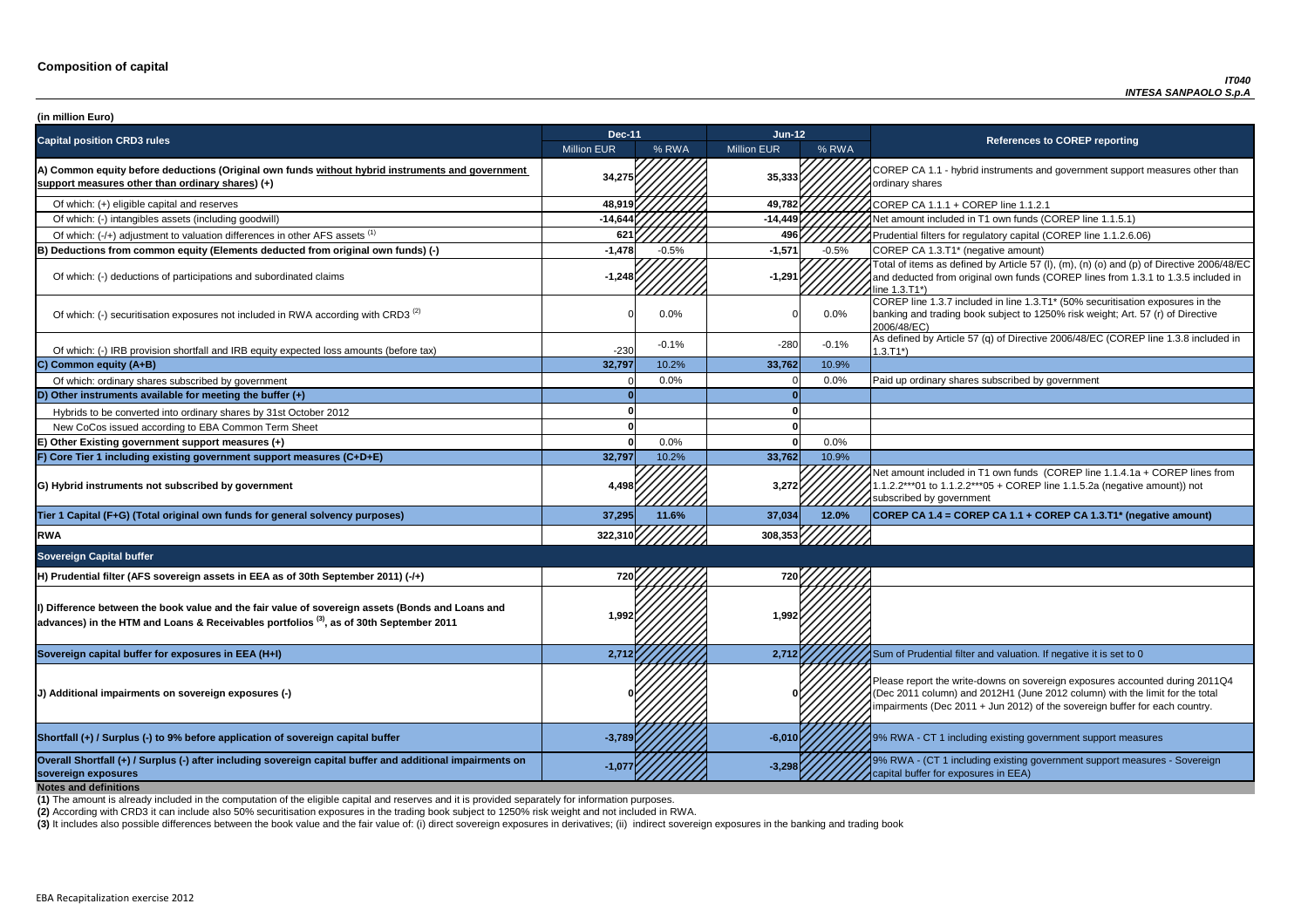### **Composition of RWA**

*IT040 INTESA SANPAOLO S.p.A*

**(in million Euro)**

|                                                  | <b>Dec-11</b> | $Jun-12$ |
|--------------------------------------------------|---------------|----------|
| Total RWA <sup>(1)</sup>                         | 322,310       | 308,353  |
| <b>RWA</b> for credit risk                       | 277,498       | 263,427  |
| <b>RWA Securitisation and re-securitisations</b> | 6,059         | 6,009    |
| <b>RWA Other credit risk</b>                     | 271,439       | 257,418  |
| <b>RWA</b> for market risk                       | 17,488        | 18,764   |
| RWA operational risk                             | 24,825        | 24,880   |
| <b>Transitional floors</b>                       | 0             | 0        |
| <b>RWA Other</b>                                 | 2,499         | 1,282    |

### **Notes and definitions**

**(1)** The RWA calculated according to CRD III can be based on models that have not yet been approved by the National Supervisory Authority.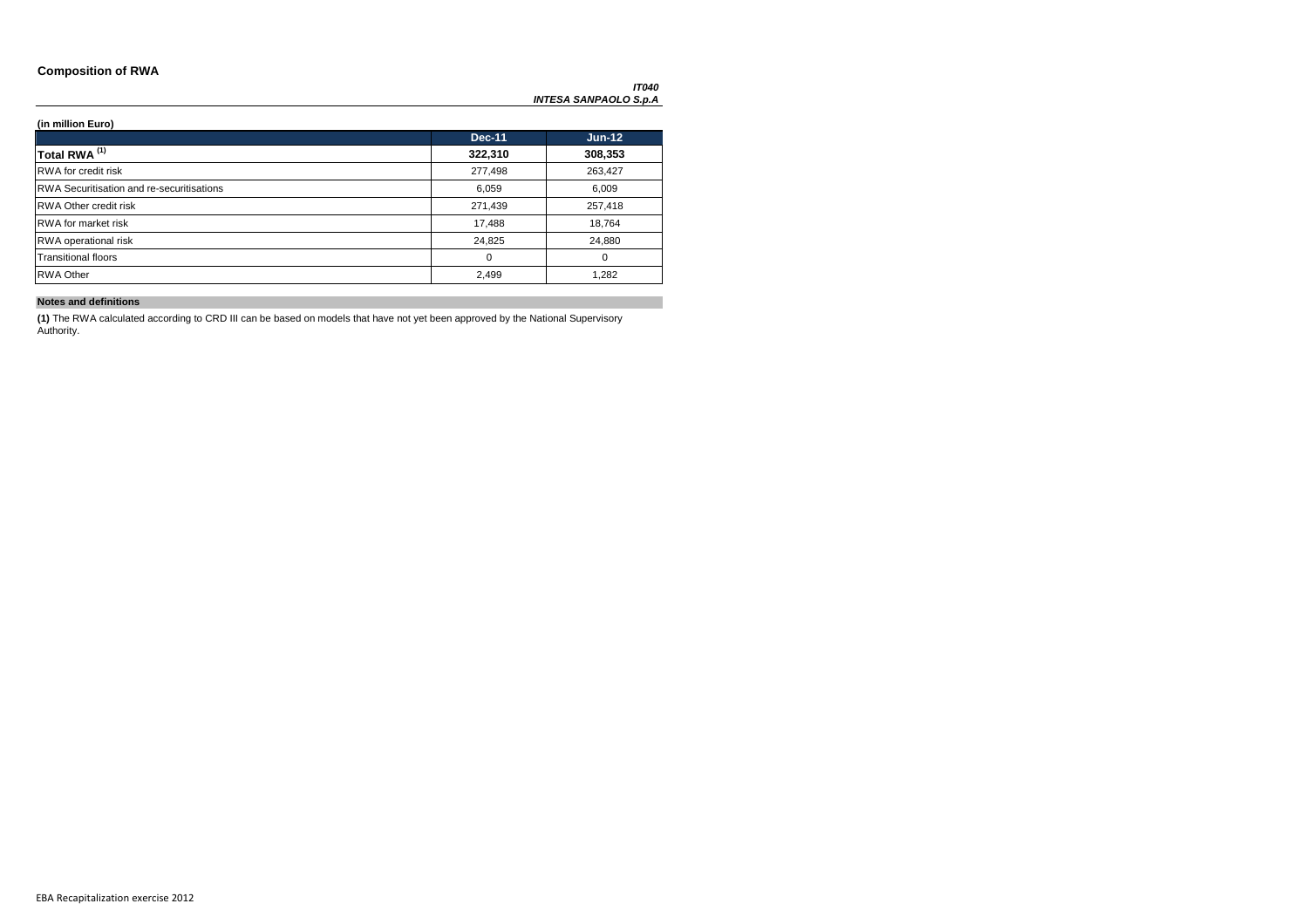### *Dec-11 IT040 INTESA SANPAOLO S.p.A*

| (in million Euro)                      |                |                      |                                                                                             |                          |                                                           |                                                                                                           |                                                                                                     |                                                                                                                    |                                                                                                                    |                                                                                              |                                                                          |                                                                                                             |                                                                                                         |                                          |
|----------------------------------------|----------------|----------------------|---------------------------------------------------------------------------------------------|--------------------------|-----------------------------------------------------------|-----------------------------------------------------------------------------------------------------------|-----------------------------------------------------------------------------------------------------|--------------------------------------------------------------------------------------------------------------------|--------------------------------------------------------------------------------------------------------------------|----------------------------------------------------------------------------------------------|--------------------------------------------------------------------------|-------------------------------------------------------------------------------------------------------------|---------------------------------------------------------------------------------------------------------|------------------------------------------|
|                                        |                |                      | <b>GROSS DIRECT LONG EXPOSURES</b><br>(accounting value gross of provisions) <sup>(1)</sup> |                          |                                                           | <b>NET DIRECT POSITIONS</b><br>other counterparties only where there is maturity matching) <sup>(1)</sup> | (gross of provisions and write-off exposures (long) net of cash short position of sovereign debt to | <b>DIRECT SOVEREIGN</b><br><b>EXPOSURES IN</b><br><b>DERIVATIVES (1)</b>                                           | <b>INDIRECT SOVEREIGN</b><br><b>EXPOSURES<sup>(3)</sup></b><br>(on and off balance sheet)                          | Memo Item                                                                                    | Provisions and<br>write-off on                                           | <b>Prudential filter</b><br>AFS sovereign assets                                                            | Reserve<br>AFS sovereign assets                                                                         | Fair value<br>flow and f                 |
| <b>Residual Maturity</b>               | <b>Country</b> |                      | of which: loans and<br>advances in the HTM<br>and Loans and<br>receivables portfolios       |                          | of which: Available for<br>sale financial assets<br>(AFS) | of which: Financial<br>assets designated at fair<br>value through profit or<br>loss<br>(FVO)              | of which: Financial assets<br>held for trading $(2)$                                                | Net position at fair values<br>(Derivatives with positive fair<br>value + Derivatives with<br>negative fair value) | Net position at fair values<br>(Derivatives with positive fair<br>value + Derivatives with<br>negative fair value) | <b>Nominal Value</b><br>Debt securities<br>in HTM and Loans<br>and Receivables<br>portfolios | Sovereign assets<br>(loans, advances<br>and debt<br>securities)<br>$(+)$ | (including the fair<br>value of Cash flow and<br>fair value hedging<br>contracts)<br>$(+/-)$ <sup>(4)</sup> | (gross the fair value of<br>Cash flow and fair<br>value hedging<br>contracts)<br>$(+/-)$ <sup>(4)</sup> | hedging c<br>on AFS so<br>ass<br>$(+/-)$ |
| $[0 - 3M]$                             |                | $\cap$               | $\overline{0}$                                                                              | - 0                      | $\Omega$                                                  | $\overline{0}$                                                                                            | $\overline{0}$                                                                                      | $\overline{0}$                                                                                                     | റ                                                                                                                  | $\Omega$                                                                                     | <i>77777777</i> 77                                                       | റ                                                                                                           | $\overline{0}$                                                                                          |                                          |
| $[3M - 1Y]$                            |                | $\Omega$             | $\Omega$                                                                                    | $\Omega$                 | $\Omega$<br>$\cap$                                        | $\Omega$                                                                                                  | $\Omega$                                                                                            | $\Omega$                                                                                                           | $\cap$<br>$\cap$                                                                                                   | $\mathbf 0$                                                                                  |                                                                          | $\cap$                                                                                                      | $\overline{0}$                                                                                          |                                          |
| $[1Y - 2Y]$<br>$[2Y - 3Y]$             |                |                      | $\Omega$<br>$\Omega$                                                                        | $\boldsymbol{\varDelta}$ | $\mathcal{R}$                                             | $\Omega$<br>$\Omega$                                                                                      |                                                                                                     | $\Omega$<br>$\Omega$                                                                                               |                                                                                                                    | $\Omega$<br>$\Omega$                                                                         |                                                                          | $\cap$<br>$\Omega$                                                                                          | $\Omega$<br>$\Omega$                                                                                    |                                          |
| $[3Y - 5Y]$                            | Austria        | 42                   | $\Omega$                                                                                    | 31                       |                                                           | $\Omega$                                                                                                  | 30                                                                                                  | $\overline{0}$                                                                                                     | $\Omega$                                                                                                           | $\overline{0}$                                                                               | HATHA SAN                                                                | $\cap$                                                                                                      | $\Omega$                                                                                                |                                          |
| [5Y - 10Y [                            |                | $\Omega$             | $\Omega$                                                                                    | $\alpha$                 | $\Omega$                                                  | $\Omega$                                                                                                  | <b>Q</b>                                                                                            | $\Omega$                                                                                                           | $\cap$                                                                                                             | റ                                                                                            |                                                                          | $\cap$                                                                                                      | $\Omega$                                                                                                |                                          |
| [10Y - more [<br><b>Total</b>          |                | $\mathcal{D}$<br>58  | $\Omega$<br>$\cap$                                                                          | 46                       | $\cap$                                                    | $\Omega$<br>- 0                                                                                           | $-1$<br>40                                                                                          | $\Omega$                                                                                                           | $\cap$<br>$\cap$                                                                                                   | 3                                                                                            |                                                                          | $\cap$<br>$\cap$                                                                                            | $\Omega$                                                                                                |                                          |
| $[0 - 3M]$                             |                | $\Omega$             | $\Omega$                                                                                    | $\Omega$                 | $\Omega$                                                  | $\Omega$                                                                                                  | $\overline{0}$                                                                                      | $\Omega$                                                                                                           | $\Omega$                                                                                                           | $\overline{0}$                                                                               |                                                                          | $\Omega$                                                                                                    | $\overline{0}$                                                                                          |                                          |
| $[3M - 1Y]$                            |                | $\Omega$             | $\Omega$                                                                                    | $-20$                    | $\Omega$                                                  | $\Omega$                                                                                                  | $-20$                                                                                               | $\Omega$                                                                                                           | $\Omega$                                                                                                           | $\overline{0}$                                                                               | THAT A                                                                   | $\Omega$                                                                                                    | $\overline{0}$                                                                                          |                                          |
| $[1Y - 2Y]$                            |                | 30                   | $\overline{0}$                                                                              | 30                       | 30                                                        | $\Omega$                                                                                                  | $\overline{0}$                                                                                      | $\overline{0}$                                                                                                     | $\Omega$                                                                                                           | $\overline{0}$                                                                               |                                                                          | $\Omega$                                                                                                    | $\overline{0}$                                                                                          |                                          |
| $[2Y - 3Y]$<br>$[3Y - 5Y]$             | Belgium        | $\Omega$             | $\Omega$<br>$\Omega$                                                                        | $\Omega$<br>-5           | $\Omega$<br>5                                             | $\Omega$<br>$\Omega$                                                                                      | $\overline{0}$<br>$\overline{0}$                                                                    | $\Omega$<br>$\Omega$                                                                                               | $-1$<br>$\Omega$                                                                                                   | $\overline{0}$<br>$\Omega$                                                                   |                                                                          | $\Omega$<br>$\cap$                                                                                          | $\overline{0}$<br>$\Omega$                                                                              |                                          |
| $[5Y - 10Y]$                           |                |                      | $\Omega$                                                                                    | $-5$                     | $\Omega$                                                  | $\Omega$                                                                                                  | $-5$                                                                                                | $\Omega$                                                                                                           |                                                                                                                    | $\Omega$                                                                                     |                                                                          |                                                                                                             | $\Omega$                                                                                                |                                          |
| [10Y - more [                          |                |                      | $\Omega$                                                                                    | -5                       | $\cap$                                                    | $\Omega$                                                                                                  | -5                                                                                                  | $\Omega$                                                                                                           | റ                                                                                                                  | $\Omega$                                                                                     |                                                                          | $\cap$                                                                                                      | $\Omega$                                                                                                |                                          |
| <b>Total</b>                           |                | 43                   | $\Omega$                                                                                    | 15                       | 35                                                        | $\Omega$                                                                                                  | $-20$                                                                                               | $\Omega$                                                                                                           | $-1$                                                                                                               | $\overline{0}$                                                                               |                                                                          | $\Omega$                                                                                                    | $\Omega$                                                                                                |                                          |
| $[0 - 3M]$<br>$[3M - 1Y]$              |                | $\Omega$<br>$\cap$   | $\Omega$<br>$\Omega$                                                                        | $\Omega$<br>$\Omega$     | $\Omega$<br>- റ                                           | $\Omega$<br>$\Omega$                                                                                      | $\overline{0}$<br>$\Omega$                                                                          | $\Omega$<br>$\Omega$                                                                                               | $\Omega$<br>$\Omega$                                                                                               | $\Omega$<br>$\Omega$                                                                         | WITHAN                                                                   | $\Omega$<br>$\cap$                                                                                          | $\Omega$<br>$\Omega$                                                                                    |                                          |
| $[1Y - 2Y]$                            |                | $\cap$               | $\Omega$                                                                                    | $\cap$                   | $\cap$                                                    | $\Omega$                                                                                                  | $\Omega$                                                                                            | $\Omega$                                                                                                           | $\cap$                                                                                                             | $\Omega$                                                                                     |                                                                          | $\cap$                                                                                                      | $\Omega$                                                                                                |                                          |
| $[2Y - 3Y]$                            | Bulgaria       | $\Omega$             | $\Omega$                                                                                    | $\Omega$                 | $\Omega$                                                  | $\Omega$                                                                                                  | $\Omega$                                                                                            | $\Omega$                                                                                                           | $\cap$                                                                                                             | $\cap$                                                                                       |                                                                          | $\cap$                                                                                                      | $\overline{0}$                                                                                          |                                          |
| [3Y - 5Y                               |                |                      |                                                                                             |                          |                                                           |                                                                                                           |                                                                                                     |                                                                                                                    |                                                                                                                    |                                                                                              | VH,                                                                      |                                                                                                             |                                                                                                         |                                          |
| $[5Y - 10Y]$<br>[10Y - more [          |                | $\cap$<br>$\cap$     | $\Omega$<br>$\Omega$                                                                        | $\Omega$<br>$\Omega$     | $\Omega$<br>$\Omega$                                      | $\Omega$<br>$\Omega$                                                                                      | $\Omega$<br>$\Omega$                                                                                | $\Omega$<br>$\Omega$                                                                                               | റ                                                                                                                  | $\Omega$<br>$\Omega$                                                                         | <u>HHHHH</u>                                                             | $\cap$<br>$\cap$                                                                                            | $\Omega$<br>$\Omega$                                                                                    |                                          |
| <b>Total</b>                           |                | $\Omega$             | $\Omega$                                                                                    | - 0                      | $\Omega$                                                  | <u>_ N</u>                                                                                                | $\Omega$                                                                                            |                                                                                                                    |                                                                                                                    | $\Omega$                                                                                     |                                                                          |                                                                                                             | $\Omega$                                                                                                |                                          |
| $[0 - 3M]$                             |                |                      | $\Omega$                                                                                    | $\Omega$                 | $\Omega$                                                  | $\Omega$                                                                                                  | $\Omega$                                                                                            | $\Omega$                                                                                                           |                                                                                                                    | $\cap$                                                                                       |                                                                          |                                                                                                             | $\Omega$                                                                                                |                                          |
| $[3M - 1Y]$                            |                |                      | $\Omega$                                                                                    | ĥ                        | $\Omega$                                                  | $\Omega$                                                                                                  | $\Omega$                                                                                            | $\Omega$                                                                                                           |                                                                                                                    |                                                                                              | <i>ШШШ</i>                                                               |                                                                                                             | $\Omega$                                                                                                |                                          |
| $\sqrt{1Y-2Y}$<br>$\overline{[2Y-3Y]}$ |                |                      | - 0<br>$\Omega$                                                                             |                          | $\cap$<br>$\Omega$                                        | -0<br>$\Omega$                                                                                            | $\Omega$<br>$\Omega$                                                                                | $\Omega$<br>$\Omega$                                                                                               |                                                                                                                    |                                                                                              | HHHH                                                                     |                                                                                                             | $\Omega$<br>$\Omega$                                                                                    |                                          |
| $[3Y - 5Y]$                            | Cyprus         |                      | $\Omega$                                                                                    | $\mathbf{B}$             | $\Omega$                                                  | $\Omega$                                                                                                  | $\Omega$                                                                                            | $\Omega$                                                                                                           |                                                                                                                    |                                                                                              |                                                                          | $\cap$                                                                                                      | $\Omega$                                                                                                |                                          |
| $[5Y - 10Y]$                           |                |                      | $\Omega$                                                                                    | $\Omega$                 | $\Omega$                                                  | $\Omega$                                                                                                  | $\Omega$                                                                                            | $\Omega$                                                                                                           |                                                                                                                    | $\cap$                                                                                       | HAHA                                                                     |                                                                                                             | $\Omega$                                                                                                |                                          |
| [10Y - more [<br><b>Total</b>          |                | $\cap$               | $\Omega$<br>- റ                                                                             | $\Omega$                 | $\Omega$<br>$\Omega$                                      | $\cap$                                                                                                    | $\Omega$                                                                                            | $\Omega$                                                                                                           |                                                                                                                    | $\cap$<br>$\overline{22}$                                                                    |                                                                          | $\cap$<br>$\Omega$                                                                                          | $\Omega$                                                                                                |                                          |
| $[0 - 3M]$                             |                | 19                   | -6                                                                                          | 19<br>-6                 | $\Omega$                                                  | $\Omega$                                                                                                  | $\Omega$                                                                                            | $\Omega$                                                                                                           |                                                                                                                    | $\Omega$                                                                                     |                                                                          | $\cap$                                                                                                      | $\Omega$                                                                                                |                                          |
| $\sqrt{3M-1Y}$                         |                | 25                   | 2                                                                                           | 25                       | $\Omega$                                                  | $\Omega$                                                                                                  | 23                                                                                                  | $\Omega$                                                                                                           | $\Omega$                                                                                                           | $\overline{0}$                                                                               | THAMA<br>HAMA                                                            | $\Omega$                                                                                                    | $\Omega$                                                                                                |                                          |
| $[1Y - 2Y]$                            |                | $\overline{2}$       | $\mathcal{P}$                                                                               | $\overline{2}$           | $\Omega$                                                  | $\Omega$                                                                                                  | $\overline{0}$                                                                                      | $\Omega$                                                                                                           | $\Omega$                                                                                                           | $\Omega$                                                                                     |                                                                          | $\Omega$                                                                                                    | $\Omega$                                                                                                |                                          |
| $\overline{[2Y-3Y]}$<br>$[3Y - 5Y]$    | Czech Republic | $\mathcal{L}$        | $\mathcal{D}$                                                                               | $\overline{2}$           | $\Omega$                                                  | $\Omega$                                                                                                  | $\overline{0}$                                                                                      | $\Omega$                                                                                                           |                                                                                                                    | $\Omega$                                                                                     |                                                                          |                                                                                                             | $\Omega$                                                                                                |                                          |
| $[5Y - 10Y]$                           |                | 32                   | 3<br>-4                                                                                     | -3<br>29                 | $\overline{0}$<br>27                                      | $\Omega$<br>- റ                                                                                           | $\overline{0}$<br>$-1$                                                                              | $\Omega$<br>$\Omega$                                                                                               |                                                                                                                    | $\Omega$<br>$\Omega$                                                                         |                                                                          |                                                                                                             | $\mathbf 0$<br>વ                                                                                        |                                          |
| [10Y - more [                          |                |                      | $\overline{4}$                                                                              | $\boldsymbol{\varDelta}$ | $\Omega$                                                  | $\Omega$                                                                                                  | $\Omega$                                                                                            | $\Omega$                                                                                                           |                                                                                                                    | $\cap$                                                                                       |                                                                          |                                                                                                             | $\Omega$                                                                                                |                                          |
| <b>Total</b>                           |                | 75                   | 23                                                                                          | 71                       | 27                                                        | - 0                                                                                                       | 22                                                                                                  |                                                                                                                    |                                                                                                                    | $\Omega$                                                                                     |                                                                          |                                                                                                             | 3                                                                                                       |                                          |
| $[0 - 3M]$                             |                | $\cap$<br>$\cap$     | $\Omega$                                                                                    | $\Omega$<br>- റ          | - 0<br>$\cap$                                             | $\Omega$<br>$\Omega$                                                                                      | $\overline{0}$<br>$\Omega$                                                                          | $\Omega$<br>$\Omega$                                                                                               | റ<br>റ                                                                                                             | $\Omega$<br>$\Omega$                                                                         |                                                                          | $\cap$<br>$\cap$                                                                                            | $\Omega$<br>$\Omega$                                                                                    |                                          |
| $[3M - 1Y]$<br>$[1Y - 2Y]$             |                | $\cap$               | $\Omega$<br>$\overline{0}$                                                                  | - 0                      | $\overline{0}$                                            | $\Omega$                                                                                                  | $\overline{0}$                                                                                      | $\Omega$                                                                                                           | $\cap$                                                                                                             | $\Omega$                                                                                     | HANA<br>HANA                                                             | $\cap$                                                                                                      | $\overline{0}$                                                                                          |                                          |
| $\overline{[2Y-3Y]}$                   | Denmark        | $\cap$               | $\Omega$                                                                                    | $\Omega$                 | $\Omega$                                                  | $\Omega$                                                                                                  | $\Omega$                                                                                            | $\Omega$                                                                                                           | $\cap$                                                                                                             | $\Omega$                                                                                     |                                                                          | $\cap$                                                                                                      | $\Omega$                                                                                                |                                          |
| $[3Y - 5Y]$                            |                | $\cap$               | $\Omega$                                                                                    | - റ                      | $\cap$                                                    | $\Omega$                                                                                                  | $\overline{0}$                                                                                      | $\Omega$                                                                                                           | $\Omega$                                                                                                           | $\Omega$                                                                                     |                                                                          | $\Omega$                                                                                                    | $\overline{0}$                                                                                          |                                          |
| $[5Y - 10Y]$<br>[10Y - more            |                | $\Omega$<br>$\Omega$ | $\Omega$<br>$\Omega$                                                                        | $\Omega$<br>- 0          | $\Omega$<br>$\Omega$                                      | $\Omega$<br>$\Omega$                                                                                      | $\overline{0}$<br>$\Omega$                                                                          | $\Omega$<br>$\Omega$                                                                                               | $\Omega$<br>$\Omega$                                                                                               | $\overline{0}$<br>$\Omega$                                                                   | 7777777777                                                               | $\Omega$<br>$\cap$                                                                                          | $\Omega$<br>$\Omega$                                                                                    |                                          |
| <b>Total</b>                           |                | $\overline{0}$       | $\Omega$                                                                                    | - 0                      | $\Omega$                                                  | $\Omega$                                                                                                  | $\Omega$                                                                                            |                                                                                                                    | $\Omega$                                                                                                           | $\Omega$                                                                                     |                                                                          | $\Omega$                                                                                                    | $\Omega$                                                                                                |                                          |
| $[0 - 3M]$                             |                | $\cap$               | $\Omega$                                                                                    | $\Omega$                 | $\Omega$                                                  | $\Omega$                                                                                                  | $\Omega$                                                                                            | $\Omega$                                                                                                           |                                                                                                                    | $\Omega$                                                                                     |                                                                          |                                                                                                             | $\Omega$                                                                                                |                                          |
| $[3M - 1Y]$                            |                |                      | $\Omega$                                                                                    | $\Omega$                 | $\Omega$                                                  | $\Omega$                                                                                                  | $\overline{0}$                                                                                      | $\Omega$                                                                                                           |                                                                                                                    | $\Omega$                                                                                     | 77)                                                                      |                                                                                                             | $\mathbf 0$                                                                                             |                                          |
| $[1Y - 2Y]$<br>$[2Y - 3Y]$             |                | റ                    | $\Omega$<br>$\Omega$                                                                        | $\Omega$<br>$\Omega$     | $\Omega$<br>$\Omega$                                      | $\Omega$<br>$\Omega$                                                                                      | $\Omega$<br>$\overline{0}$                                                                          | $\Omega$<br>$\Omega$                                                                                               |                                                                                                                    | $\Omega$<br>$\Omega$                                                                         | HAAA<br>HAAA                                                             | $\cap$                                                                                                      | $\Omega$<br>$\Omega$                                                                                    |                                          |
| $[3Y - 5Y]$                            | Estonia        |                      | $\Omega$                                                                                    | $\Omega$                 | $\Omega$                                                  | $\Omega$                                                                                                  | $\Omega$                                                                                            | $\Omega$                                                                                                           |                                                                                                                    | $\Omega$                                                                                     |                                                                          | $\cap$                                                                                                      | $\Omega$                                                                                                |                                          |
| $[5Y - 10Y]$                           |                |                      | $\Omega$                                                                                    | $\Omega$                 | $\Omega$                                                  | $\Omega$                                                                                                  | $\Omega$                                                                                            | $\Omega$                                                                                                           |                                                                                                                    | $\cap$                                                                                       |                                                                          | $\cap$                                                                                                      | $\Omega$                                                                                                |                                          |
| [10Y - more [                          |                | $\cap$               | - റ                                                                                         | $\Omega$                 | $\cap$                                                    | $\Omega$                                                                                                  | $\Omega$                                                                                            | $\Omega$                                                                                                           |                                                                                                                    | $\cap$                                                                                       |                                                                          |                                                                                                             | $\Omega$                                                                                                |                                          |
| <b>Total</b><br>$[0 - 3M]$             |                | $\Omega$             | - 0<br>$\Omega$                                                                             | -C<br>$\cap$             | $\Omega$<br>$\Omega$                                      | $\Omega$                                                                                                  | $\Omega$                                                                                            | $\Omega$                                                                                                           |                                                                                                                    | - വ                                                                                          | <i>VIIIIIIII</i> I                                                       |                                                                                                             | $\Omega$<br>$\Omega$                                                                                    |                                          |
| $[3M - 1Y]$                            |                | ົາ                   | $\mathcal{P}$                                                                               | -2                       | $\Omega$                                                  | $\Omega$                                                                                                  | $\overline{0}$                                                                                      | $\Omega$                                                                                                           | $\Omega$                                                                                                           | $\overline{0}$                                                                               |                                                                          | $\overline{0}$                                                                                              | $\overline{0}$                                                                                          |                                          |
| $[1Y - 2Y]$                            |                | ົາ                   | $\overline{2}$                                                                              | $\overline{2}$           | $\Omega$                                                  | $\Omega$                                                                                                  | $\overline{0}$                                                                                      | $\Omega$                                                                                                           | $\Omega$                                                                                                           | $\overline{0}$                                                                               |                                                                          | $\Omega$                                                                                                    | $\overline{0}$                                                                                          |                                          |
| $[2Y - 3Y]$                            | Finland        | 2                    | $\overline{2}$                                                                              | $\overline{2}$           | $\overline{0}$                                            | $\Omega$                                                                                                  | $\overline{0}$                                                                                      | $\overline{0}$                                                                                                     | $\Omega$                                                                                                           | $\overline{0}$                                                                               |                                                                          | $\Omega$                                                                                                    | $\overline{0}$                                                                                          |                                          |
| $[3Y - 5Y]$<br>$[5Y - 10Y]$            |                | $\overline{4}$       | $\overline{4}$<br>-6                                                                        | -4<br>6                  | $\Omega$<br>$\Omega$                                      | $\Omega$<br>$\Omega$                                                                                      | $\overline{0}$<br>$\overline{0}$                                                                    | $\Omega$<br>$\Omega$                                                                                               | $\Omega$                                                                                                           | $\overline{0}$<br>$\Omega$                                                                   |                                                                          | $\Omega$                                                                                                    | $\overline{0}$<br>$\Omega$                                                                              |                                          |
| [10Y - more [                          |                |                      | $\Omega$                                                                                    | $\Omega$                 | $\Omega$                                                  | $\Omega$                                                                                                  | $\Omega$                                                                                            | $\Omega$                                                                                                           |                                                                                                                    | $\Omega$                                                                                     | HATHA SA                                                                 |                                                                                                             | $\Omega$                                                                                                |                                          |
| <b>Total</b>                           |                | 16                   | 16                                                                                          | 16                       |                                                           |                                                                                                           |                                                                                                     |                                                                                                                    |                                                                                                                    |                                                                                              |                                                                          |                                                                                                             |                                                                                                         |                                          |

| <b>DIRECT SOVEREIGN</b><br><b>EXPOSURES IN</b><br><b>DERIVATIVES<sup>(1)</sup></b><br>Net position at fair values<br>(Derivatives with positive fair<br>value + Derivatives with<br>negative fair value) | <b>INDIRECT SOVEREIGN</b><br>EXPOSURES <sup>(3)</sup><br>(on and off balance sheet)<br>Net position at fair values<br>(Derivatives with positive fair<br>value + Derivatives with<br>negative fair value) | <b>Memo Item</b><br><b>Nominal Value</b><br>Debt securities<br>in HTM and Loans<br>and Receivables<br>portfolios | Provisions and<br>write-off on<br>Sovereign assets<br>(loans, advances<br>and debt<br>securities)<br>$(+)$ | <b>Prudential filter</b><br>AFS sovereign assets<br>(including the fair<br>value of Cash flow and<br>fair value hedging<br>contracts)<br>$(+/-)$ <sup>(4)</sup> | Reserve<br>AFS sovereign assets<br>(gross the fair value of<br>Cash flow and fair<br>value hedging<br>contracts)<br>$(+/-)$ <sup>(4)</sup> | Fair value of Cash<br>flow and fair value<br>hedging contracts<br>on AFS sovereign<br>assets<br>$(+/-)$ <sup>(4)</sup> |
|----------------------------------------------------------------------------------------------------------------------------------------------------------------------------------------------------------|-----------------------------------------------------------------------------------------------------------------------------------------------------------------------------------------------------------|------------------------------------------------------------------------------------------------------------------|------------------------------------------------------------------------------------------------------------|-----------------------------------------------------------------------------------------------------------------------------------------------------------------|--------------------------------------------------------------------------------------------------------------------------------------------|------------------------------------------------------------------------------------------------------------------------|
| 0                                                                                                                                                                                                        | $\mathbf 0$                                                                                                                                                                                               | $\mathbf 0$                                                                                                      |                                                                                                            | $\mathbf 0$                                                                                                                                                     | $\mathbf 0$                                                                                                                                | 0                                                                                                                      |
| $\overline{0}$                                                                                                                                                                                           | $\mathbf 0$                                                                                                                                                                                               | $\mathbf 0$                                                                                                      |                                                                                                            | 0                                                                                                                                                               | $\mathbf 0$                                                                                                                                | 0                                                                                                                      |
| $\mathbf 0$                                                                                                                                                                                              | $\mathbf 0$                                                                                                                                                                                               | $\mathbf 0$                                                                                                      |                                                                                                            | 0                                                                                                                                                               | $\mathbf 0$                                                                                                                                | 0                                                                                                                      |
| $\pmb{0}$                                                                                                                                                                                                | $\mathbf 0$                                                                                                                                                                                               | $\mathbf 0$                                                                                                      |                                                                                                            | 0                                                                                                                                                               | $\mathbf 0$                                                                                                                                | 0                                                                                                                      |
| $\pmb{0}$<br>$\mathbf 0$                                                                                                                                                                                 | $\mathbf 0$<br>$\mathbf 0$                                                                                                                                                                                | $\mathbf 0$<br>$\mathbf 0$                                                                                       |                                                                                                            | 0<br>$\mathbf 0$                                                                                                                                                | $\mathbf 0$<br>$\mathbf 0$                                                                                                                 | 0<br>0                                                                                                                 |
| $\pmb{0}$                                                                                                                                                                                                | $\boldsymbol{0}$                                                                                                                                                                                          | 3                                                                                                                |                                                                                                            | $\pmb{0}$                                                                                                                                                       | $\pmb{0}$                                                                                                                                  | 0                                                                                                                      |
| $\overline{0}$                                                                                                                                                                                           | $\overline{0}$                                                                                                                                                                                            | $\overline{3}$                                                                                                   | $\Omega$                                                                                                   | $\overline{0}$                                                                                                                                                  | $\overline{0}$                                                                                                                             | $\overline{0}$                                                                                                         |
| $\mathbf 0$                                                                                                                                                                                              | $\mathbf 0$                                                                                                                                                                                               | $\mathbf 0$                                                                                                      |                                                                                                            | $\mathbf 0$                                                                                                                                                     | $\overline{0}$                                                                                                                             | $\mathbf 0$                                                                                                            |
| $\mathbf 0$                                                                                                                                                                                              | $\boldsymbol{0}$                                                                                                                                                                                          | $\mathsf 0$<br>$\mathbf 0$                                                                                       |                                                                                                            | $\pmb{0}$                                                                                                                                                       | $\mathbf 0$<br>$\overline{0}$                                                                                                              | 0<br>0                                                                                                                 |
| $\mathbf 0$<br>$\mathbf 0$                                                                                                                                                                               | $\mathbf 0$<br>$-1$                                                                                                                                                                                       | $\mathbf 0$                                                                                                      |                                                                                                            | $\mathbf 0$<br>$\mathbf 0$                                                                                                                                      | $\mathbf 0$                                                                                                                                | 0                                                                                                                      |
| $\mathbf 0$                                                                                                                                                                                              | $\mathbf 0$                                                                                                                                                                                               | $\mathbf 0$                                                                                                      |                                                                                                            | $\mathbf 0$                                                                                                                                                     | $\mathbf 0$                                                                                                                                | 0                                                                                                                      |
| $\mathbf 0$                                                                                                                                                                                              | $\mathbf 0$                                                                                                                                                                                               | $\mathbf 0$                                                                                                      |                                                                                                            | $\mathbf 0$                                                                                                                                                     | $\mathbf 0$                                                                                                                                | 0                                                                                                                      |
| $\mathbf{0}$                                                                                                                                                                                             | 0                                                                                                                                                                                                         | $\mathbf 0$                                                                                                      |                                                                                                            | $\mathbf 0$                                                                                                                                                     | 0                                                                                                                                          | 0                                                                                                                      |
| $\overline{0}$<br>$\mathbf 0$                                                                                                                                                                            | $-1$<br>$\mathbf 0$                                                                                                                                                                                       | $\boldsymbol{0}$<br>$\boldsymbol{0}$                                                                             | ∩                                                                                                          | $\overline{0}$<br>$\mathbf 0$                                                                                                                                   | $\overline{0}$<br>$\mathbf 0$                                                                                                              | $\overline{0}$<br>0                                                                                                    |
| $\mathbf 0$                                                                                                                                                                                              | $\mathbf 0$                                                                                                                                                                                               | $\mathbf 0$                                                                                                      |                                                                                                            | $\mathbf 0$                                                                                                                                                     | $\mathbf 0$                                                                                                                                | 0                                                                                                                      |
| $\mathbf 0$                                                                                                                                                                                              | $\mathbf 0$                                                                                                                                                                                               | $\mathbf 0$                                                                                                      |                                                                                                            | $\mathbf 0$                                                                                                                                                     | $\mathbf 0$                                                                                                                                | 0                                                                                                                      |
| $\mathbf 0$                                                                                                                                                                                              | $\mathbf 0$                                                                                                                                                                                               | $\mathbf 0$                                                                                                      |                                                                                                            | $\mathbf 0$                                                                                                                                                     | $\mathbf 0$                                                                                                                                | 0                                                                                                                      |
| $\mathbf 0$                                                                                                                                                                                              | $\mathbf 0$                                                                                                                                                                                               | $\mathbf 0$                                                                                                      |                                                                                                            | $\mathbf 0$                                                                                                                                                     | $\overline{0}$                                                                                                                             | 0                                                                                                                      |
| 0<br>$\mathbf 0$                                                                                                                                                                                         | 0<br>$\mathbf 0$                                                                                                                                                                                          | 0<br>$\overline{0}$                                                                                              |                                                                                                            | 0<br>$\mathbf{0}$                                                                                                                                               | 0<br>$\Omega$                                                                                                                              | 0<br>$\overline{0}$                                                                                                    |
| $\mathbf{0}$                                                                                                                                                                                             | $\overline{0}$                                                                                                                                                                                            | $\overline{0}$                                                                                                   | $\mathbf{0}$                                                                                               | $\overline{0}$                                                                                                                                                  | $\overline{0}$                                                                                                                             | $\overline{0}$                                                                                                         |
| 0                                                                                                                                                                                                        | $\mathbf 0$                                                                                                                                                                                               | $\mathbf 0$                                                                                                      |                                                                                                            | $\mathbf 0$                                                                                                                                                     | 0                                                                                                                                          | 0                                                                                                                      |
| $\mathbf 0$                                                                                                                                                                                              | 0                                                                                                                                                                                                         | $6\phantom{1}6$                                                                                                  |                                                                                                            | 0                                                                                                                                                               | $\mathbf 0$                                                                                                                                | 0                                                                                                                      |
| 0                                                                                                                                                                                                        | 0                                                                                                                                                                                                         | $6\phantom{1}6$                                                                                                  |                                                                                                            | 0                                                                                                                                                               | $\mathbf{0}$                                                                                                                               | 0                                                                                                                      |
| 0<br>$\mathbf 0$                                                                                                                                                                                         | $\mathbf 0$<br>$\mathbf 0$                                                                                                                                                                                | 6<br>4                                                                                                           |                                                                                                            | 0<br>$\mathbf 0$                                                                                                                                                | 0<br>$\mathbf 0$                                                                                                                           | 0<br>0                                                                                                                 |
| $\mathbf 0$                                                                                                                                                                                              | 0                                                                                                                                                                                                         | $\mathbf 0$                                                                                                      |                                                                                                            | $\mathbf 0$                                                                                                                                                     | $\overline{0}$                                                                                                                             | 0                                                                                                                      |
| $\boldsymbol{0}$                                                                                                                                                                                         | $\mathbf 0$                                                                                                                                                                                               | $\overline{0}$                                                                                                   |                                                                                                            | $\mathbf 0$                                                                                                                                                     | $\mathbf 0$                                                                                                                                | 0                                                                                                                      |
| $\mathbf{0}$                                                                                                                                                                                             | $\overline{0}$                                                                                                                                                                                            | $\overline{22}$                                                                                                  | $\mathbf 0$                                                                                                | $\overline{0}$                                                                                                                                                  | $\overline{0}$                                                                                                                             | $\overline{0}$                                                                                                         |
| 0<br>0                                                                                                                                                                                                   | 0<br>$\mathbf 0$                                                                                                                                                                                          | $\mathbf 0$<br>$\mathbf 0$                                                                                       |                                                                                                            | 0<br>$\mathbf 0$                                                                                                                                                | 0<br>0                                                                                                                                     | 0<br>0                                                                                                                 |
| $\mathbf 0$                                                                                                                                                                                              | $\mathbf 0$                                                                                                                                                                                               | $\boldsymbol{0}$                                                                                                 |                                                                                                            | $\mathbf 0$                                                                                                                                                     | $\overline{0}$                                                                                                                             | $\overline{0}$                                                                                                         |
| $\mathbf 0$                                                                                                                                                                                              | $\mathbf 0$                                                                                                                                                                                               | $\mathbf 0$                                                                                                      |                                                                                                            | $\mathbf 0$                                                                                                                                                     | $\mathbf 0$                                                                                                                                | 0                                                                                                                      |
| $\mathbf 0$                                                                                                                                                                                              | $\mathbf 0$                                                                                                                                                                                               | $\mathbf 0$                                                                                                      |                                                                                                            | 0                                                                                                                                                               | $\mathbf 0$                                                                                                                                | 0                                                                                                                      |
| 0<br>$\mathbf 0$                                                                                                                                                                                         | 0<br>$\mathbf 0$                                                                                                                                                                                          | $\mathbf 0$<br>$\mathbf 0$                                                                                       |                                                                                                            | 1<br>0                                                                                                                                                          | 3<br>$\overline{0}$                                                                                                                        | $-4$<br>0                                                                                                              |
| $\mathbf{0}$                                                                                                                                                                                             | $\overline{0}$                                                                                                                                                                                            | $\mathbf{0}$                                                                                                     | $\overline{0}$                                                                                             |                                                                                                                                                                 | 3                                                                                                                                          | $-4$                                                                                                                   |
| $\mathbf 0$                                                                                                                                                                                              | $\mathbf 0$                                                                                                                                                                                               | $\mathbf 0$                                                                                                      |                                                                                                            | 0                                                                                                                                                               | $\mathbf 0$                                                                                                                                | 0                                                                                                                      |
| $\mathbf 0$                                                                                                                                                                                              | $\mathbf 0$                                                                                                                                                                                               | $\mathbf 0$                                                                                                      |                                                                                                            | 0                                                                                                                                                               | $\mathbf 0$                                                                                                                                | 0                                                                                                                      |
| $\mathbf 0$<br>0                                                                                                                                                                                         | $\mathbf 0$<br>$\mathbf 0$                                                                                                                                                                                | $\mathbf 0$<br>$\mathbf 0$                                                                                       |                                                                                                            | 0<br>$\mathbf 0$                                                                                                                                                | $\mathbf 0$<br>$\mathbf 0$                                                                                                                 | 0<br>0                                                                                                                 |
| 0                                                                                                                                                                                                        | 0                                                                                                                                                                                                         | $\mathsf 0$                                                                                                      |                                                                                                            | 0                                                                                                                                                               | 0                                                                                                                                          | 0                                                                                                                      |
| 0                                                                                                                                                                                                        | 0                                                                                                                                                                                                         | $\mathbf 0$                                                                                                      |                                                                                                            | $\mathbf 0$                                                                                                                                                     | $\mathbf 0$                                                                                                                                | 0                                                                                                                      |
| $\mathbf 0$                                                                                                                                                                                              | $\mathbf 0$                                                                                                                                                                                               | $\mathbf 0$                                                                                                      | $Z\!\!\!Z\!\!\!Z\!\!\!Z$                                                                                   | $\mathbf 0$                                                                                                                                                     | $\mathbf 0$                                                                                                                                | 0                                                                                                                      |
| $\mathbf{0}$<br>0                                                                                                                                                                                        | $\overline{0}$<br>$\mathbf 0$                                                                                                                                                                             | $\overline{0}$<br>$\mathbf 0$                                                                                    | $\mathbf 0$                                                                                                | $\overline{O}$<br>0                                                                                                                                             | $\overline{0}$<br>0                                                                                                                        | $\overline{0}$<br>0                                                                                                    |
| 0                                                                                                                                                                                                        | 0                                                                                                                                                                                                         | $\mathbf 0$                                                                                                      |                                                                                                            | 0                                                                                                                                                               | 0                                                                                                                                          | 0                                                                                                                      |
| 0                                                                                                                                                                                                        | 0                                                                                                                                                                                                         | $\mathbf 0$                                                                                                      |                                                                                                            | 0                                                                                                                                                               | $\mathbf{0}$                                                                                                                               | 0                                                                                                                      |
| 0                                                                                                                                                                                                        | $\mathbf 0$                                                                                                                                                                                               | $\mathbf 0$                                                                                                      |                                                                                                            | 0                                                                                                                                                               | 0                                                                                                                                          | 0                                                                                                                      |
| $\mathbf 0$<br>$\mathbf 0$                                                                                                                                                                               | $\mathbf 0$                                                                                                                                                                                               | $\mathbf 0$                                                                                                      |                                                                                                            | 0                                                                                                                                                               | $\mathbf 0$<br>$\mathbf 0$                                                                                                                 | 0<br>0                                                                                                                 |
| $\mathbf 0$                                                                                                                                                                                              | 0<br>0                                                                                                                                                                                                    | $\mathbf 0$<br>$\mathbf 0$                                                                                       |                                                                                                            | 0<br>$\mathbf 0$                                                                                                                                                | $\mathbf 0$                                                                                                                                | 0                                                                                                                      |
| $\mathbf{0}$                                                                                                                                                                                             | $\overline{0}$                                                                                                                                                                                            | $\mathbf{0}$                                                                                                     | $\mathbf 0$                                                                                                | $\overline{O}$                                                                                                                                                  | $\overline{0}$                                                                                                                             | $\boldsymbol{0}$                                                                                                       |
| $\mathbf 0$                                                                                                                                                                                              | $\mathbf 0$                                                                                                                                                                                               | $\mathbf 0$                                                                                                      |                                                                                                            | 0                                                                                                                                                               | 0                                                                                                                                          | 0                                                                                                                      |
| $\Omega$                                                                                                                                                                                                 | $\Omega$                                                                                                                                                                                                  | $\Omega$                                                                                                         |                                                                                                            | $\mathbf 0$                                                                                                                                                     | $\overline{0}$                                                                                                                             | 0                                                                                                                      |
| $\mathbf 0$<br>$\mathsf{O}\xspace$                                                                                                                                                                       | $\mathbf 0$<br>$\overline{0}$                                                                                                                                                                             | $\mathbf 0$<br>$\mathsf{O}\xspace$                                                                               |                                                                                                            | $\mathbf 0$<br>$\mathbf 0$                                                                                                                                      | $\mathbf 0$<br>$\overline{0}$                                                                                                              | 0<br>$\overline{0}$                                                                                                    |
| $\mathbf 0$                                                                                                                                                                                              | $\mathbf 0$                                                                                                                                                                                               | $\mathbf 0$                                                                                                      |                                                                                                            | $\mathbf 0$                                                                                                                                                     | $\overline{0}$                                                                                                                             | $\overline{0}$                                                                                                         |
| $\mathbf 0$                                                                                                                                                                                              | $\mathbf 0$                                                                                                                                                                                               | $\mathbf 0$                                                                                                      |                                                                                                            | $\mathbf 0$                                                                                                                                                     | $\overline{0}$                                                                                                                             | $\overline{0}$                                                                                                         |
| $\overline{0}$                                                                                                                                                                                           | $\overline{0}$                                                                                                                                                                                            | $\mathbf 0$                                                                                                      |                                                                                                            | $\overline{0}$                                                                                                                                                  | $\overline{0}$                                                                                                                             | $\overline{0}$                                                                                                         |
| $\overline{0}$                                                                                                                                                                                           | $\overline{0}$                                                                                                                                                                                            | $\overline{0}$                                                                                                   | $\Omega$                                                                                                   | $\overline{0}$                                                                                                                                                  | $\overline{0}$                                                                                                                             | $\overline{0}$                                                                                                         |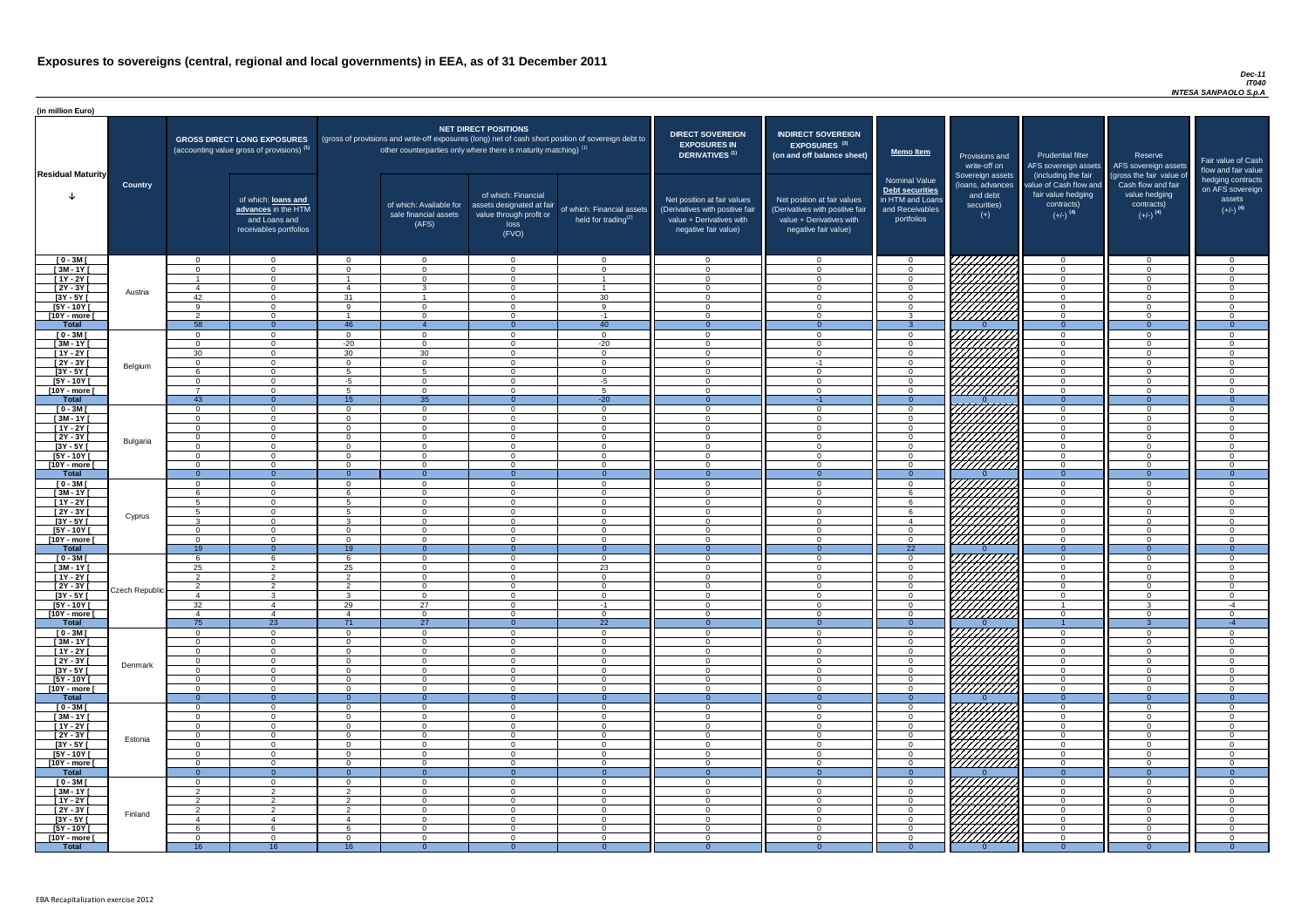### *Dec-11 IT040 INTESA SANPAOLO S.p.A*

| (in million Euro)             |                       |                       |                                                                                             |                      |                                                                                                                                                                                   |                                                                                              |                                                      |                                                                                                                    |                                                                                                                    |                                                                                              |                                                                          |                                                                                      |                                                                                  |                                                                           |
|-------------------------------|-----------------------|-----------------------|---------------------------------------------------------------------------------------------|----------------------|-----------------------------------------------------------------------------------------------------------------------------------------------------------------------------------|----------------------------------------------------------------------------------------------|------------------------------------------------------|--------------------------------------------------------------------------------------------------------------------|--------------------------------------------------------------------------------------------------------------------|----------------------------------------------------------------------------------------------|--------------------------------------------------------------------------|--------------------------------------------------------------------------------------|----------------------------------------------------------------------------------|---------------------------------------------------------------------------|
| <b>Residual Maturity</b>      |                       |                       | <b>GROSS DIRECT LONG EXPOSURES</b><br>(accounting value gross of provisions) <sup>(1)</sup> |                      | (gross of provisions and write-off exposures (long) net of cash short position of sovereign debt to<br>other counterparties only where there is maturity matching) <sup>(1)</sup> | <b>NET DIRECT POSITIONS</b>                                                                  |                                                      | <b>DIRECT SOVEREIGN</b><br><b>EXPOSURES IN</b><br><b>DERIVATIVES (1)</b>                                           | <b>INDIRECT SOVEREIGN</b><br>EXPOSURES <sup>(3)</sup><br>(on and off balance sheet)                                | Memo Item                                                                                    | Provisions and<br>write-off on                                           | <b>Prudential filter</b><br>(including the fair                                      | Reserve<br>AFS sovereign assets AFS sovereign assets<br>(gross the fair value of | Fair value of Cash<br>flow and fair value                                 |
|                               | <b>Country</b>        |                       | of which: loans and<br>advances in the HTM<br>and Loans and<br>receivables portfolios       |                      | of which: Available for<br>sale financial assets<br>(AFS)                                                                                                                         | of which: Financial<br>assets designated at fair<br>value through profit or<br>loss<br>(FVO) | of which: Financial assets<br>held for trading $(2)$ | Net position at fair values<br>(Derivatives with positive fair<br>value + Derivatives with<br>negative fair value) | Net position at fair values<br>(Derivatives with positive fair<br>value + Derivatives with<br>negative fair value) | <b>Nominal Value</b><br>Debt securities<br>in HTM and Loans<br>and Receivables<br>portfolios | Sovereign assets<br>(loans, advances<br>and debt<br>securities)<br>$(+)$ | value of Cash flow and<br>fair value hedging<br>contracts)<br>$(+/-)$ <sup>(4)</sup> | Cash flow and fair<br>value hedging<br>contracts)<br>$(+/-)$ <sup>(4)</sup>      | hedging contracts<br>on AFS sovereign<br>assets<br>$(+/-)$ <sup>(4)</sup> |
| $[0 - 3M]$                    |                       | - 3                   | ູຈ                                                                                          |                      | $\overline{0}$                                                                                                                                                                    | $\Omega$<br>$\Omega$                                                                         | $\overline{0}$                                       | $\Omega$<br>- വ                                                                                                    | $\cap$                                                                                                             | $\overline{0}$                                                                               |                                                                          | $\overline{0}$                                                                       | $\Omega$                                                                         | - 0<br>$\cap$                                                             |
| $[3M-1Y]$<br>$[1Y - 2Y]$      |                       |                       |                                                                                             | $-51$<br>$-21$       | $\Omega$<br>$\Omega$                                                                                                                                                              | $\Omega$                                                                                     | $-51$<br>$-21$                                       | $\cap$                                                                                                             | $-1$                                                                                                               | $\Omega$<br>$\Omega$                                                                         |                                                                          | $\Omega$<br>$\Omega$                                                                 | $\Omega$                                                                         | $\cap$                                                                    |
| $[2Y - 3Y]$                   |                       | 11                    | $\Omega$                                                                                    | $\Omega$             | $\mathbf{3}$                                                                                                                                                                      | $\Omega$                                                                                     | $-1$                                                 | $\cap$                                                                                                             |                                                                                                                    | $\Omega$                                                                                     |                                                                          | $\overline{0}$                                                                       | $\Omega$                                                                         | $\cap$                                                                    |
| $[3Y - 5Y]$                   | France                | 21                    |                                                                                             | $-77$                | $\overline{0}$                                                                                                                                                                    | $\Omega$                                                                                     | $-78$                                                | $\cap$                                                                                                             | $\mathcal{D}$                                                                                                      | $\overline{0}$                                                                               | HAHARA<br>HAHARA                                                         | $\overline{0}$                                                                       | $\Omega$                                                                         | $\cap$                                                                    |
| $[5Y - 10Y]$                  |                       | 75                    | $\Omega$                                                                                    | 70                   | $\Omega$                                                                                                                                                                          | $\Omega$                                                                                     | 18                                                   | $\cap$                                                                                                             | $\Omega$                                                                                                           | 50                                                                                           |                                                                          | $\overline{0}$                                                                       | $\Omega$                                                                         | $\Omega$                                                                  |
| [10Y - more [                 |                       | 66                    | $\overline{2}$                                                                              | 57                   | $\overline{0}$                                                                                                                                                                    | $\Omega$                                                                                     | $-7$                                                 | $\Omega$<br>$\Omega$                                                                                               | $\Omega$                                                                                                           | 62                                                                                           |                                                                          | $\overline{0}$                                                                       | $\Omega$                                                                         | $\Omega$                                                                  |
| <b>Total</b><br>$[0 - 3M]$    |                       | 178                   | 10<br>$\overline{0}$                                                                        | $-17$                | $\Omega$                                                                                                                                                                          | $\Omega$                                                                                     | $-140$                                               | $\cap$                                                                                                             | $\Omega$                                                                                                           | 112<br>$\overline{0}$                                                                        |                                                                          | $\overline{0}$<br>$\overline{0}$                                                     | $\Omega$<br>$\Omega$                                                             | $\Omega$<br>. വ                                                           |
| $[3M - 1Y]$                   |                       | 18                    | $\overline{0}$                                                                              | $-2$                 | $\Omega$                                                                                                                                                                          | $\Omega$                                                                                     | $-2$                                                 | $\Omega$                                                                                                           |                                                                                                                    | $\overline{0}$                                                                               | HAAAN<br>HAAAN                                                           | $\overline{0}$                                                                       | $\Omega$                                                                         | $\Omega$                                                                  |
| $[1Y - 2Y]$                   |                       | 80                    | $\overline{0}$                                                                              |                      | $\overline{26}$                                                                                                                                                                   | $\Omega$                                                                                     | $-25$                                                | - 0                                                                                                                | $\cap$                                                                                                             | $\overline{0}$                                                                               |                                                                          | $\overline{0}$                                                                       | $\Omega$                                                                         | $\Omega$                                                                  |
| [2Y - 3Y [                    | Germany               | 130                   | $\Omega$                                                                                    | 106                  | 21                                                                                                                                                                                | $\Omega$                                                                                     | 85                                                   | - 0                                                                                                                |                                                                                                                    | $\Omega$                                                                                     |                                                                          | $\overline{0}$                                                                       |                                                                                  | $-1$                                                                      |
| $[3Y - 5Y]$                   |                       | 184                   | $\overline{0}$                                                                              | 80                   | $\overline{0}$                                                                                                                                                                    | $\Omega$                                                                                     | $-6$                                                 | $\Omega$                                                                                                           | $-2$                                                                                                               | 90                                                                                           |                                                                          | $\overline{0}$                                                                       | $\Omega$                                                                         | - 0                                                                       |
| $[5Y - 10Y]$<br>[10Y - more [ |                       | 192<br>53             | $\Omega$<br>$\Omega$                                                                        | 151<br>48            | 104<br>52                                                                                                                                                                         | $\Omega$<br>$\cap$                                                                           | 47<br>$-4$                                           | $\cap$<br>$\cap$                                                                                                   | $\cap$<br>$\Omega$                                                                                                 | $\Omega$<br>$\Omega$                                                                         | 7777777777                                                               | $\overline{0}$<br>$-1$                                                               | $\Omega$                                                                         | $\cap$<br>$\cap$                                                          |
| <b>Total</b>                  |                       | 658                   | $\overline{0}$                                                                              | 385                  | 203                                                                                                                                                                               |                                                                                              | 96                                                   | _റ                                                                                                                 |                                                                                                                    | 90                                                                                           |                                                                          | $-1$                                                                                 |                                                                                  | $-1$                                                                      |
| $[0 - 3M]$                    |                       | $\Omega$              | $\Omega$                                                                                    | $\cap$               | $\Omega$                                                                                                                                                                          | $\cap$                                                                                       | $\Omega$                                             | റ                                                                                                                  | $\Omega$                                                                                                           | $\Omega$                                                                                     | FHHHH                                                                    | $\overline{0}$                                                                       | $\cap$                                                                           | $\cap$                                                                    |
| $[3M - 1Y]$                   |                       |                       | $\Omega$                                                                                    |                      | $\Omega$                                                                                                                                                                          | $\Omega$                                                                                     | $\overline{2}$                                       | $\cap$                                                                                                             | $\Omega$                                                                                                           | $\Omega$                                                                                     |                                                                          | $\overline{0}$                                                                       | $\Omega$                                                                         | $\cap$                                                                    |
| $[1Y - 2Y]$                   |                       | $\Omega$              | $\Omega$                                                                                    | $\Omega$             | $\Omega$                                                                                                                                                                          | $\Omega$                                                                                     |                                                      | $\Omega$<br>$\cap$                                                                                                 | $\Omega$<br>$\Omega$                                                                                               | $\Omega$                                                                                     | HAHA KU                                                                  | $\Omega$                                                                             | $\Omega$                                                                         | $\cap$<br>$\sqrt{ }$                                                      |
| $[2Y - 3Y]$<br>$[3Y - 5Y]$    | Greece <sup>(5)</sup> | 145                   | $\Omega$                                                                                    | 145                  | $\Omega$<br>29                                                                                                                                                                    | $\Omega$                                                                                     | $\overline{2}$                                       |                                                                                                                    |                                                                                                                    | $\Omega$                                                                                     |                                                                          | $\Omega$                                                                             | $\Omega$                                                                         |                                                                           |
| $[5Y - 10Y]$                  |                       |                       | $\Omega$                                                                                    | Б.                   | 8                                                                                                                                                                                 | $\Omega$                                                                                     | $\Omega$                                             | 23                                                                                                                 |                                                                                                                    | $\Omega$                                                                                     |                                                                          | $\Omega$                                                                             |                                                                                  |                                                                           |
| [10Y - more [                 |                       | 715                   | $\Omega$                                                                                    | 715                  | 520                                                                                                                                                                               | $\Omega$                                                                                     | $\mathbf{R}$                                         | $\cap$                                                                                                             |                                                                                                                    | $\Omega$                                                                                     |                                                                          | $-1$                                                                                 |                                                                                  |                                                                           |
| <b>Total</b>                  |                       | 867                   | $\overline{0}$                                                                              | 867                  | 557                                                                                                                                                                               | $\Omega$                                                                                     |                                                      | 23                                                                                                                 | $-3$                                                                                                               | $\Omega$                                                                                     | 702                                                                      | -1.                                                                                  |                                                                                  | - 0                                                                       |
| $[0 - 3M]$                    |                       | 510                   | 53                                                                                          | 510                  | 456<br>8                                                                                                                                                                          | $\Omega$<br>$\Omega$                                                                         |                                                      | - വ<br>- 0                                                                                                         |                                                                                                                    | $\Omega$<br>$\Omega$                                                                         |                                                                          | $\Omega$                                                                             | ∩<br>$\Omega$                                                                    |                                                                           |
| $[3M - 1Y]$<br>$[1Y - 2Y]$    |                       | 30<br>22              | 20<br>20                                                                                    | 30<br>22             | $\Omega$                                                                                                                                                                          | $\Omega$                                                                                     |                                                      | $\cap$                                                                                                             | $\cap$                                                                                                             |                                                                                              |                                                                          | $\Omega$<br>$\Omega$                                                                 | $\Omega$                                                                         | $\cap$                                                                    |
| $[2Y - 3Y]$                   |                       | 35                    | 14                                                                                          | 34                   | $\Omega$                                                                                                                                                                          | $\Omega$                                                                                     | $\mathcal{D}$                                        | $\cap$                                                                                                             | $\Omega$                                                                                                           | 18                                                                                           |                                                                          | $\Omega$                                                                             | $\Omega$                                                                         | $\cap$                                                                    |
| $[3Y - 5Y]$                   | Hungary               | 79                    | 25                                                                                          | 78                   | 35                                                                                                                                                                                | $\Omega$                                                                                     | 11                                                   | $\Omega$                                                                                                           | ∩                                                                                                                  |                                                                                              |                                                                          | $\Omega$                                                                             |                                                                                  | $-3$                                                                      |
| $[5Y - 10Y]$                  |                       | 81                    | 35                                                                                          | 80                   | $\overline{0}$                                                                                                                                                                    | $\Omega$                                                                                     | $\mathbf{3}$                                         | $\Omega$                                                                                                           | $\Omega$                                                                                                           | 42                                                                                           |                                                                          | $\overline{0}$                                                                       | $\Omega$                                                                         | $\cap$                                                                    |
| [10Y - more [<br><b>Total</b> |                       | 215<br>972            | 37<br>204                                                                                   | 215<br>969           | $\overline{0}$<br>499                                                                                                                                                             | $\Omega$<br>$\Omega$                                                                         | -5<br>24                                             | $\cap$<br>$\Omega$                                                                                                 | $\Omega$<br>$\Omega$                                                                                               | 175<br>244                                                                                   | ////////////                                                             | $\overline{0}$<br>2 <sup>7</sup>                                                     | $\Omega$                                                                         | $\Omega$                                                                  |
| $[0 - 3M]$                    |                       | $\overline{0}$        | $\overline{0}$                                                                              | $\overline{0}$       | $\overline{0}$                                                                                                                                                                    | $\Omega$                                                                                     | $\overline{0}$                                       | $\Omega$                                                                                                           | $\Omega$                                                                                                           | $\overline{0}$                                                                               |                                                                          | $\overline{0}$                                                                       | $\Omega$                                                                         | $-3$<br>$\Omega$                                                          |
| $[3M - 1Y]$                   |                       | $\Omega$              | $\Omega$                                                                                    | $\Omega$             | $\Omega$                                                                                                                                                                          | $\Omega$                                                                                     | $\overline{0}$                                       | - 0                                                                                                                |                                                                                                                    | $\Omega$                                                                                     |                                                                          | $\overline{0}$                                                                       | $\cap$                                                                           |                                                                           |
| $[1Y - 2Y]$                   |                       | $\Omega$              | $\Omega$                                                                                    | $\Omega$             | $\Omega$                                                                                                                                                                          | $\Omega$                                                                                     | $\overline{0}$                                       | $\Omega$                                                                                                           |                                                                                                                    | $\Omega$                                                                                     |                                                                          | $\overline{0}$                                                                       |                                                                                  |                                                                           |
| $[2Y - 3Y]$                   | Iceland               | 2                     | $\overline{0}$                                                                              | $\Omega$             | $\Omega$                                                                                                                                                                          | $\Omega$                                                                                     | $\overline{2}$                                       | $\Omega$                                                                                                           |                                                                                                                    | $\Omega$                                                                                     |                                                                          | $\overline{0}$                                                                       |                                                                                  |                                                                           |
| $[3Y - 5Y]$<br>[5Y - 10Y]     |                       | - 0<br>- 0            | $\Omega$<br>$\Omega$                                                                        | $\Omega$<br>$\Omega$ | <u>_ ೧</u><br>$\Omega$                                                                                                                                                            | $\Omega$<br>$\Omega$                                                                         | $\Omega$<br>$\Omega$                                 | - 0                                                                                                                |                                                                                                                    | $\Omega$<br>$\Omega$                                                                         |                                                                          | $\Omega$<br>$\Omega$                                                                 |                                                                                  |                                                                           |
| [10Y - more [                 |                       | $\Omega$              | $\Omega$                                                                                    | $\Omega$             | $\Omega$                                                                                                                                                                          | $\Omega$                                                                                     | $\Omega$                                             | - റ                                                                                                                |                                                                                                                    | $\Omega$                                                                                     | //////////                                                               | $\overline{0}$                                                                       | $\Omega$                                                                         | - 0                                                                       |
| <b>Total</b>                  |                       |                       | $\Omega$                                                                                    |                      | - 0                                                                                                                                                                               |                                                                                              | 2                                                    |                                                                                                                    |                                                                                                                    | $\Omega$                                                                                     |                                                                          | $\Omega$                                                                             |                                                                                  |                                                                           |
| $[0 - 3M]$                    |                       | $\Omega$              | $\Omega$                                                                                    | $\Omega$             | $\Omega$                                                                                                                                                                          | $\Omega$                                                                                     | $\overline{0}$                                       | $\cap$                                                                                                             |                                                                                                                    | $\Omega$                                                                                     |                                                                          | $\overline{0}$                                                                       | $\Omega$                                                                         | $\cap$                                                                    |
| $[3M-1Y]$<br>$[1Y - 2Y]$      |                       | $\Omega$<br>$\Omega$  | $\overline{0}$<br>$\overline{0}$                                                            | $\Omega$<br>$\Omega$ | $\overline{0}$<br>$\Omega$                                                                                                                                                        | $\Omega$<br>$\Omega$                                                                         | $\overline{0}$<br>$\overline{0}$                     | $\Omega$<br>- റ                                                                                                    | $\cap$<br>$\cap$                                                                                                   | $\overline{0}$<br>$\overline{0}$                                                             |                                                                          | $\overline{0}$<br>$\Omega$                                                           | $\Omega$<br>$\Omega$                                                             | $\Omega$<br>- 0                                                           |
| [2Y - 3Y [                    |                       | $\Omega$              | $\Omega$                                                                                    | $\Omega$             | $\Omega$                                                                                                                                                                          | $\Omega$                                                                                     | $\overline{0}$                                       | $\Omega$                                                                                                           | $\Omega$                                                                                                           | $\Omega$                                                                                     |                                                                          | $\overline{0}$                                                                       | $\Omega$                                                                         | $\Omega$                                                                  |
| $[3Y - 5Y]$                   | Ireland               | $\Omega$              | $\overline{0}$                                                                              | $\Omega$             | $\Omega$                                                                                                                                                                          | $\Omega$                                                                                     | $\overline{0}$                                       | - 0                                                                                                                | $\Omega$                                                                                                           | $\overline{0}$                                                                               |                                                                          | 16                                                                                   | $-16$                                                                            | $\Omega$                                                                  |
| $[5Y - 10Y]$                  |                       | 120                   | $\Omega$                                                                                    | 120                  | 120                                                                                                                                                                               | $\Omega$                                                                                     | $\Omega$                                             | $\cap$                                                                                                             |                                                                                                                    | $\Omega$                                                                                     |                                                                          | 11                                                                                   | $-11$                                                                            | ി                                                                         |
| [10Y - more [                 |                       | $\Omega$              | $\Omega$                                                                                    | $\Omega$             | $\Omega$                                                                                                                                                                          | $\Omega$                                                                                     | $\Omega$                                             | $\cap$                                                                                                             |                                                                                                                    | $\Omega$                                                                                     | 77777777                                                                 | $\Omega$                                                                             | $\Omega$                                                                         |                                                                           |
| <b>Total</b><br>$[0 - 3M]$    |                       | 120<br>9,581          | $\overline{0}$<br>4,963                                                                     | 120<br>9,222         | 120<br>2,423                                                                                                                                                                      | $\Omega$                                                                                     | $\overline{0}$<br>1,582                              | - വ                                                                                                                | $-1$                                                                                                               | $\Omega$<br>253                                                                              | 7777777777                                                               | 27<br>-1                                                                             | $-27$<br>$\Omega$                                                                | $\Omega$<br>$-2$                                                          |
| $[3M - 1Y]$                   |                       | 13,167                | 2,214                                                                                       | 12,654               | 9,251                                                                                                                                                                             | $\Omega$                                                                                     | 1,158                                                | $\cap$                                                                                                             | $-1$                                                                                                               | 30                                                                                           |                                                                          | 24                                                                                   | 11                                                                               | $-35$                                                                     |
| $[1Y - 2Y]$                   |                       | 4,412                 | 2,240                                                                                       | 4,239                | 1,910                                                                                                                                                                             | $\Omega$                                                                                     | 88                                                   | -18                                                                                                                | $\mathcal{R}$                                                                                                      | $\Omega$                                                                                     |                                                                          | 36                                                                                   | $-22$                                                                            | $-15$                                                                     |
| [2Y - 3Y [                    | Italy                 | 4,138                 | 1,557                                                                                       | 4,069                | 2,171                                                                                                                                                                             | $\Omega$                                                                                     | 339                                                  | $\cap$                                                                                                             | $\cap$                                                                                                             | ົ                                                                                            |                                                                          | 112                                                                                  | 31                                                                               | $-144$                                                                    |
| $[3Y - 5Y]$                   |                       | 4,369                 | 2,829                                                                                       | 4,188                | 1,321                                                                                                                                                                             | 30<br>27                                                                                     | 8                                                    | $-3$                                                                                                               | 21                                                                                                                 | $\Omega$                                                                                     |                                                                          | 115                                                                                  | $-92$                                                                            | $-22$                                                                     |
| $[5Y - 10Y]$<br>[10Y - more [ |                       | 6,518<br>11,258       | 4,239<br>8,425                                                                              | 6,365<br>11,211      | 1,357<br>773                                                                                                                                                                      | 76                                                                                           | 107<br>12                                            | $-2$<br>1,057                                                                                                      | 70<br>$\Omega$                                                                                                     | 635<br>1,919                                                                                 | <u>///////////</u>                                                       | 368<br>277                                                                           | $-95$<br>$-30$                                                                   | $-273$<br>$-248$                                                          |
| <b>Total</b>                  |                       | 53,443                | 26,467                                                                                      | 51,948               | 19,206                                                                                                                                                                            | 133                                                                                          | 3,294                                                | 1,034                                                                                                              | 92                                                                                                                 | 2,839                                                                                        | 108                                                                      | 933                                                                                  | $-197$                                                                           | $-739$                                                                    |
| $[0 - 3M]$                    |                       | $\Omega$              | $\overline{0}$                                                                              | $\Omega$             | $\overline{0}$                                                                                                                                                                    | $\Omega$                                                                                     | $\overline{0}$                                       | $\Omega$                                                                                                           | $\Omega$                                                                                                           | $\overline{0}$                                                                               | <i>V7777777</i> 77                                                       | $\Omega$                                                                             | $\Omega$                                                                         |                                                                           |
| $[3M-1Y]$                     |                       | $\Omega$              | $\Omega$                                                                                    | $\Omega$             | $\Omega$                                                                                                                                                                          | $\Omega$                                                                                     | $\overline{0}$                                       | $\cap$                                                                                                             |                                                                                                                    | $\Omega$                                                                                     | <i>VIIIII</i> A                                                          | $\Omega$                                                                             | $\Omega$                                                                         |                                                                           |
| $[1Y - 2Y]$                   |                       | $\overline{0}$        | $\overline{0}$                                                                              | $\Omega$             | $\Omega$                                                                                                                                                                          | $\Omega$                                                                                     | $\overline{0}$                                       | $\Omega$                                                                                                           |                                                                                                                    | $\overline{0}$                                                                               |                                                                          | $\overline{0}$                                                                       | $\Omega$                                                                         | $\Omega$                                                                  |
| [2Y - 3Y [<br>$[3Y - 5Y]$     | Latvia                | $\overline{0}$<br>- 0 | $\Omega$<br>$\Omega$                                                                        | $\Omega$<br>$\Omega$ | $\Omega$<br>- 0                                                                                                                                                                   | $\Omega$<br>$\Omega$                                                                         | $\overline{0}$<br>$\overline{0}$                     | $\overline{0}$<br>- ೧                                                                                              |                                                                                                                    | $\Omega$<br>$\Omega$                                                                         |                                                                          | $\overline{0}$<br>$\overline{0}$                                                     | 0<br>$\Omega$                                                                    | $\Omega$                                                                  |
| $[5Y - 10Y]$                  |                       | 25                    | $\Omega$                                                                                    | 25                   | - 0                                                                                                                                                                               | $\Omega$                                                                                     | $\overline{0}$                                       | - 0                                                                                                                |                                                                                                                    | 25                                                                                           | ШША.                                                                     | $\Omega$                                                                             | $\Omega$                                                                         | $\Omega$                                                                  |
| [10Y - more [                 |                       | 60                    | 60                                                                                          | 60                   | $\Omega$                                                                                                                                                                          | $\Omega$                                                                                     | $\overline{0}$                                       | - 0                                                                                                                | $\cap$                                                                                                             | $\overline{0}$                                                                               | 77777777                                                                 | $\overline{0}$                                                                       | $\Omega$                                                                         | $\Omega$                                                                  |
| <b>Total</b>                  |                       | 85                    | 60                                                                                          | 85                   | -0                                                                                                                                                                                | $\Omega$                                                                                     |                                                      |                                                                                                                    |                                                                                                                    | 25                                                                                           |                                                                          | - റ                                                                                  |                                                                                  | $\Omega$                                                                  |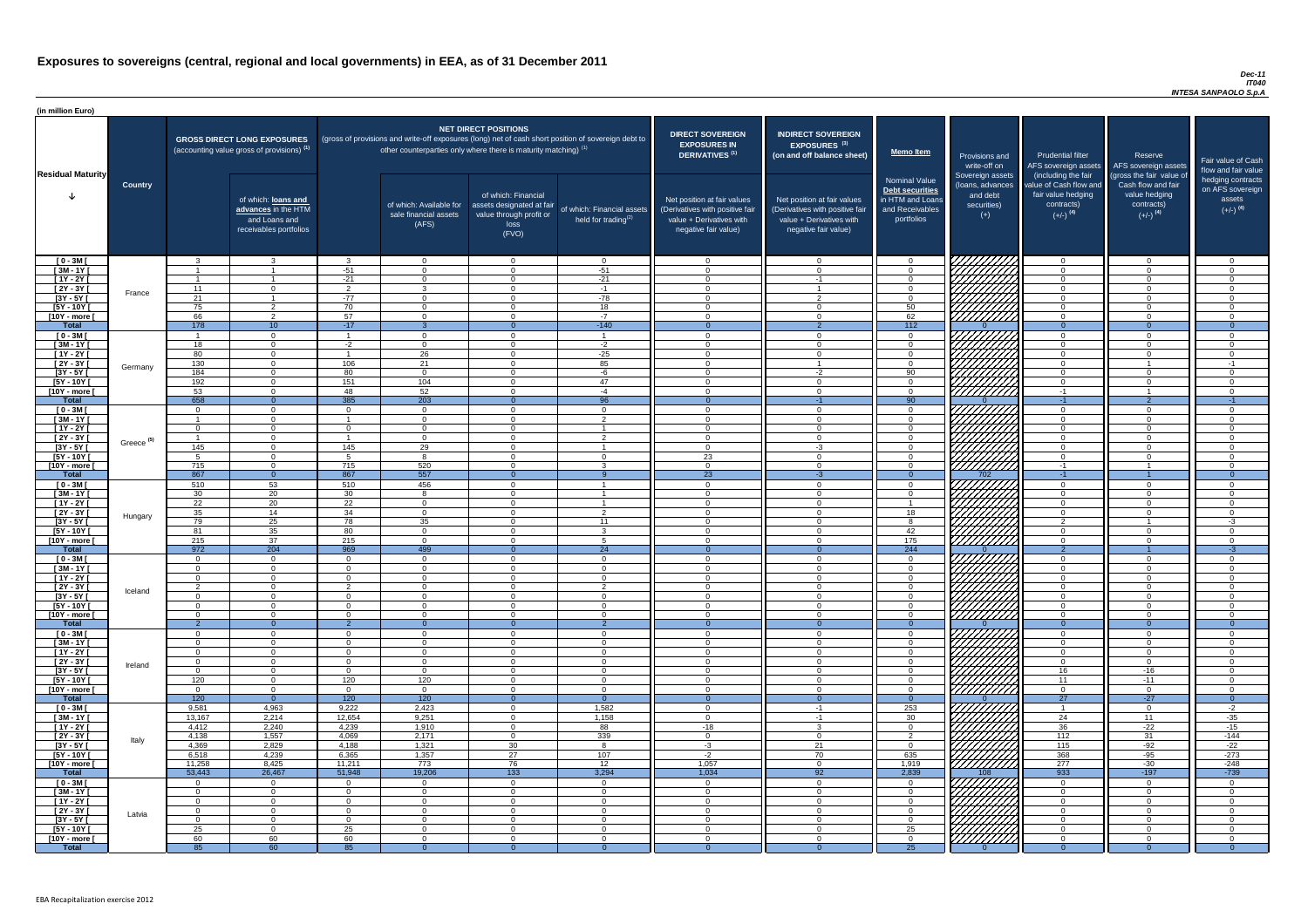### *Dec-11 IT040 INTESA SANPAOLO S.p.A*

| <b>DIRECT SOVEREIGN</b><br><b>EXPOSURES IN</b><br><b>DERIVATIVES<sup>(1)</sup></b><br>Net position at fair values<br>(Derivatives with positive fair<br>value + Derivatives with<br>negative fair value) | <b>INDIRECT SOVEREIGN</b><br>EXPOSURES <sup>(3)</sup><br>(on and off balance sheet)<br>Net position at fair values<br>(Derivatives with positive fair<br>value + Derivatives with<br>negative fair value) | <b>Memo Item</b><br><b>Nominal Value</b><br>Debt securities<br>in HTM and Loans<br>and Receivables<br>portfolios | Provisions and<br>write-off on<br>Sovereign assets<br>(loans, advances<br>and debt<br>securities)<br>$(+)$ | <b>Prudential filter</b><br>AFS sovereign assets<br>(including the fair<br>value of Cash flow and<br>fair value hedging<br>contracts)<br>$(+/-)$ <sup>(4)</sup> | Reserve<br>AFS sovereign assets<br>(gross the fair value of<br>Cash flow and fair<br>value hedging<br>contracts)<br>$(+/-)$ <sup>(4)</sup> | Fair value of Cash<br>flow and fair value<br>hedging contracts<br>on AFS sovereign<br>assets<br>$(+/-)$ <sup>(4)</sup> |
|----------------------------------------------------------------------------------------------------------------------------------------------------------------------------------------------------------|-----------------------------------------------------------------------------------------------------------------------------------------------------------------------------------------------------------|------------------------------------------------------------------------------------------------------------------|------------------------------------------------------------------------------------------------------------|-----------------------------------------------------------------------------------------------------------------------------------------------------------------|--------------------------------------------------------------------------------------------------------------------------------------------|------------------------------------------------------------------------------------------------------------------------|
| $\mathbf 0$                                                                                                                                                                                              | $\overline{0}$                                                                                                                                                                                            | $\mathbf 0$                                                                                                      |                                                                                                            | $\mathbf 0$                                                                                                                                                     | $\mathbf 0$                                                                                                                                | 0                                                                                                                      |
| $\mathbf 0$                                                                                                                                                                                              | $\mathbf 0$                                                                                                                                                                                               | $\mathbf 0$                                                                                                      |                                                                                                            | 0                                                                                                                                                               | $\mathbf 0$                                                                                                                                | 0                                                                                                                      |
| $\mathbf 0$                                                                                                                                                                                              | $\mathbf 0$                                                                                                                                                                                               | $\mathbf 0$                                                                                                      |                                                                                                            | 0                                                                                                                                                               | $\mathbf 0$                                                                                                                                | 0                                                                                                                      |
| $\mathbf 0$<br>$\pmb{0}$                                                                                                                                                                                 | $\mathbf 0$<br>$\mathbf 0$                                                                                                                                                                                | $\mathbf 0$<br>$\mathbf 0$                                                                                       |                                                                                                            | 0<br>0                                                                                                                                                          | $\mathbf 0$<br>$\mathbf 0$                                                                                                                 | 0<br>0                                                                                                                 |
| $\mathbf 0$                                                                                                                                                                                              | $\mathbf 0$                                                                                                                                                                                               | $\mathbf 0$                                                                                                      |                                                                                                            | $\mathbf 0$                                                                                                                                                     | $\mathbf 0$                                                                                                                                | $\overline{0}$                                                                                                         |
| $\pmb{0}$                                                                                                                                                                                                | $\mathbf 0$                                                                                                                                                                                               | $\mathbf 0$                                                                                                      |                                                                                                            | $\pmb{0}$                                                                                                                                                       | $\mathbf 0$                                                                                                                                | 0                                                                                                                      |
| $\overline{0}$<br>$\mathbf 0$                                                                                                                                                                            | $\overline{0}$<br>$\mathbf 0$                                                                                                                                                                             | $\overline{0}$<br>$\mathbf 0$                                                                                    | $\Omega$                                                                                                   | $\overline{0}$<br>$\mathbf 0$                                                                                                                                   | $\overline{0}$<br>$\mathbf 0$                                                                                                              | $\overline{0}$<br>0                                                                                                    |
| $\mathbf 0$                                                                                                                                                                                              | $\mathbf 0$                                                                                                                                                                                               | $\mathbf 0$                                                                                                      |                                                                                                            | $\mathbf 0$                                                                                                                                                     | $\mathbf 0$                                                                                                                                | 0                                                                                                                      |
| $\pmb{0}$                                                                                                                                                                                                | $\mathbf 0$                                                                                                                                                                                               | $\mathbf 0$                                                                                                      |                                                                                                            | $\pmb{0}$                                                                                                                                                       | $\mathbf 0$                                                                                                                                | 0                                                                                                                      |
| $\mathbf 0$                                                                                                                                                                                              | $\mathbf 0$                                                                                                                                                                                               | $\mathbf 0$                                                                                                      |                                                                                                            | $\mathbf 0$                                                                                                                                                     | $\mathbf 0$                                                                                                                                | 0                                                                                                                      |
| $\mathbf 0$<br>$\mathbf 0$                                                                                                                                                                               | $\mathbf 0$                                                                                                                                                                                               | $\mathbf 0$                                                                                                      |                                                                                                            | $\pmb{0}$<br>$-1$                                                                                                                                               | $\mathbf 0$                                                                                                                                | 0<br>$-3$                                                                                                              |
| $\mathbf 0$                                                                                                                                                                                              | $\mathbf 0$<br>$\mathbf 0$                                                                                                                                                                                | $\mathbf 0$<br>$\mathbf 0$                                                                                       |                                                                                                            | $\mathbf 0$                                                                                                                                                     | $\overline{4}$<br>$\mathbf 0$                                                                                                              | 0                                                                                                                      |
| $\mathbf{0}$                                                                                                                                                                                             | $\overline{0}$                                                                                                                                                                                            | $\overline{0}$                                                                                                   | $\Omega$                                                                                                   | $-1$                                                                                                                                                            | 4                                                                                                                                          | $-3$                                                                                                                   |
| $\mathbf 0$                                                                                                                                                                                              | $\mathbf 0$                                                                                                                                                                                               | $\mathbf 0$                                                                                                      |                                                                                                            | $\mathbf 0$                                                                                                                                                     | $\mathbf 0$                                                                                                                                | 0                                                                                                                      |
| $\mathbf 0$                                                                                                                                                                                              | $\mathbf 0$                                                                                                                                                                                               | $\mathbf 0$                                                                                                      |                                                                                                            | $\mathbf 0$                                                                                                                                                     | $\mathbf 0$                                                                                                                                | 0                                                                                                                      |
| $\mathbf 0$<br>$\mathbf 0$                                                                                                                                                                               | $\mathbf 0$<br>$\mathbf 0$                                                                                                                                                                                | $\mathbf 0$<br>$\mathbf 0$                                                                                       |                                                                                                            | $\mathbf 0$<br>$\mathbf 0$                                                                                                                                      | $\mathbf 0$<br>$\mathbf 0$                                                                                                                 | 0<br>0                                                                                                                 |
| $\mathbf 0$                                                                                                                                                                                              | $\mathbf 0$                                                                                                                                                                                               | $\mathbf 0$                                                                                                      |                                                                                                            | $\mathbf 0$                                                                                                                                                     | $\mathbf 0$                                                                                                                                | 0                                                                                                                      |
| O                                                                                                                                                                                                        | 0                                                                                                                                                                                                         | 0                                                                                                                |                                                                                                            | 0                                                                                                                                                               | 0                                                                                                                                          | O                                                                                                                      |
| $\mathbf 0$                                                                                                                                                                                              | $\mathbf 0$                                                                                                                                                                                               | $\mathbf 0$                                                                                                      |                                                                                                            | $\mathbf 0$                                                                                                                                                     | $\mathbf{0}$                                                                                                                               | 0                                                                                                                      |
| $\overline{0}$<br>$\mathbf 0$                                                                                                                                                                            | $\overline{0}$<br>$\mathbf 0$                                                                                                                                                                             | $\overline{0}$<br>$\mathbf 0$                                                                                    | $\mathbf{0}$                                                                                               | $\overline{0}$<br>0                                                                                                                                             | $\overline{0}$<br>$\mathbf 0$                                                                                                              | $\overline{0}$<br>0                                                                                                    |
| 0                                                                                                                                                                                                        | 0                                                                                                                                                                                                         | $\mathbf 0$                                                                                                      |                                                                                                            | 0                                                                                                                                                               | 0                                                                                                                                          | 0                                                                                                                      |
| 0                                                                                                                                                                                                        | 0                                                                                                                                                                                                         | $\mathbf 0$                                                                                                      |                                                                                                            | 0                                                                                                                                                               | 0                                                                                                                                          | 0                                                                                                                      |
| 0                                                                                                                                                                                                        | $\mathbf 0$                                                                                                                                                                                               | $\mathbf 0$                                                                                                      |                                                                                                            | 0                                                                                                                                                               | $\mathbf{0}$                                                                                                                               | 0                                                                                                                      |
| $\mathbf 0$<br>$\mathbf 0$                                                                                                                                                                               | $\mathbf 0$<br>$\mathbf 0$                                                                                                                                                                                | $\mathbf 0$<br>$\mathbf 0$                                                                                       |                                                                                                            | 0<br>$\mathbf 0$                                                                                                                                                | 0<br>$\mathbf 0$                                                                                                                           | 0<br>0                                                                                                                 |
| $\mathbf 0$                                                                                                                                                                                              | 0                                                                                                                                                                                                         | $\mathbf 0$                                                                                                      |                                                                                                            | 0                                                                                                                                                               | $\mathbf 0$                                                                                                                                | 0                                                                                                                      |
| $\mathbf{0}$                                                                                                                                                                                             | $\overline{0}$                                                                                                                                                                                            | $\overline{0}$                                                                                                   | $\mathbf 0$                                                                                                | $\overline{O}$                                                                                                                                                  | $\overline{0}$                                                                                                                             | $\overline{0}$                                                                                                         |
| 0                                                                                                                                                                                                        | 0                                                                                                                                                                                                         | 3                                                                                                                |                                                                                                            | 0                                                                                                                                                               | $\overline{0}$                                                                                                                             | 0                                                                                                                      |
| 0<br>$\mathbf 0$                                                                                                                                                                                         | 0<br>$\mathbf 0$                                                                                                                                                                                          | 0<br>$\mathbf 0$                                                                                                 |                                                                                                            | 0<br>$\mathbf 0$                                                                                                                                                | $\Omega$<br>0                                                                                                                              | 0<br>0                                                                                                                 |
| $\mathbf 0$                                                                                                                                                                                              | $\mathbf 0$                                                                                                                                                                                               | $\mathbf 0$                                                                                                      |                                                                                                            | $\mathbf 0$                                                                                                                                                     | $\mathbf{0}$                                                                                                                               | 0                                                                                                                      |
| $\mathbf 0$                                                                                                                                                                                              | 0                                                                                                                                                                                                         | $\mathbf 0$                                                                                                      |                                                                                                            | 0                                                                                                                                                               | 0                                                                                                                                          | 0                                                                                                                      |
| 0                                                                                                                                                                                                        | 0                                                                                                                                                                                                         | $\mathbf 0$                                                                                                      |                                                                                                            | 0                                                                                                                                                               | 0                                                                                                                                          | 0                                                                                                                      |
| 0<br>$\mathbf{0}$                                                                                                                                                                                        | 0<br>$\overline{0}$                                                                                                                                                                                       | $\mathbf 0$<br>$\overline{3}$                                                                                    | $\overline{0}$                                                                                             | 0<br>$\overline{0}$                                                                                                                                             | $\mathbf 0$<br>$\overline{0}$                                                                                                              | 0<br>$\overline{0}$                                                                                                    |
| 0                                                                                                                                                                                                        | 0                                                                                                                                                                                                         | $\mathbf 0$                                                                                                      |                                                                                                            | 0                                                                                                                                                               | $\mathbf 0$                                                                                                                                | 0                                                                                                                      |
| $\mathbf 0$                                                                                                                                                                                              | $\mathbf 0$                                                                                                                                                                                               | $\mathbf 0$                                                                                                      |                                                                                                            | $\mathbf 0$                                                                                                                                                     | $\mathbf 0$                                                                                                                                | 0                                                                                                                      |
| $\mathbf 0$                                                                                                                                                                                              | $\mathbf 0$                                                                                                                                                                                               | $\mathbf 0$                                                                                                      |                                                                                                            | 0                                                                                                                                                               | 0                                                                                                                                          | 0                                                                                                                      |
| $\mathbf 0$<br>0                                                                                                                                                                                         | 0<br>$\mathbf 0$                                                                                                                                                                                          | $\mathbf 0$<br>$\mathbf 0$                                                                                       |                                                                                                            | 0<br>0                                                                                                                                                          | 0<br>$\mathbf 0$                                                                                                                           | 0<br>0                                                                                                                 |
| 0                                                                                                                                                                                                        | 0                                                                                                                                                                                                         | 0                                                                                                                |                                                                                                            | 0                                                                                                                                                               | 0                                                                                                                                          | 0                                                                                                                      |
| $\mathbf 0$                                                                                                                                                                                              | 0                                                                                                                                                                                                         | $\mathbf 0$                                                                                                      |                                                                                                            | 0                                                                                                                                                               | 0                                                                                                                                          | 0                                                                                                                      |
| $\mathbf{0}$<br>$\mathbf 0$                                                                                                                                                                              | $\overline{0}$<br>$\mathbf 0$                                                                                                                                                                             | $\overline{0}$<br>0                                                                                              | $\mathbf{0}$                                                                                               | $\overline{0}$<br>0                                                                                                                                             | $\overline{0}$<br>0                                                                                                                        | $\overline{0}$<br>0                                                                                                    |
| 0                                                                                                                                                                                                        | $\mathbf 0$                                                                                                                                                                                               | $\mathbf 0$                                                                                                      |                                                                                                            | 0                                                                                                                                                               | $\mathbf{0}$                                                                                                                               | 0                                                                                                                      |
| 0                                                                                                                                                                                                        | 0                                                                                                                                                                                                         | $\mathbf 0$                                                                                                      |                                                                                                            | 0                                                                                                                                                               | 0                                                                                                                                          | 0                                                                                                                      |
| 0                                                                                                                                                                                                        | $\mathbf{0}$                                                                                                                                                                                              | 14                                                                                                               |                                                                                                            | 0                                                                                                                                                               | $\mathbf{0}$                                                                                                                               | 0                                                                                                                      |
| $\mathbf 0$                                                                                                                                                                                              | $\mathbf 0$                                                                                                                                                                                               | 15                                                                                                               |                                                                                                            | 0                                                                                                                                                               | 0                                                                                                                                          | 0                                                                                                                      |
| $\mathbf 0$<br>$\mathbf 0$                                                                                                                                                                               | $\mathbf 0$<br>0                                                                                                                                                                                          | 25<br>22                                                                                                         |                                                                                                            | 0<br>0                                                                                                                                                          | $\mathbf 0$<br>$\mathbf 0$                                                                                                                 | 0<br>0                                                                                                                 |
| $\mathbf{0}$                                                                                                                                                                                             | $\overline{0}$                                                                                                                                                                                            | 76                                                                                                               | $\mathbf 0$                                                                                                | $\overline{0}$                                                                                                                                                  | $\overline{0}$                                                                                                                             | $\overline{0}$                                                                                                         |
| $\mathbf 0$                                                                                                                                                                                              | $\mathbf 0$                                                                                                                                                                                               | $\mathbf 0$                                                                                                      |                                                                                                            | 0                                                                                                                                                               | 0                                                                                                                                          | 0                                                                                                                      |
| $\Omega$                                                                                                                                                                                                 | $\Omega$                                                                                                                                                                                                  | $\mathbf{0}$                                                                                                     |                                                                                                            | $\mathbf{0}$                                                                                                                                                    | $\overline{0}$                                                                                                                             | $\Omega$                                                                                                               |
| 0<br>$\mathbf 0$                                                                                                                                                                                         | $\mathbf 0$<br>$\mathbf 0$                                                                                                                                                                                | $\mathbf 0$<br>$\mathbf 0$                                                                                       |                                                                                                            | $\mathbf 0$<br>$\mathbf 0$                                                                                                                                      | $\mathbf 0$<br>$\overline{0}$                                                                                                              | 0<br>$\overline{0}$                                                                                                    |
| $\mathbf 0$                                                                                                                                                                                              | $\mathbf 0$                                                                                                                                                                                               | $\mathbf 0$                                                                                                      |                                                                                                            | $\mathbf 0$                                                                                                                                                     | $\overline{0}$                                                                                                                             | $\overline{0}$                                                                                                         |
| $\mathbf 0$                                                                                                                                                                                              | $\mathbf 0$                                                                                                                                                                                               | $\mathbf 0$                                                                                                      |                                                                                                            | $\mathbf 0$                                                                                                                                                     | $\overline{0}$                                                                                                                             | $\overline{0}$                                                                                                         |
| $\mathbf 0$                                                                                                                                                                                              | $\overline{0}$                                                                                                                                                                                            | $\mathbf 0$                                                                                                      |                                                                                                            | $\overline{21}$                                                                                                                                                 | $-21$                                                                                                                                      | $\overline{0}$                                                                                                         |
| $\overline{0}$                                                                                                                                                                                           | $\overline{0}$                                                                                                                                                                                            | $\overline{0}$                                                                                                   | $\Omega$                                                                                                   | $\overline{21}$                                                                                                                                                 | $-21$                                                                                                                                      | $\overline{0}$                                                                                                         |

| (in million Euro)             |                |                      |                                                                                             |                      |                                                           |                                                                                                           |                                                                                                     |                                                                                                                    |                                                                                                                    |                                                                                              |                                                                          |                                                                                                             |                                                                                                         |                                          |
|-------------------------------|----------------|----------------------|---------------------------------------------------------------------------------------------|----------------------|-----------------------------------------------------------|-----------------------------------------------------------------------------------------------------------|-----------------------------------------------------------------------------------------------------|--------------------------------------------------------------------------------------------------------------------|--------------------------------------------------------------------------------------------------------------------|----------------------------------------------------------------------------------------------|--------------------------------------------------------------------------|-------------------------------------------------------------------------------------------------------------|---------------------------------------------------------------------------------------------------------|------------------------------------------|
| <b>Residual Maturity</b>      |                |                      | <b>GROSS DIRECT LONG EXPOSURES</b><br>(accounting value gross of provisions) <sup>(1)</sup> |                      |                                                           | <b>NET DIRECT POSITIONS</b><br>other counterparties only where there is maturity matching) <sup>(1)</sup> | (gross of provisions and write-off exposures (long) net of cash short position of sovereign debt to | <b>DIRECT SOVEREIGN</b><br><b>EXPOSURES IN</b><br><b>DERIVATIVES (1)</b>                                           | <b>INDIRECT SOVEREIGN</b><br><b>EXPOSURES<sup>(3)</sup></b><br>(on and off balance sheet)                          | <b>Memo Item</b>                                                                             | Provisions and<br>write-off on                                           | <b>Prudential filter</b><br>AFS sovereign assets                                                            | Reserve<br>AFS sovereign assets                                                                         | Fair value<br>flow and f                 |
|                               | <b>Country</b> |                      | of which: loans and<br>advances in the HTM<br>and Loans and<br>receivables portfolios       |                      | of which: Available for<br>sale financial assets<br>(AFS) | of which: Financial<br>assets designated at fair<br>value through profit or<br>loss<br>(FVO)              | of which: Financial assets<br>held for trading $(2)$                                                | Net position at fair values<br>(Derivatives with positive fair<br>value + Derivatives with<br>negative fair value) | Net position at fair values<br>(Derivatives with positive fair<br>value + Derivatives with<br>negative fair value) | <b>Nominal Value</b><br>Debt securities<br>in HTM and Loans<br>and Receivables<br>portfolios | Sovereign assets<br>(Ioans, advances<br>and debt<br>securities)<br>$(+)$ | (including the fair<br>value of Cash flow and<br>fair value hedging<br>contracts)<br>$(+/-)$ <sup>(4)</sup> | (gross the fair value of<br>Cash flow and fair<br>value hedging<br>contracts)<br>$(+/-)$ <sup>(4)</sup> | hedging c<br>on AFS so<br>ass<br>$(+/-)$ |
| $[0 - 3M]$                    |                | $\Omega$             | $\Omega$                                                                                    | - റ                  | $\Omega$                                                  | $\Omega$                                                                                                  | $\overline{0}$                                                                                      | $\Omega$                                                                                                           | $\cap$                                                                                                             | $\overline{0}$                                                                               | HANA<br>HANA                                                             | $\Omega$                                                                                                    | $\overline{0}$                                                                                          |                                          |
| $[3M - 1Y]$                   |                | $\cap$               | $\Omega$                                                                                    | $\Omega$             | $\cap$                                                    | $\Omega$                                                                                                  | $\Omega$                                                                                            | $\Omega$                                                                                                           |                                                                                                                    | $\Omega$                                                                                     |                                                                          | $\cap$                                                                                                      | $\Omega$                                                                                                |                                          |
| $[1Y - 2Y]$<br>$[2Y - 3Y]$    |                | $\cap$<br>$\cap$     | $\Omega$<br>$\Omega$                                                                        | $\Omega$<br>- റ      | $\cap$<br>$\cap$                                          | $\Omega$<br>$\Omega$                                                                                      | $\Omega$<br>$\Omega$                                                                                | $\Omega$<br>$\Omega$                                                                                               | $\Omega$<br>$\cap$                                                                                                 | $\Omega$<br>$\overline{0}$                                                                   |                                                                          | $\Omega$<br>$\cap$                                                                                          | $\Omega$<br>$\Omega$                                                                                    |                                          |
| $[3Y - 5Y]$                   | Liechtenstein  | $\Omega$             | $\Omega$                                                                                    | $\Omega$             | $\cap$                                                    | $\Omega$                                                                                                  | $\Omega$                                                                                            | $\Omega$                                                                                                           |                                                                                                                    | $\overline{0}$                                                                               |                                                                          | $\cap$                                                                                                      | $\Omega$                                                                                                |                                          |
| $[5Y - 10Y]$                  |                | $\Omega$             | $\Omega$                                                                                    | $\Omega$             | $\Omega$                                                  | $\Omega$                                                                                                  | $\Omega$                                                                                            | $\Omega$                                                                                                           | $\cap$                                                                                                             | $\overline{0}$                                                                               |                                                                          | $\Omega$                                                                                                    | $\Omega$                                                                                                |                                          |
| [10Y - more [<br><b>Total</b> |                | $\Omega$<br>$\Omega$ | $\Omega$<br>$\Omega$                                                                        | $\Omega$<br>$\Omega$ | $\Omega$<br>$\overline{0}$                                | $\Omega$<br>- 0                                                                                           | $\overline{0}$<br>$\Omega$                                                                          | $\Omega$                                                                                                           | $\Omega$<br>$\Omega$                                                                                               | $\overline{0}$<br>$\overline{0}$                                                             |                                                                          | $\Omega$<br>$\Omega$                                                                                        | $\Omega$<br>$\Omega$                                                                                    |                                          |
| $[0 - 3M]$                    |                | $\Omega$             | $\Omega$                                                                                    | $\Omega$             | $\Omega$                                                  | $\Omega$                                                                                                  | $\overline{0}$                                                                                      | $\Omega$                                                                                                           |                                                                                                                    | $\Omega$                                                                                     |                                                                          | $\Omega$                                                                                                    | $\Omega$                                                                                                |                                          |
| $[3M - 1Y]$                   |                | $\Omega$             | $\Omega$                                                                                    | $\Omega$             | $\cap$                                                    | $\Omega$                                                                                                  | $\Omega$                                                                                            | $\Omega$                                                                                                           | $\Omega$                                                                                                           | $\Omega$                                                                                     |                                                                          | $\cap$                                                                                                      | $\Omega$                                                                                                |                                          |
| $[1Y - 2Y]$                   |                | $\cap$               | $\Omega$                                                                                    | $\cap$               | $\cap$                                                    | $\Omega$                                                                                                  | $\Omega$                                                                                            | $\Omega$                                                                                                           |                                                                                                                    | $\Omega$                                                                                     |                                                                          |                                                                                                             | $\Omega$                                                                                                |                                          |
| $[2Y - 3Y]$                   | Lithuania      | $\cap$<br>$\Omega$   | $\Omega$                                                                                    | $\Omega$             | $\Omega$                                                  | $\Omega$                                                                                                  | $\Omega$                                                                                            | $\Omega$                                                                                                           |                                                                                                                    | $\Omega$                                                                                     |                                                                          | $\cap$<br>$\Omega$                                                                                          | $\Omega$                                                                                                |                                          |
| $[3Y - 5Y]$<br>$[5Y - 10Y]$   |                | 19                   | $\Omega$<br>$\Omega$                                                                        | - റ<br>19            | $\Omega$<br>19                                            | $\Omega$<br>$\Omega$                                                                                      | $\overline{0}$<br>$\Omega$                                                                          | $\overline{0}$<br>$\Omega$                                                                                         | $\Omega$<br>$\cap$                                                                                                 | $\Omega$<br>$\Omega$                                                                         |                                                                          | $-1$                                                                                                        | $\Omega$                                                                                                |                                          |
| [10Y - more [                 |                | $\cap$               | $\Omega$                                                                                    | - റ                  | $\Omega$                                                  | $\Omega$                                                                                                  | $\Omega$                                                                                            | $\Omega$                                                                                                           | $\cap$                                                                                                             | $\Omega$                                                                                     |                                                                          | $\cap$                                                                                                      | $\Omega$                                                                                                |                                          |
| <b>Total</b>                  |                | 19                   | - റ                                                                                         | 19                   | $\overline{19}$                                           | $\Omega$                                                                                                  |                                                                                                     |                                                                                                                    | - റ                                                                                                                | $\Omega$                                                                                     |                                                                          | $-1$                                                                                                        |                                                                                                         |                                          |
| $[0 - 3M]$                    |                | $\Omega$<br>$\Omega$ | $\Omega$<br>$\Omega$                                                                        | $\Omega$<br>$\Omega$ | $\Omega$<br>$\Omega$                                      | $\Omega$<br>$\Omega$                                                                                      | $\Omega$<br>$\Omega$                                                                                | $\Omega$<br>$\Omega$                                                                                               | $\cap$<br>$\Omega$                                                                                                 | $\Omega$<br>$\overline{0}$                                                                   |                                                                          | $\cap$<br>$\Omega$                                                                                          | $\Omega$<br>$\Omega$                                                                                    |                                          |
| $[3M - 1Y]$<br>$[1Y - 2Y]$    |                | $\Omega$             | $\Omega$                                                                                    | $\Omega$             | $\Omega$                                                  | $\Omega$                                                                                                  | $\overline{0}$                                                                                      | $\overline{0}$                                                                                                     | $\Omega$                                                                                                           | $\overline{0}$                                                                               |                                                                          | $\Omega$                                                                                                    | $\overline{0}$                                                                                          |                                          |
| $[2Y - 3Y]$                   | Luxembourg     | $\cap$               | $\Omega$                                                                                    | $\cap$               | $\cap$                                                    | $\Omega$                                                                                                  | $\Omega$                                                                                            | $\Omega$                                                                                                           |                                                                                                                    | $\Omega$                                                                                     | CHANA (                                                                  |                                                                                                             | $\Omega$                                                                                                |                                          |
| $[3Y - 5Y]$                   |                |                      |                                                                                             |                      |                                                           |                                                                                                           |                                                                                                     |                                                                                                                    |                                                                                                                    |                                                                                              | WWW 1                                                                    |                                                                                                             |                                                                                                         |                                          |
| [5Y - 10Y [<br>[10Y - more [  |                | $\cap$               | $\Omega$<br>$\Omega$                                                                        | $\Omega$<br>$\cap$   | $\Omega$<br>$\Omega$                                      | $\Omega$<br>$\Omega$                                                                                      | $\Omega$<br>$\Omega$                                                                                | $\Omega$<br>$\Omega$                                                                                               |                                                                                                                    | $\Omega$<br>$\cap$                                                                           | <u>VIIIIIII</u>                                                          |                                                                                                             | $\Omega$<br>$\Omega$                                                                                    |                                          |
| <b>Total</b>                  |                | $\Omega$             | $\Omega$                                                                                    | - റ                  | $\Omega$                                                  | <u>_ N</u>                                                                                                | $\theta$                                                                                            | O                                                                                                                  |                                                                                                                    | $\Omega$                                                                                     |                                                                          | $\Omega$                                                                                                    | $\theta$                                                                                                |                                          |
| $[0 - 3M]$                    |                | റ                    | $\Omega$                                                                                    | $\Omega$             | $\Omega$                                                  | $\Omega$                                                                                                  | $\Omega$                                                                                            | $\Omega$                                                                                                           | - റ                                                                                                                | $\Omega$                                                                                     | THING<br>HIMA<br>HIMA                                                    | റ                                                                                                           | $\Omega$                                                                                                |                                          |
| $[3M - 1Y]$                   |                | $\cap$               | $\Omega$                                                                                    | - റ                  | $\cap$                                                    | $\Omega$                                                                                                  | $\Omega$                                                                                            | $\Omega$                                                                                                           | റ                                                                                                                  | റ                                                                                            |                                                                          | റ                                                                                                           | $\Omega$                                                                                                |                                          |
| $[1Y - 2Y]$<br>$[2Y - 3Y]$    |                | $\cap$<br>$\cap$     | $\Omega$<br>$\Omega$                                                                        | - 0<br>$\Omega$      | $\Omega$<br>$\Omega$                                      | $\Omega$<br>$\Omega$                                                                                      | $\overline{0}$<br>$\Omega$                                                                          | $\Omega$<br>$\Omega$                                                                                               | റ<br>$\cap$                                                                                                        | $\Omega$<br>$\Omega$                                                                         |                                                                          | റ<br>$\cap$                                                                                                 | $\Omega$<br>$\Omega$                                                                                    |                                          |
| $[3Y - 5Y]$                   | Malta          | $\cap$               | $\Omega$                                                                                    | $\Omega$             | $\Omega$                                                  | $\Omega$                                                                                                  | $\Omega$                                                                                            | $\Omega$                                                                                                           | $\Omega$                                                                                                           | $\Omega$                                                                                     |                                                                          | $\Omega$                                                                                                    | $\Omega$                                                                                                |                                          |
| $[5Y - 10Y]$                  |                | $\Omega$             | $\Omega$                                                                                    | $\Omega$             | $\Omega$                                                  | $\Omega$                                                                                                  | $\overline{0}$                                                                                      | $\Omega$                                                                                                           | $\Omega$                                                                                                           | $\overline{0}$                                                                               |                                                                          | $\Omega$                                                                                                    | $\overline{0}$                                                                                          |                                          |
| [10Y - more [                 |                | $\cap$               | $\Omega$                                                                                    | $\Omega$             | $\Omega$                                                  | $\Omega$                                                                                                  | $\overline{0}$                                                                                      | $\Omega$                                                                                                           | $\cap$                                                                                                             | $\Omega$                                                                                     |                                                                          | $\Omega$                                                                                                    | $\Omega$                                                                                                |                                          |
| <b>Total</b><br>$[0 - 3M]$    |                | $\overline{0}$       | $\Omega$<br>$\Omega$                                                                        | $\Omega$<br>4        | $\overline{0}$<br>$\Omega$                                | $\Omega$<br>$\Omega$                                                                                      | $\Omega$                                                                                            | $\Omega$                                                                                                           | $\Omega$                                                                                                           | $\Omega$<br>-3                                                                               |                                                                          | $\Omega$<br>റ                                                                                               | $\Omega$<br>$\Omega$                                                                                    |                                          |
| $[3M - 1Y]$                   |                |                      | $\Omega$                                                                                    | $\Omega$             | $\cap$                                                    | $\Omega$                                                                                                  | $\overline{0}$                                                                                      | $\Omega$                                                                                                           |                                                                                                                    | $\Omega$                                                                                     | 777777777                                                                |                                                                                                             | $\Omega$                                                                                                |                                          |
| $[1Y - 2Y]$                   |                |                      | $\Omega$                                                                                    | $\Omega$             | $\Omega$                                                  | $\Omega$                                                                                                  | $\Omega$                                                                                            | $\Omega$                                                                                                           |                                                                                                                    | $\Omega$                                                                                     | HAAAD<br>HAAAD                                                           |                                                                                                             | $\Omega$                                                                                                |                                          |
| $[2Y - 3Y]$                   | Netherlands    | റ                    | $\Omega$                                                                                    | $\Omega$             | $\Omega$                                                  | $\Omega$                                                                                                  | $\Omega$                                                                                            | $\Omega$                                                                                                           |                                                                                                                    | $\Omega$                                                                                     |                                                                          | $\cap$                                                                                                      | $\Omega$                                                                                                |                                          |
| $[3Y - 5Y]$<br>[5Y - 10Y [    |                | $\cap$               | $\Omega$<br>$\Omega$                                                                        | ્વ<br>$\Omega$       | ູ<br>$\Omega$                                             | $\Omega$<br>$\Omega$                                                                                      | $\Omega$<br>$\Omega$                                                                                | $\Omega$<br>$\Omega$                                                                                               |                                                                                                                    | $\cap$<br>$\cap$                                                                             |                                                                          | $\cap$                                                                                                      | $\Omega$<br>$\Omega$                                                                                    |                                          |
| [10Y - more [                 |                | റ                    | $\Omega$                                                                                    | - 0                  | $\cap$                                                    | $\Omega$                                                                                                  | $\Omega$                                                                                            | $\Omega$                                                                                                           | റ                                                                                                                  | റ                                                                                            | <u>VIIIIIII</u>                                                          | $\cap$                                                                                                      | $\Omega$                                                                                                |                                          |
| <b>Total</b>                  |                | -8                   | - 0                                                                                         |                      | -3                                                        | $\Omega$                                                                                                  |                                                                                                     |                                                                                                                    | 0.                                                                                                                 | $\mathbf{3}$                                                                                 |                                                                          | $\Omega$                                                                                                    | $\overline{0}$                                                                                          |                                          |
| $[0 - 3M]$                    |                | $\cap$               | $\Omega$                                                                                    | $\Omega$             | $\Omega$                                                  | $\Omega$                                                                                                  | $\Omega$                                                                                            | $\Omega$                                                                                                           |                                                                                                                    | $\Omega$                                                                                     | HAHAHA<br>HAHAHA                                                         | $\cap$                                                                                                      | $\Omega$                                                                                                |                                          |
| $[3M - 1Y]$<br>$[1Y - 2Y]$    |                | $\Omega$<br>15       | $\Omega$<br>$\Omega$                                                                        | $\Omega$<br>15       | $\Omega$<br>$\Omega$                                      | $\Omega$<br>$\Omega$                                                                                      | $\overline{0}$<br>15                                                                                | $\Omega$<br>$\Omega$                                                                                               | $\Omega$<br>റ                                                                                                      | $\Omega$<br>$\Omega$                                                                         |                                                                          | $\Omega$<br>$\cap$                                                                                          | $\Omega$<br>$\Omega$                                                                                    |                                          |
| $[2Y - 3Y]$                   |                | 38                   | $\Omega$                                                                                    | 38                   | $\Omega$                                                  | $\Omega$                                                                                                  | 38                                                                                                  | $\Omega$                                                                                                           |                                                                                                                    | $\Omega$                                                                                     |                                                                          |                                                                                                             | $\mathbf 0$                                                                                             |                                          |
| $[3Y - 5Y]$                   | Norway         | 14                   | $\Omega$                                                                                    | 14                   | $\Omega$                                                  | $\Omega$                                                                                                  | 14                                                                                                  | $\Omega$                                                                                                           |                                                                                                                    | $\Omega$                                                                                     | 7777                                                                     | $\cap$                                                                                                      | $\overline{0}$                                                                                          |                                          |
| $[5Y - 10Y]$                  |                | $\cap$               | $\Omega$                                                                                    | $\Omega$             | $\cap$                                                    | റ                                                                                                         | $\Omega$                                                                                            | $\Omega$                                                                                                           |                                                                                                                    | $\Omega$                                                                                     | HAAAD S                                                                  |                                                                                                             | $\Omega$                                                                                                |                                          |
| [10Y - more  <br><b>Total</b> |                | റ<br>67              | $\Omega$<br>$\Omega$                                                                        | $\Omega$<br>67       | $\Omega$<br>$\Omega$                                      | $\Omega$                                                                                                  | $\Omega$<br>67                                                                                      | $\Omega$                                                                                                           |                                                                                                                    | $\Omega$                                                                                     |                                                                          |                                                                                                             | $\Omega$<br>$\Omega$                                                                                    |                                          |
| $[0 - 3M]$                    |                | 169                  | $\Omega$                                                                                    | 169                  | $\Omega$                                                  | $\Omega$                                                                                                  | 169                                                                                                 | $\Omega$                                                                                                           |                                                                                                                    | $\Omega$                                                                                     | 777777777                                                                |                                                                                                             | $\Omega$                                                                                                |                                          |
| $[3M - 1Y]$                   |                | 13                   | $\Omega$                                                                                    | 13                   | $\Omega$                                                  | $\Omega$                                                                                                  | 13                                                                                                  | $\Omega$                                                                                                           |                                                                                                                    | $\cap$                                                                                       |                                                                          | $\cap$                                                                                                      | $\Omega$                                                                                                |                                          |
| $[1Y - 2Y]$                   |                | $\Omega$             | $\Omega$                                                                                    | $\Omega$             | $\Omega$                                                  | $\Omega$                                                                                                  | $\overline{0}$                                                                                      | $\Omega$                                                                                                           | $\Omega$                                                                                                           | $\Omega$                                                                                     | HANA<br>HANA                                                             | $\cap$                                                                                                      | $\Omega$                                                                                                |                                          |
| $[2Y - 3Y]$<br>$[3Y - 5Y]$    | Poland         | 14<br>15             | $\Omega$<br>$\Omega$                                                                        | 14<br>14             | $\Omega$<br>$\Omega$                                      | $\Omega$<br>$\Omega$                                                                                      | $\overline{0}$<br>$-1$                                                                              | $\Omega$<br>$\Omega$                                                                                               | റ                                                                                                                  | 14<br>15                                                                                     |                                                                          | $\Omega$<br>$\Omega$                                                                                        | - 0<br>$\Omega$                                                                                         |                                          |
| $[5Y - 10Y]$                  |                | 46                   | $\Omega$                                                                                    | 45                   | 20                                                        | $\Omega$                                                                                                  | $\Omega$                                                                                            | $\Omega$                                                                                                           | $\Omega$                                                                                                           | 25                                                                                           |                                                                          | $\Omega$                                                                                                    | $\Omega$                                                                                                |                                          |
| [10Y - more [                 |                | 21                   | $\Omega$                                                                                    | 21                   | $\Omega$                                                  | $\Omega$                                                                                                  | $\overline{0}$                                                                                      | $\Omega$                                                                                                           | $\cap$                                                                                                             | 22                                                                                           |                                                                          | $\Omega$                                                                                                    | $\Omega$                                                                                                |                                          |
| <b>Total</b>                  |                | 278                  | $\Omega$                                                                                    | 276                  | $\overline{20}$                                           | - 0                                                                                                       | 181                                                                                                 | $\Omega$                                                                                                           | $\Omega$                                                                                                           | 76                                                                                           |                                                                          | $\Omega$                                                                                                    | $\Omega$                                                                                                |                                          |
| $[0 - 3M]$<br>$[3M-1Y]$       |                | $\Omega$<br>23       | $\Omega$<br>23                                                                              | $\Omega$<br>23       | $\Omega$<br>$\Omega$                                      | $\Omega$<br>$\Omega$                                                                                      | $\Omega$<br>$\overline{0}$                                                                          | $\Omega$<br>$\Omega$                                                                                               |                                                                                                                    | $\Omega$                                                                                     | <i>V7777777</i> 711                                                      | റ                                                                                                           | $\Omega$<br>$\overline{0}$                                                                              |                                          |
| $[1Y - 2Y]$                   |                | $\Omega$             | $\overline{0}$                                                                              | $\Omega$             | $\Omega$                                                  | $\Omega$                                                                                                  | $\Omega$                                                                                            | $\Omega$                                                                                                           | $\Omega$                                                                                                           | റ                                                                                            |                                                                          | $\cap$                                                                                                      | $\Omega$                                                                                                |                                          |
| $[2Y - 3Y]$                   | Portugal       | $\overline{1}$       | $\overline{0}$                                                                              |                      | $\overline{0}$                                            | $\Omega$                                                                                                  | $\overline{0}$                                                                                      | $\Omega$                                                                                                           | $\Omega$                                                                                                           | $\overline{0}$                                                                               |                                                                          | $\Omega$                                                                                                    | $\overline{0}$                                                                                          |                                          |
| $[3Y - 5Y]$                   |                | $\overline{1}$       | - 1                                                                                         | - 1                  | $\overline{0}$                                            | $\Omega$                                                                                                  | $\overline{0}$                                                                                      | $\overline{0}$                                                                                                     | $\Omega$                                                                                                           | $\Omega$                                                                                     |                                                                          | $\Omega$                                                                                                    | $\overline{0}$                                                                                          |                                          |
| $[5Y - 10Y]$<br>[10Y - more [ |                | 31                   | $\overline{4}$<br>$\overline{ }$                                                            | 31<br>$\overline{7}$ | 27<br>$\overline{0}$                                      | $\Omega$<br>$\overline{0}$                                                                                | $\Omega$<br>$\overline{0}$                                                                          | $\overline{0}$<br>$\Omega$                                                                                         | $\Omega$<br>$\Omega$                                                                                               | റ<br>$\Omega$                                                                                | HANA<br>HANA                                                             | $\cap$<br>21                                                                                                | $\Omega$<br>$-21$                                                                                       |                                          |
| <b>Total</b>                  |                | 63                   | 35                                                                                          | 63                   | 27                                                        | 0                                                                                                         |                                                                                                     |                                                                                                                    |                                                                                                                    | റ                                                                                            |                                                                          | $\overline{21}$                                                                                             | $-21$                                                                                                   | $\overline{0}$                           |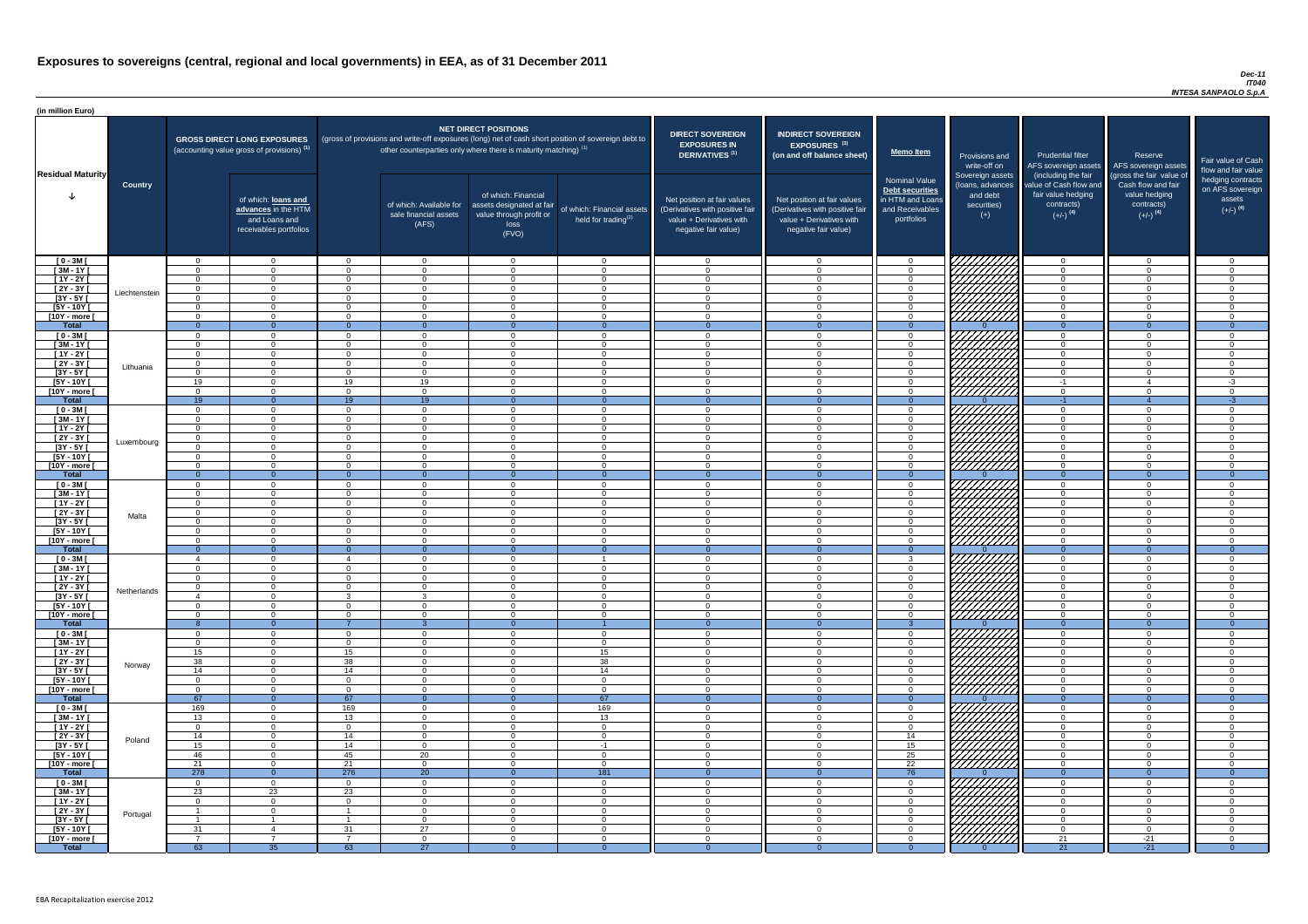### *Dec-11 IT040 INTESA SANPAOLO S.p.A*

(4) According with CEBS Guidelines on prudential filters it is required a consistent treatment of gains and losses resulting from a transaction whereby a cash flow hedge is created for an available for sale instrument: i.e item are recognised in additional own funds, so should the results of the corresponding cash flow hedging derivative. Moreover if fair-value hedging contracts on sovereign assets are taken in consideration for the computat (before their removal), the FV of such contracts must be reported in the column AB.

| (in million Euro)             |                     |                 |                                                                                             |                                                                                                                                                                                                                  |                                                           |                                                                                              |                                                                              |                                                                                                                    |                                                                                                                    |                                                                                              |                                                                          |                                                                                                             |                                                                                                         |                                                                           |
|-------------------------------|---------------------|-----------------|---------------------------------------------------------------------------------------------|------------------------------------------------------------------------------------------------------------------------------------------------------------------------------------------------------------------|-----------------------------------------------------------|----------------------------------------------------------------------------------------------|------------------------------------------------------------------------------|--------------------------------------------------------------------------------------------------------------------|--------------------------------------------------------------------------------------------------------------------|----------------------------------------------------------------------------------------------|--------------------------------------------------------------------------|-------------------------------------------------------------------------------------------------------------|---------------------------------------------------------------------------------------------------------|---------------------------------------------------------------------------|
| <b>Residual Maturity</b>      |                     |                 | <b>GROSS DIRECT LONG EXPOSURES</b><br>(accounting value gross of provisions) <sup>(1)</sup> | <b>NET DIRECT POSITIONS</b><br>(gross of provisions and write-off exposures (long) net of cash short position of sovereign debt to<br>other counterparties only where there is maturity matching) <sup>(1)</sup> |                                                           |                                                                                              | <b>DIRECT SOVEREIGN</b><br><b>EXPOSURES IN</b><br>DERIVATIVES <sup>(1)</sup> | <b>INDIRECT SOVEREIGN</b><br>EXPOSURES <sup>(3)</sup><br>(on and off balance sheet)                                | <b>Memo Item</b>                                                                                                   | Provisions and<br>write-off on                                                               | <b>Prudential filter</b><br>AFS sovereign assets                         | Reserve<br>AFS sovereign assets                                                                             | Fair value of Cash<br>flow and fair value                                                               |                                                                           |
|                               | <b>Country</b>      |                 | of which: loans and<br>advances in the HTM<br>and Loans and<br>receivables portfolios       |                                                                                                                                                                                                                  | of which: Available for<br>sale financial assets<br>(AFS) | of which: Financial<br>assets designated at fair<br>value through profit or<br>loss<br>(FVO) | of which: Financial assets<br>held for trading <sup>(2)</sup>                | Net position at fair values<br>(Derivatives with positive fair<br>value + Derivatives with<br>negative fair value) | Net position at fair values<br>(Derivatives with positive fair<br>value + Derivatives with<br>negative fair value) | <b>Nominal Value</b><br>Debt securities<br>in HTM and Loans<br>and Receivables<br>portfolios | Sovereign assets<br>(loans, advances<br>and debt<br>securities)<br>$(+)$ | (including the fair<br>value of Cash flow and<br>fair value hedging<br>contracts)<br>$(+/-)$ <sup>(4)</sup> | (gross the fair value of<br>Cash flow and fair<br>value hedging<br>contracts)<br>$(+/-)$ <sup>(4)</sup> | hedging contracts<br>on AFS sovereign<br>assets<br>$(+/-)$ <sup>(4)</sup> |
| $[0 - 3M]$                    |                     | 51              |                                                                                             | 51                                                                                                                                                                                                               | 47                                                        | $\Omega$                                                                                     | $\overline{0}$                                                               | - 0                                                                                                                | $\Omega$                                                                                                           | $\Omega$                                                                                     | VIIIIIIIII                                                               | $\overline{0}$                                                                                              | $\Omega$                                                                                                | - ೧                                                                       |
| $[3M - 1Y]$                   |                     | 30              | $\overline{1}$                                                                              | 30                                                                                                                                                                                                               | 26                                                        | $\Omega$                                                                                     | $\mathbf{3}$                                                                 | $\cap$                                                                                                             | $\Omega$                                                                                                           | $\Omega$                                                                                     |                                                                          | $\overline{0}$                                                                                              | $\Omega$                                                                                                | $\cap$                                                                    |
| $[1Y - 2Y]$                   |                     | 6               | $\overline{1}$                                                                              | $\epsilon$                                                                                                                                                                                                       | $5^{\circ}$                                               | $\Omega$                                                                                     | $\Omega$                                                                     | $\Omega$                                                                                                           | $\Omega$                                                                                                           | $\Omega$                                                                                     |                                                                          | $\overline{0}$                                                                                              | $\Omega$                                                                                                | $\Omega$                                                                  |
| [2Y - 3Y [                    | Romania             | $\overline{1}$  | $\overline{1}$                                                                              |                                                                                                                                                                                                                  | $\Omega$                                                  | $\Omega$                                                                                     | $\overline{0}$                                                               | $\Omega$                                                                                                           | $\Omega$                                                                                                           | $\overline{0}$                                                                               |                                                                          | $\overline{0}$                                                                                              | $\Omega$                                                                                                | $\Omega$                                                                  |
| $[3Y - 5Y]$<br>$[5Y - 10Y]$   |                     | 23<br>27        | $\mathcal{D}$<br>$\mathcal{R}$                                                              | 23<br>27                                                                                                                                                                                                         | 11<br>25                                                  | $\Omega$<br>$\cap$                                                                           | $\Omega$<br>$\Omega$                                                         | <u>റ</u><br>$\Omega$                                                                                               | $\Omega$<br>$\Omega$                                                                                               | 10 <sup>1</sup>                                                                              |                                                                          | $\overline{0}$<br>$\overline{2}$                                                                            | $\Omega$<br>$\mathcal{R}$                                                                               | <b>O</b>                                                                  |
| [10Y - more [                 |                     | $\mathbf{3}$    | $\mathcal{R}$                                                                               | $\mathbf{3}$                                                                                                                                                                                                     | $\Omega$                                                  | $\cap$                                                                                       | $\Omega$                                                                     | $\cap$                                                                                                             | $\Omega$                                                                                                           | $\overline{0}$<br>$\Omega$                                                                   | HHHH                                                                     | $\Omega$                                                                                                    | $\Omega$                                                                                                | $-5$<br>$\Omega$                                                          |
| <b>Total</b>                  |                     | 141             | 15                                                                                          | 141                                                                                                                                                                                                              | $\overline{114}$                                          |                                                                                              | 3                                                                            |                                                                                                                    |                                                                                                                    | $\overline{10}$                                                                              |                                                                          | $\overline{2}$                                                                                              |                                                                                                         | $-5$                                                                      |
| $[0 - 3M]$                    |                     | 44              | 33                                                                                          | 44                                                                                                                                                                                                               | $\Omega$                                                  | $\cap$                                                                                       | 11                                                                           | $\Omega$                                                                                                           | $\Omega$                                                                                                           | $\Omega$                                                                                     |                                                                          | $\Omega$                                                                                                    | $\Omega$                                                                                                | $\Omega$                                                                  |
| $[3M-1\overline{Y}]$          |                     | 215             | 12                                                                                          | 215                                                                                                                                                                                                              | 25                                                        | $\Omega$                                                                                     | 19                                                                           | $\Omega$                                                                                                           | $\Omega$                                                                                                           | 159                                                                                          | HAHARA<br>HAHARA                                                         | $\Omega$                                                                                                    | $\Omega$                                                                                                | - 0                                                                       |
| $[1Y - 2Y]$                   |                     | 174             | 12                                                                                          | 174                                                                                                                                                                                                              | 127                                                       | $\Omega$                                                                                     | $\Omega$                                                                     | $\cap$                                                                                                             | $\Omega$                                                                                                           | 33                                                                                           |                                                                          | $\Omega$                                                                                                    | $\Omega$                                                                                                | $\cap$                                                                    |
| $[2Y - 3Y]$                   | Slovakia            | 412             | $\Omega$                                                                                    | 412                                                                                                                                                                                                              | $\Omega$                                                  | $\Omega$                                                                                     | $\overline{0}$                                                               | $\Omega$                                                                                                           | $\Omega$                                                                                                           | 376                                                                                          |                                                                          | $\Omega$                                                                                                    | $\Omega$                                                                                                | $\cap$                                                                    |
| $[3Y - 5Y]$                   |                     | 908             | 16                                                                                          | 908                                                                                                                                                                                                              | 892                                                       | $\Omega$                                                                                     | $\overline{0}$                                                               | $\cap$                                                                                                             | $\Omega$                                                                                                           | $\Omega$                                                                                     |                                                                          | $\Omega$                                                                                                    | $\Omega$                                                                                                | - 0                                                                       |
| [5Y - 10Y [                   |                     | 674             | $\overline{22}$                                                                             | 674                                                                                                                                                                                                              | 228                                                       | $\Omega$                                                                                     | $\overline{0}$                                                               | $\cap$                                                                                                             | $\Omega$                                                                                                           | 410                                                                                          |                                                                          | $\Omega$                                                                                                    | $\Omega$                                                                                                | $\cap$                                                                    |
| [10Y - more [                 |                     | 107             | 23                                                                                          | 107                                                                                                                                                                                                              | $\Omega$                                                  | $\cap$                                                                                       | $\overline{0}$                                                               | $\cap$                                                                                                             | $\Omega$                                                                                                           | 100                                                                                          |                                                                          | 28                                                                                                          | $-28$                                                                                                   | $\cap$                                                                    |
| Total                         |                     | 2,534           | 127                                                                                         | 2,534                                                                                                                                                                                                            | 1,272                                                     |                                                                                              | 30                                                                           | - റ<br>$\cap$                                                                                                      | $\Omega$                                                                                                           | 1,078                                                                                        |                                                                          | $\overline{28}$                                                                                             | $-28$                                                                                                   | $\overline{0}$<br>$\cap$                                                  |
| $[0 - 3M]$                    |                     | -48<br><b>Q</b> | $\overline{22}$                                                                             | 48<br>$\Omega$                                                                                                                                                                                                   | $\overline{26}$<br>$\Omega$                               | $\Omega$<br>$\Omega$                                                                         | $\overline{0}$<br>$\overline{0}$                                             | $\cap$                                                                                                             |                                                                                                                    | $\Omega$<br>$\Omega$                                                                         |                                                                          | 6<br>$\Omega$                                                                                               | -6<br>$\Omega$                                                                                          | $\cap$                                                                    |
| $[3M - 1Y]$<br>$[1Y - 2Y]$    |                     | 44              |                                                                                             | 44                                                                                                                                                                                                               | 36                                                        | $\cap$                                                                                       | $\Omega$                                                                     | $\Omega$                                                                                                           |                                                                                                                    | $\Omega$                                                                                     |                                                                          | $\Omega$                                                                                                    | $\Omega$                                                                                                | $\Omega$                                                                  |
| $[2Y - 3Y]$                   |                     | 6               |                                                                                             |                                                                                                                                                                                                                  | $\Omega$                                                  |                                                                                              | $\Omega$                                                                     |                                                                                                                    |                                                                                                                    | $\Omega$                                                                                     |                                                                          | $\Omega$                                                                                                    | $\Omega$                                                                                                |                                                                           |
| $[3Y - 5Y]$                   | Slovenia            | 33              | 10                                                                                          | 33                                                                                                                                                                                                               | 23                                                        |                                                                                              | $\Omega$                                                                     |                                                                                                                    | -1                                                                                                                 |                                                                                              | $\mathbb{Z}$                                                             | <b>U</b>                                                                                                    |                                                                                                         |                                                                           |
| $[5Y - 10Y]$                  |                     | 43              | 15                                                                                          | 43                                                                                                                                                                                                               | 28                                                        | 0                                                                                            | $\Omega$                                                                     |                                                                                                                    |                                                                                                                    | $\Omega$                                                                                     |                                                                          | $\Omega$                                                                                                    |                                                                                                         |                                                                           |
| [10Y - more ]                 |                     | 26              | 15                                                                                          | 26                                                                                                                                                                                                               | 10 <sup>1</sup>                                           | $\Omega$                                                                                     | $\Omega$                                                                     | $\cap$                                                                                                             | $\Omega$                                                                                                           | $\Omega$                                                                                     |                                                                          | $\Omega$                                                                                                    | $\Omega$                                                                                                | $\cap$                                                                    |
| <b>Total</b>                  |                     | 209             | 84                                                                                          | 209                                                                                                                                                                                                              | 123                                                       |                                                                                              | $\overline{0}$                                                               |                                                                                                                    | $-1$                                                                                                               | $\Omega$                                                                                     |                                                                          |                                                                                                             | $-6$                                                                                                    | $\Omega$                                                                  |
| $[0 - 3M]$                    |                     | 54              | -3                                                                                          | 54                                                                                                                                                                                                               | $\Omega$                                                  | $\Omega$                                                                                     | $\overline{0}$                                                               | $\Omega$                                                                                                           | $\Omega$                                                                                                           | 50                                                                                           | 7777777777                                                               | $\overline{0}$                                                                                              | $\Omega$                                                                                                | $\cap$                                                                    |
| $[3M - 1Y]$                   |                     | 105             | 63                                                                                          | 105                                                                                                                                                                                                              | $\Omega$                                                  | $\Omega$                                                                                     | 42                                                                           | $\Omega$                                                                                                           | $\Omega$                                                                                                           | $\Omega$                                                                                     | ШШЛ                                                                      | $\overline{0}$                                                                                              | $\Omega$                                                                                                | $\Omega$                                                                  |
| $[1Y - 2Y]$                   |                     | 117             | 47                                                                                          | 69                                                                                                                                                                                                               | $\Omega$                                                  | $\Omega$                                                                                     | $-40$                                                                        | $\Omega$                                                                                                           | $\Omega$                                                                                                           | 62                                                                                           |                                                                          | $\overline{0}$                                                                                              | $\Omega$                                                                                                | $\Omega$                                                                  |
| $[2Y - 3Y]$                   | Spain               | 115             | 50                                                                                          | 91                                                                                                                                                                                                               | 6                                                         | $\Omega$                                                                                     | $-15$                                                                        | $\Omega$                                                                                                           | $\Omega$                                                                                                           | 50                                                                                           |                                                                          | $\overline{0}$                                                                                              | $\Omega$                                                                                                | $\Omega$                                                                  |
| $[3Y - 5Y]$                   |                     | 106             | 95                                                                                          | 79                                                                                                                                                                                                               | $\Omega$                                                  | $\Omega$                                                                                     | $-16$                                                                        | $\Omega$                                                                                                           |                                                                                                                    | $\Omega$                                                                                     |                                                                          | $\overline{0}$                                                                                              | $\Omega$                                                                                                | $\Omega$                                                                  |
| $[5Y - 10Y]$                  |                     | 647             | 291                                                                                         | 598                                                                                                                                                                                                              | $\Omega$                                                  | $\Omega$                                                                                     | $-43$                                                                        | $\Omega$                                                                                                           | $-10$                                                                                                              | 350                                                                                          | HHHA<br>HHHA                                                             | $\overline{0}$                                                                                              | $\Omega$                                                                                                | $\Omega$                                                                  |
| [10Y - more ]<br><b>Total</b> |                     | 68<br>1,212     | 52<br>601                                                                                   | 67<br>1,063                                                                                                                                                                                                      | $\Omega$                                                  | $\Omega$                                                                                     | 16<br>$-56$                                                                  | $\Omega$                                                                                                           | $\Omega$<br>$-9$                                                                                                   | $\Omega$<br>512                                                                              |                                                                          | $\overline{0}$<br>$\Omega$                                                                                  | $\Omega$                                                                                                | $\cap$<br>$\Omega$                                                        |
| $[0 - 3M]$                    |                     | $\Omega$        | $\Omega$                                                                                    | $\Omega$                                                                                                                                                                                                         | $\Omega$                                                  | $\Omega$                                                                                     | $\Omega$                                                                     | $\Omega$                                                                                                           | $\Omega$                                                                                                           | $\Omega$                                                                                     |                                                                          | $\Omega$                                                                                                    | $\mathbf{0}$                                                                                            | $\Omega$                                                                  |
| $[3M-1Y]$                     |                     | $\Omega$        | $\Omega$                                                                                    | $\Omega$                                                                                                                                                                                                         | $\Omega$                                                  | $\Omega$                                                                                     | $\overline{0}$                                                               | $\Omega$                                                                                                           | $\Omega$                                                                                                           | $\Omega$                                                                                     |                                                                          | $\Omega$                                                                                                    | $\Omega$                                                                                                | - 0                                                                       |
| $[1Y - 2Y]$                   |                     | <b>Q</b>        | $\Omega$                                                                                    | <b>Q</b>                                                                                                                                                                                                         | $\Omega$                                                  | $\Omega$                                                                                     | -9                                                                           | $\Omega$                                                                                                           | $\Omega$                                                                                                           | $\Omega$                                                                                     |                                                                          | $\Omega$                                                                                                    | $\Omega$                                                                                                | $\Omega$                                                                  |
| $[2Y - 3Y]$                   |                     | $\Omega$        | $\Omega$                                                                                    | $\Omega$                                                                                                                                                                                                         | $\Omega$                                                  | $\Omega$                                                                                     | $\overline{0}$                                                               | - 0                                                                                                                | $\Omega$                                                                                                           | $\Omega$                                                                                     |                                                                          | $\overline{0}$                                                                                              | $\Omega$                                                                                                | - 0                                                                       |
| [3Y - 5Y]                     | Sweden              | റ -             | $\Omega$                                                                                    | $\Omega$                                                                                                                                                                                                         | $\Omega$                                                  | $\Omega$                                                                                     | $\overline{0}$                                                               | - 0                                                                                                                | $\Omega$                                                                                                           | $\Omega$                                                                                     |                                                                          | $\Omega$                                                                                                    | $\Omega$                                                                                                | - 0                                                                       |
| [5Y - 10Y [                   |                     | $\Omega$        | $\Omega$                                                                                    | $\Omega$                                                                                                                                                                                                         | $\Omega$                                                  | $\Omega$                                                                                     | $\overline{0}$                                                               | $\cap$                                                                                                             | $\Omega$                                                                                                           | $\Omega$                                                                                     |                                                                          | $\Omega$                                                                                                    | $\Omega$                                                                                                | $\Omega$                                                                  |
| [10Y - more [                 |                     | $\Omega$        | $\Omega$                                                                                    | $\Omega$                                                                                                                                                                                                         | $\Omega$                                                  | $\Omega$                                                                                     | $\overline{0}$                                                               | $\Omega$                                                                                                           | $\Omega$                                                                                                           | $\Omega$                                                                                     | TIJJITA<br>HANA<br>HANAA                                                 | $\Omega$                                                                                                    | $\Omega$                                                                                                | - 0                                                                       |
| <b>Total</b>                  |                     | - വ             | $\Omega$                                                                                    |                                                                                                                                                                                                                  | $\Omega$                                                  |                                                                                              | $\alpha$                                                                     |                                                                                                                    |                                                                                                                    | -0                                                                                           |                                                                          | $\Omega$                                                                                                    | $\Omega$                                                                                                | $\overline{0}$                                                            |
| $[0 - 3M]$                    |                     | $\Omega$        | $\Omega$                                                                                    | $\Omega$                                                                                                                                                                                                         | $\Omega$                                                  | $\Omega$                                                                                     | $\Omega$                                                                     | $\Omega$                                                                                                           | $\Omega$                                                                                                           | $\Omega$                                                                                     | .<br>ШШШ                                                                 | $\Omega$                                                                                                    | $\Omega$                                                                                                | $\cap$                                                                    |
| $[3M - 1Y]$                   |                     | 257             | $\Omega$                                                                                    | 257                                                                                                                                                                                                              | $\Omega$                                                  | $\Omega$                                                                                     | 257                                                                          | $\Omega$                                                                                                           | $\Omega$                                                                                                           | $\Omega$                                                                                     |                                                                          | $\overline{0}$                                                                                              | $\Omega$                                                                                                | $\Omega$                                                                  |
| $[1Y - 2Y]$                   |                     | $\Omega$        | $\Omega$                                                                                    | $\Omega$                                                                                                                                                                                                         | $\Omega$                                                  | $\Omega$                                                                                     | $\overline{0}$                                                               | $\Omega$                                                                                                           | $\Omega$                                                                                                           | $\Omega$                                                                                     | HAAAA<br>HAAAA                                                           | $\Omega$                                                                                                    | $\Omega$                                                                                                | $\Omega$                                                                  |
| [2Y - 3Y]                     | United Kingdom      | റ               |                                                                                             | $\Omega$                                                                                                                                                                                                         | $\Omega$                                                  | $\Omega$                                                                                     | $\Omega$                                                                     | $\Omega$<br>$\Omega$                                                                                               | ∩                                                                                                                  | $\Omega$                                                                                     |                                                                          | $\Omega$                                                                                                    | $\Omega$                                                                                                | $\cap$<br>$\cap$                                                          |
| $[3Y - 5Y]$<br>$[5Y - 10Y]$   |                     | റ<br>$\Omega$   |                                                                                             | $\Omega$<br>$\Omega$                                                                                                                                                                                             | - 0<br>- 0                                                | $\Omega$<br>$\Omega$                                                                         | $\Omega$<br>$\Omega$                                                         |                                                                                                                    |                                                                                                                    | $\Omega$<br>$\Omega$                                                                         |                                                                          | $\Omega$<br>$\Omega$                                                                                        | $\Omega$<br>$\Omega$                                                                                    |                                                                           |
| [10Y - more ]                 |                     | $\Omega$        | $\cap$                                                                                      | $\Omega$                                                                                                                                                                                                         | $\cap$                                                    | $\Omega$                                                                                     | $\Omega$                                                                     | $\cap$                                                                                                             |                                                                                                                    | $\cap$                                                                                       | HHHHA                                                                    | $\Omega$                                                                                                    |                                                                                                         | $\cap$                                                                    |
| <b>Total</b>                  |                     | 257             |                                                                                             | 257                                                                                                                                                                                                              |                                                           |                                                                                              | 257                                                                          |                                                                                                                    |                                                                                                                    |                                                                                              |                                                                          |                                                                                                             |                                                                                                         |                                                                           |
|                               |                     |                 |                                                                                             |                                                                                                                                                                                                                  |                                                           |                                                                                              |                                                                              |                                                                                                                    |                                                                                                                    |                                                                                              |                                                                          |                                                                                                             |                                                                                                         |                                                                           |
|                               | <b>TOTAL EEA 30</b> | 61,333          | 27,642                                                                                      | 59,171                                                                                                                                                                                                           | 22,238                                                    | 133                                                                                          | 3,819                                                                        | 1,057                                                                                                              | 79                                                                                                                 | 5,014                                                                                        | 812                                                                      | 1,017                                                                                                       | $-265$                                                                                                  | $-755$                                                                    |

(3) The exposures reported include the positions towards counterparts (other than sovereign) on sovereign credit risk (i.e. CDS, financial guarantees) booked in all the accounting portfolio (on-off balance sheet). Irrespec or accounting classification of the positions the economic substance over the form must be used as a criteria for the identification of the exposures to be included in this column. This item does not include exposures to c sovereign) with full or partial government guarantees by central, regional and local governments

**(5)** Please report gross and net direct positions before eventual write-off (PSI); in the column provisions must be included eventual write-off (PSI).

#### **Notes and definitions**

**(1)** The exposures reported cover only exposures to central, regional and local governments on immediate borrower basis, and do not include exposures to other counterparts with full or partial government guarantees **(2)** The banks disclose the exposures in the "Financial assets held for trading" portfolio after offsetting the cash short positions having the same maturities.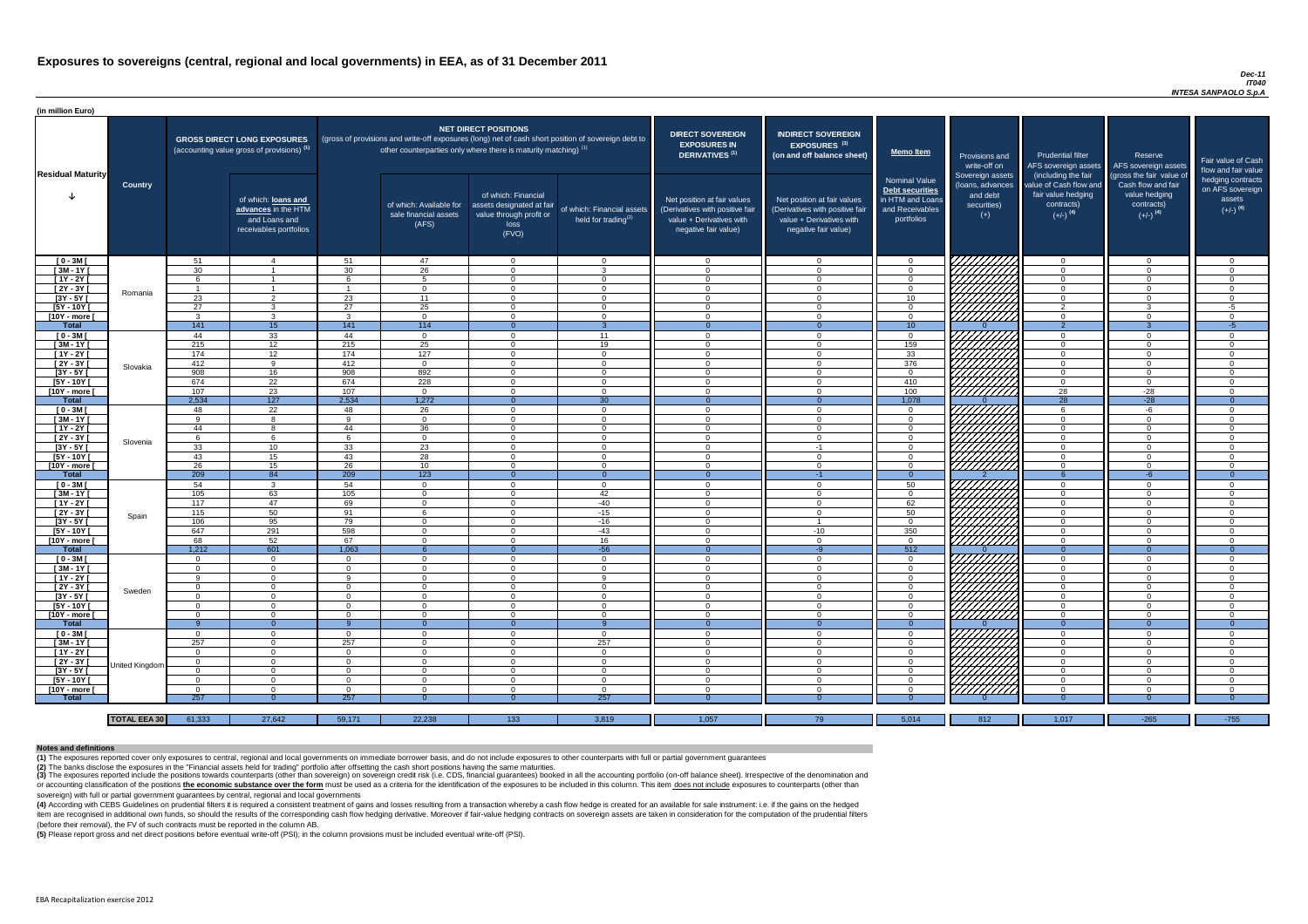| (in million Euro)                      |                       |                      |                                                                                       |                              |                                                                   |                                                                                              |                                                                                                     |                                                                                                                    |                                                                                                                    |                                                                                              |                                                                                                                                                                                                                                        |                                                                                                             |                                                                                                         |                                          |
|----------------------------------------|-----------------------|----------------------|---------------------------------------------------------------------------------------|------------------------------|-------------------------------------------------------------------|----------------------------------------------------------------------------------------------|-----------------------------------------------------------------------------------------------------|--------------------------------------------------------------------------------------------------------------------|--------------------------------------------------------------------------------------------------------------------|----------------------------------------------------------------------------------------------|----------------------------------------------------------------------------------------------------------------------------------------------------------------------------------------------------------------------------------------|-------------------------------------------------------------------------------------------------------------|---------------------------------------------------------------------------------------------------------|------------------------------------------|
|                                        |                       |                      | <b>GROSS DIRECT LONG EXPOSURES</b><br>(accounting value gross of provisions) (1)      |                              | other counterparties only where there is maturity matching) $(1)$ | <b>NET DIRECT POSITIONS</b>                                                                  | (gross of provisions and write-off exposures (long) net of cash short position of sovereign debt to | <b>DIRECT SOVEREIGN</b><br><b>EXPOSURES IN</b><br><b>DERIVATIVES<sup>(1)</sup></b>                                 | <b>INDIRECT SOVEREIGN</b><br>EXPOSURES <sup>(3)</sup><br>(on and off balance sheet)                                | <b>Memo Item</b>                                                                             | Provisions and<br>write-off on                                                                                                                                                                                                         | <b>Prudential filter</b><br>AFS sovereign assets                                                            | Reserve<br>AFS sovereign assets                                                                         | Fair value<br>flow and f                 |
| <b>Residual Maturity</b>               | <b>Country</b>        |                      | of which: loans and<br>advances in the HTM<br>and Loans and<br>receivables portfolios |                              | of which: Available for<br>sale financial assets<br>(AFS)         | of which: Financial<br>assets designated at fair<br>value through profit or<br>loss<br>(FVO) | of which: Financial assets<br>held for trading $^{(2)}$                                             | Net position at fair values<br>(Derivatives with positive fair<br>value + Derivatives with<br>negative fair value) | Net position at fair values<br>(Derivatives with positive fair<br>value + Derivatives with<br>negative fair value) | <b>Nominal Value</b><br>Debt securities<br>in HTM and Loans<br>and Receivables<br>portfolios | Sovereign assets<br>(Ioans, advances<br>and debt<br>securities)<br>$(+)$                                                                                                                                                               | (including the fair<br>value of Cash flow and<br>fair value hedging<br>contracts)<br>$(+/-)$ <sup>(4)</sup> | (gross the fair value of<br>Cash flow and fair<br>value hedging<br>contracts)<br>$(+/-)$ <sup>(4)</sup> | hedging c<br>on AFS so<br>ass<br>$(+/-)$ |
| $[0 - 3M]$                             |                       |                      | $\Omega$                                                                              | $\overline{1}$               | $\Omega$                                                          | $\Omega$                                                                                     | $\overline{1}$                                                                                      | $\overline{0}$                                                                                                     | $\Omega$                                                                                                           | $\overline{0}$                                                                               |                                                                                                                                                                                                                                        | $\Omega$                                                                                                    | $\overline{0}$                                                                                          |                                          |
| $[3M - 1Y]$                            |                       | $\cap$<br>$\Omega$   | $\Omega$<br>$\Omega$                                                                  | $\Omega$<br>$\Omega$         | $\overline{0}$<br>$\Omega$                                        | $\Omega$<br>$\Omega$                                                                         | $\Omega$<br>$\Omega$                                                                                | $\overline{0}$<br>$\Omega$                                                                                         | റ                                                                                                                  | $\overline{0}$<br>$\Omega$                                                                   |                                                                                                                                                                                                                                        |                                                                                                             | $\Omega$<br>$\overline{0}$                                                                              |                                          |
| $[1Y - 2Y]$<br>$[2Y - 3Y]$             |                       | $\overline{4}$       | $\Omega$                                                                              | $\boldsymbol{\varDelta}$     | $\mathcal{R}$                                                     | $\Omega$                                                                                     | $\Omega$                                                                                            | $\overline{0}$                                                                                                     | $\cap$                                                                                                             | $\Omega$                                                                                     |                                                                                                                                                                                                                                        | $\cap$                                                                                                      | $\overline{0}$                                                                                          |                                          |
| $[3Y - 5Y]$                            | Austria               | 43                   | $\Omega$                                                                              | 40                           |                                                                   | $\Omega$                                                                                     | 39                                                                                                  | $\Omega$                                                                                                           | റ                                                                                                                  | $\Omega$                                                                                     | HANG SANG                                                                                                                                                                                                                              | $\cap$                                                                                                      | $\Omega$                                                                                                |                                          |
| $[5Y - 10Y]$                           |                       |                      | $\Omega$                                                                              | <b>Q</b>                     | $\Omega$                                                          | $\Omega$                                                                                     | $\Omega$                                                                                            | $\Omega$                                                                                                           |                                                                                                                    | $\Omega$                                                                                     |                                                                                                                                                                                                                                        |                                                                                                             | $\Omega$                                                                                                |                                          |
| [10Y - more [<br><b>Total</b>          |                       | 60                   | $\Omega$                                                                              | ્વ<br>57                     | $\Omega$                                                          | $\cap$<br>$\Omega$                                                                           | $\Omega$<br>49                                                                                      | $\Omega$                                                                                                           | $\Omega$                                                                                                           |                                                                                              | 77777777                                                                                                                                                                                                                               | $\cap$                                                                                                      | $\Omega$<br>$\Omega$                                                                                    |                                          |
| $[0 - 3M]$                             |                       | $\Omega$             | $\Omega$                                                                              | $-25$                        | $\Omega$                                                          | $\Omega$                                                                                     | $-25$                                                                                               | $\Omega$                                                                                                           | $\Omega$                                                                                                           | $\Omega$                                                                                     |                                                                                                                                                                                                                                        | $\cap$                                                                                                      | $\Omega$                                                                                                |                                          |
| $[3M - 1Y]$                            |                       | 31                   | $\Omega$                                                                              | 31                           | 30                                                                | $\Omega$                                                                                     | $\Omega$                                                                                            | $\Omega$                                                                                                           | $\Omega$                                                                                                           | $\Omega$                                                                                     | THAT A                                                                                                                                                                                                                                 | $\Omega$                                                                                                    | $\Omega$                                                                                                |                                          |
| [ 1Y - 2Y [                            |                       |                      | - 1                                                                                   | $\overline{1}$               | $\Omega$                                                          | $\Omega$                                                                                     | $\overline{0}$                                                                                      | $\overline{0}$                                                                                                     | $\Omega$                                                                                                           | $\overline{0}$                                                                               |                                                                                                                                                                                                                                        | $\Omega$                                                                                                    | $\overline{0}$                                                                                          |                                          |
| $[2Y - 3Y]$<br>$[3Y - 5Y]$             | Belgium               | $\overline{4}$<br>50 | 48                                                                                    | $\boldsymbol{\Lambda}$<br>50 | $\mathbf{R}$<br>2                                                 | $\Omega$<br>$\Omega$                                                                         | $\overline{0}$<br>$\overline{0}$                                                                    | $\Omega$<br>$\Omega$                                                                                               | $-1$<br>$\Omega$                                                                                                   | $\overline{0}$<br>$\overline{0}$                                                             |                                                                                                                                                                                                                                        | $\Omega$<br>$\Omega$                                                                                        | $\Omega$<br>$\overline{0}$                                                                              |                                          |
| $[5Y - 10Y]$                           |                       | 10 <sup>°</sup>      | $\Omega$                                                                              | $\overline{2}$               | $\overline{0}$                                                    | $\Omega$                                                                                     | 2                                                                                                   | $\Omega$                                                                                                           | - റ                                                                                                                | $\overline{0}$                                                                               |                                                                                                                                                                                                                                        | $\Omega$                                                                                                    | $\overline{0}$                                                                                          |                                          |
| [10Y - more [                          |                       | $\Omega$             | $\Omega$                                                                              | $-1$                         | $\overline{0}$                                                    | $\Omega$                                                                                     | $-1$                                                                                                | $\Omega$                                                                                                           | $\cap$                                                                                                             | $\Omega$                                                                                     |                                                                                                                                                                                                                                        | $\cap$                                                                                                      | $\Omega$                                                                                                |                                          |
| <b>Total</b>                           |                       | 96                   | 50                                                                                    | 62                           | 35                                                                | $\cap$                                                                                       | $-24$                                                                                               | $\Omega$                                                                                                           | $-1$                                                                                                               | $\Omega$                                                                                     |                                                                                                                                                                                                                                        | $\Omega$                                                                                                    | $\Omega$                                                                                                |                                          |
| $[0 - 3M]$<br>$[3M - 1Y]$              |                       | $\Omega$<br>$\cap$   | $\Omega$<br>$\Omega$                                                                  | $\Omega$<br>$\Omega$         | $\overline{0}$<br>$\Omega$                                        | $\Omega$<br>$\Omega$                                                                         | $\overline{0}$<br>$\Omega$                                                                          | $\Omega$<br>$\Omega$                                                                                               | $\Omega$<br>$\cap$                                                                                                 | $\Omega$<br>$\Omega$                                                                         |                                                                                                                                                                                                                                        | $\cap$<br>$\cap$                                                                                            | $\Omega$<br>$\Omega$                                                                                    |                                          |
| $[1Y - 2Y]$                            |                       | $\cap$               | $\Omega$                                                                              | $\Omega$                     | $\Omega$                                                          | $\Omega$                                                                                     | $\Omega$                                                                                            | $\Omega$                                                                                                           |                                                                                                                    | $\cap$                                                                                       | <i>VHHHA</i>                                                                                                                                                                                                                           | $\cap$                                                                                                      | $\Omega$                                                                                                |                                          |
| $[2Y - 3Y]$                            | Bulgaria              | $\Omega$             | $\Omega$                                                                              | $\Omega$                     | $\Omega$                                                          | $\Omega$                                                                                     | $\Omega$                                                                                            | $\overline{0}$                                                                                                     | $\Omega$                                                                                                           | $\Omega$                                                                                     | $\mathbb{Z}/\mathbb{Z}/\mathbb{Z}$                                                                                                                                                                                                     | $\Omega$                                                                                                    | $\overline{0}$                                                                                          |                                          |
| [3Y - 5Y [                             |                       |                      |                                                                                       |                              |                                                                   |                                                                                              |                                                                                                     |                                                                                                                    |                                                                                                                    |                                                                                              |                                                                                                                                                                                                                                        |                                                                                                             |                                                                                                         |                                          |
| $[5Y - 10Y]$<br>[10Y - more [          |                       | $\cap$<br>$\Omega$   | $\Omega$<br>$\Omega$                                                                  | $\Omega$<br>$\Omega$         | $\Omega$<br>$\Omega$                                              | $\Omega$<br>$\Omega$                                                                         | $\Omega$<br>$\Omega$                                                                                | $\Omega$<br>$\Omega$                                                                                               | റ                                                                                                                  | $\cap$<br>$\cap$                                                                             | HHHH                                                                                                                                                                                                                                   | $\cap$                                                                                                      | $\Omega$<br>$\Omega$                                                                                    |                                          |
| <b>Total</b>                           |                       | $\overline{0}$       | $\Omega$                                                                              | - ೧                          | $\Omega$                                                          | $\Omega$                                                                                     |                                                                                                     |                                                                                                                    | $\Omega$                                                                                                           | $\Omega$                                                                                     |                                                                                                                                                                                                                                        | $\Omega$                                                                                                    | $\Omega$                                                                                                |                                          |
| $[0 - 3M]$                             |                       | $\cap$               | $\Omega$                                                                              | $\Omega$                     | $\Omega$                                                          | $\Omega$                                                                                     | $\Omega$                                                                                            | $\Omega$                                                                                                           | $\Omega$                                                                                                           | $\cap$                                                                                       |                                                                                                                                                                                                                                        |                                                                                                             | $\Omega$                                                                                                |                                          |
| $[3M - 1Y]$                            |                       |                      | $\overline{0}$                                                                        | 5                            | $\overline{0}$                                                    | $\Omega$                                                                                     | $\overline{0}$                                                                                      | $\overline{0}$                                                                                                     | $\Omega$                                                                                                           |                                                                                              | HAHA                                                                                                                                                                                                                                   | $\Omega$                                                                                                    | $\overline{0}$                                                                                          |                                          |
| $[1Y - 2Y]$<br>$[2Y - 3Y]$             |                       | -5                   | $\Omega$<br>$\Omega$                                                                  | -5<br>-3                     | $\Omega$<br>$\Omega$                                              | - 0<br>$\Omega$                                                                              | $\Omega$<br>$\mathbf{0}$                                                                            | $\Omega$<br>$\Omega$                                                                                               | $\Omega$<br>$\Omega$                                                                                               |                                                                                              |                                                                                                                                                                                                                                        | $\cap$                                                                                                      | $\Omega$<br>$\Omega$                                                                                    |                                          |
| $\overline{3Y - 5Y}$                   | Cyprus                |                      | $\Omega$                                                                              | $\Omega$                     | $\overline{0}$                                                    | $\Omega$                                                                                     | $\mathbf 0$                                                                                         | $\Omega$                                                                                                           |                                                                                                                    | $\Omega$                                                                                     | ШШЛ                                                                                                                                                                                                                                    |                                                                                                             | $\mathbf 0$                                                                                             |                                          |
| $[5Y - 10Y]$                           |                       |                      | $\Omega$                                                                              | $\Omega$                     | $\Omega$                                                          | - 0                                                                                          | $\Omega$                                                                                            | $\Omega$                                                                                                           | $\Omega$                                                                                                           | $\Omega$                                                                                     |                                                                                                                                                                                                                                        |                                                                                                             | $\Omega$                                                                                                |                                          |
| [10Y - more [                          |                       | $\cap$               | $\Omega$                                                                              | $\Omega$                     | $\Omega$                                                          | $\Omega$                                                                                     | $\Omega$                                                                                            | $\Omega$                                                                                                           | $\cap$                                                                                                             | $\cap$                                                                                       | ( <u>//////////</u>                                                                                                                                                                                                                    |                                                                                                             | $\Omega$                                                                                                |                                          |
| <b>Total</b><br>$[0 - 3M]$             |                       | 13 <sup>°</sup>      |                                                                                       | 13 <sup>°</sup><br>6         | $\Omega$<br>$\Omega$                                              | $\Omega$                                                                                     | $\Omega$                                                                                            | $\Omega$                                                                                                           | $\Omega$                                                                                                           | 16<br>$\cap$                                                                                 |                                                                                                                                                                                                                                        | റ                                                                                                           | $\theta$<br>$\Omega$                                                                                    |                                          |
| $[3M - 1Y]$                            |                       | ົດ                   | $\mathcal{D}$                                                                         | $\mathcal{P}$                | $\Omega$                                                          | $\Omega$                                                                                     | $\Omega$                                                                                            | $\Omega$                                                                                                           | $\Omega$                                                                                                           | $\Omega$                                                                                     | <b>SANARA SANARA SERIKA DENGAN DENGAN DENGAN DENGAN DENGAN DENGAN DENGAN DENGAN DENGAN DENGAN DENGAN DENGAN DENG</b><br>SERIKAN DENGAN DENGAN DENGAN DENGAN DENGAN DENGAN DENGAN DENGAN DENGAN DENGAN DENGAN DENGAN DENGAN DENGAN DENG | റ                                                                                                           | $\Omega$                                                                                                |                                          |
| $[1Y - 2Y]$                            |                       | ູ                    | ્ર                                                                                    | 3                            | $\Omega$                                                          | $\Omega$                                                                                     | $\Omega$                                                                                            | $\Omega$                                                                                                           | $\Omega$                                                                                                           | $\Omega$                                                                                     |                                                                                                                                                                                                                                        | $\cap$                                                                                                      | $\Omega$                                                                                                |                                          |
| $[2Y - 3Y]$                            | <b>Czech Republic</b> | $\overline{2}$       | $\mathcal{D}$                                                                         | 2                            | $\overline{0}$                                                    | $\Omega$                                                                                     | $\Omega$                                                                                            | $\Omega$                                                                                                           | $\Omega$                                                                                                           | $\Omega$                                                                                     |                                                                                                                                                                                                                                        | $\Omega$                                                                                                    | $\Omega$                                                                                                |                                          |
| $\overline{[3Y - 5Y]}$<br>$[5Y - 10Y]$ |                       | $\overline{4}$<br>35 | -4                                                                                    | $\overline{4}$<br>30         | $\overline{0}$<br>29                                              | $\Omega$<br>$\Omega$                                                                         | $\overline{0}$<br>$-4$                                                                              | $\Omega$<br>$\Omega$                                                                                               | $\Omega$<br>$\Omega$                                                                                               | $\overline{0}$<br>$\Omega$                                                                   |                                                                                                                                                                                                                                        | $\Omega$<br>$\Omega$                                                                                        | $\Omega$<br>5                                                                                           |                                          |
| [10Y - more [                          |                       | $\sqrt{2}$           |                                                                                       | $5\overline{5}$              | $\overline{0}$                                                    | $\Omega$                                                                                     | $\overline{0}$                                                                                      | $\Omega$                                                                                                           | $\Omega$                                                                                                           | $\Omega$                                                                                     |                                                                                                                                                                                                                                        | $\Omega$                                                                                                    | $\Omega$                                                                                                |                                          |
| <b>Total</b>                           |                       | 57                   | 27                                                                                    | 52                           | 29                                                                |                                                                                              | $-4$                                                                                                |                                                                                                                    |                                                                                                                    | $\Omega$                                                                                     |                                                                                                                                                                                                                                        | $\Omega$                                                                                                    | b                                                                                                       |                                          |
| $[0 - 3M]$<br>$[3M - 1Y]$              |                       | $\Omega$             | $\overline{0}$                                                                        | $\Omega$<br>$\Omega$         | $\Omega$<br>$\Omega$                                              | $\Omega$                                                                                     | $\mathbf{0}$<br>$\Omega$                                                                            | $\Omega$<br>$\Omega$                                                                                               |                                                                                                                    | $\Omega$                                                                                     |                                                                                                                                                                                                                                        |                                                                                                             | $\Omega$<br>$\Omega$                                                                                    |                                          |
| $[1Y - 2Y]$                            |                       |                      | $\overline{0}$<br>$\overline{0}$                                                      | $\Omega$                     | $\Omega$                                                          | 0<br>- 0                                                                                     | $\Omega$                                                                                            | $\Omega$                                                                                                           | $\Omega$                                                                                                           | $\Omega$                                                                                     |                                                                                                                                                                                                                                        | $\cap$                                                                                                      | $\Omega$                                                                                                |                                          |
| $[2Y - 3Y]$                            | Denmark               | $\cap$               | $\Omega$                                                                              | $\Omega$                     | $\Omega$                                                          | $\Omega$                                                                                     | $\Omega$                                                                                            | $\Omega$                                                                                                           | $\cap$                                                                                                             | . വ                                                                                          |                                                                                                                                                                                                                                        | $\cap$                                                                                                      | $\Omega$                                                                                                |                                          |
| $[3Y - 5Y]$                            |                       | $\cap$               | $\Omega$                                                                              | $\Omega$                     | $\Omega$                                                          | $\Omega$                                                                                     | $\Omega$                                                                                            | $\Omega$                                                                                                           | റ                                                                                                                  | $\cap$                                                                                       |                                                                                                                                                                                                                                        | $\cap$                                                                                                      | $\Omega$                                                                                                |                                          |
| $T5Y - 10Y$<br>[10Y - more [           |                       | $\Omega$<br>$\Omega$ | $\overline{0}$<br>$\Omega$                                                            | $\Omega$<br>$\Omega$         | $\overline{0}$<br>$\Omega$                                        | $\Omega$<br>$\Omega$                                                                         | $\overline{0}$<br>$\Omega$                                                                          | $\Omega$<br>$\Omega$                                                                                               | $\Omega$<br>$\cap$                                                                                                 | $\Omega$<br>. വ                                                                              |                                                                                                                                                                                                                                        | $\cap$<br>$\cap$                                                                                            | $\overline{0}$<br>$\Omega$                                                                              |                                          |
| <b>Total</b>                           |                       | $\overline{0}$       | $\overline{0}$                                                                        | $\Omega$                     | $\overline{0}$                                                    | $\Omega$                                                                                     | $\overline{0}$                                                                                      | $\Omega$                                                                                                           | $\Omega$                                                                                                           | $\Omega$                                                                                     |                                                                                                                                                                                                                                        | $\Omega$                                                                                                    | $\overline{0}$                                                                                          |                                          |
| $[0 - 3M]$                             |                       | $\Omega$             | $\Omega$                                                                              | $\Omega$                     | $\Omega$                                                          | $\Omega$                                                                                     | $\Omega$                                                                                            | $\Omega$                                                                                                           | $\Omega$                                                                                                           | $\Omega$                                                                                     | 777777A                                                                                                                                                                                                                                | $\cap$                                                                                                      | $\Omega$                                                                                                |                                          |
| $[3M - 1Y]$                            |                       | $\Omega$             | $\Omega$                                                                              | $\Omega$                     | $\Omega$                                                          | $\Omega$                                                                                     | $\Omega$                                                                                            | $\Omega$                                                                                                           | $\Omega$                                                                                                           | $\Omega$                                                                                     | 177,                                                                                                                                                                                                                                   | $\cap$                                                                                                      | $\Omega$                                                                                                |                                          |
| $[1Y - 2Y]$<br>$[2Y - 3Y]$             |                       | $\Omega$<br>$\Omega$ | $\Omega$<br>$\Omega$                                                                  | $\Omega$<br>$\Omega$         | $\Omega$<br>$\Omega$                                              | $\Omega$<br>$\Omega$                                                                         | $\Omega$<br>$\mathbf 0$                                                                             | $\Omega$<br>$\overline{0}$                                                                                         | $\Omega$                                                                                                           | $\Omega$<br>$\Omega$                                                                         |                                                                                                                                                                                                                                        |                                                                                                             | $\Omega$<br>$\mathbf 0$                                                                                 |                                          |
| $[3Y - 5Y]$                            | Estonia               | $\Omega$             | $\Omega$                                                                              | - 0                          | $\Omega$                                                          | $\Omega$                                                                                     | $\Omega$                                                                                            | $\Omega$                                                                                                           | $\Omega$                                                                                                           | $\Omega$                                                                                     | UMM).                                                                                                                                                                                                                                  |                                                                                                             | $\Omega$                                                                                                |                                          |
| $[5Y - 10Y]$                           |                       |                      | $\Omega$                                                                              | - 0                          | $\Omega$                                                          | $\Omega$                                                                                     | $\Omega$                                                                                            | $\Omega$                                                                                                           |                                                                                                                    | $\Omega$                                                                                     |                                                                                                                                                                                                                                        |                                                                                                             | $\Omega$                                                                                                |                                          |
| [10Y - more [                          |                       |                      | $\Omega$                                                                              | - 0                          | $\Omega$                                                          | $\Omega$                                                                                     | $\Omega$                                                                                            | $\Omega$                                                                                                           |                                                                                                                    | $\Omega$                                                                                     | V <i>IIIIIII</i>                                                                                                                                                                                                                       |                                                                                                             | $\Omega$                                                                                                |                                          |
| <b>Total</b><br>$[0 - 3M]$             |                       |                      |                                                                                       |                              | $\Omega$<br>$\cap$                                                | $\Omega$                                                                                     | $\Omega$                                                                                            | $\Omega$                                                                                                           |                                                                                                                    |                                                                                              | 777777777                                                                                                                                                                                                                              |                                                                                                             | $\Omega$                                                                                                |                                          |
| $[3M - 1Y]$                            |                       |                      |                                                                                       |                              | $\overline{0}$                                                    | $\Omega$                                                                                     | 0                                                                                                   | $\overline{0}$                                                                                                     | $\overline{0}$                                                                                                     | $\Omega$                                                                                     |                                                                                                                                                                                                                                        | $\overline{0}$                                                                                              | 0                                                                                                       |                                          |
| $[1Y - 2Y]$                            |                       | $\mathcal{D}$        | $\mathcal{D}$                                                                         | 2                            | $\overline{0}$                                                    | $\Omega$                                                                                     | $\overline{0}$                                                                                      | $\overline{0}$                                                                                                     | $\overline{0}$                                                                                                     | $\overline{0}$                                                                               |                                                                                                                                                                                                                                        | $\Omega$                                                                                                    | $\overline{0}$                                                                                          |                                          |
| $[2Y - 3Y]$                            | Finland               | 2                    | $\overline{2}$                                                                        | 2                            | $\overline{0}$                                                    | $\Omega$                                                                                     | $\overline{0}$                                                                                      | $\overline{0}$                                                                                                     | $\Omega$                                                                                                           | $\overline{0}$                                                                               |                                                                                                                                                                                                                                        | $\Omega$                                                                                                    | $\overline{0}$                                                                                          |                                          |
| $[3Y - 5Y]$<br>[5Y - 10Y [             |                       | $\overline{4}$       | $\overline{4}$<br>-5                                                                  | $\overline{\mathbf{4}}$      | $\overline{0}$<br>$\overline{0}$                                  | $\Omega$<br>$\Omega$                                                                         | $\overline{0}$<br>6                                                                                 | $\overline{0}$<br>$\overline{0}$                                                                                   | $\overline{0}$<br>$\overline{0}$                                                                                   | $\overline{0}$<br>$\overline{0}$                                                             |                                                                                                                                                                                                                                        | $\overline{0}$<br>$\Omega$                                                                                  | $\overline{0}$<br>$\overline{0}$                                                                        |                                          |
| [10Y - more [                          |                       | 11<br>$\Omega$       | $\Omega$                                                                              | 11<br>$\Omega$               | $\Omega$                                                          | $\Omega$                                                                                     | $\Omega$                                                                                            | $\Omega$                                                                                                           | $\cap$                                                                                                             | . വ                                                                                          | WITH STATES                                                                                                                                                                                                                            | $\cap$                                                                                                      | $\Omega$                                                                                                |                                          |
| <b>Total</b>                           |                       | 21                   | 15                                                                                    | $\overline{21}$              | $\Omega$                                                          | $\Omega$                                                                                     |                                                                                                     |                                                                                                                    |                                                                                                                    |                                                                                              |                                                                                                                                                                                                                                        | $\Omega$                                                                                                    |                                                                                                         | $\overline{0}$                           |

### *Jun-12 IT040 INTESA SANPAOLO S.p.A*

| <b>DIRECT SOVEREIGN</b><br><b>EXPOSURES IN</b><br><b>DERIVATIVES<sup>(1)</sup></b><br>Net position at fair values<br>(Derivatives with positive fair<br>value + Derivatives with<br>negative fair value) | <b>INDIRECT SOVEREIGN</b><br>EXPOSURES <sup>(3)</sup><br>(on and off balance sheet)<br>Net position at fair values<br>(Derivatives with positive fair<br>value + Derivatives with<br>negative fair value) | <b>Memo Item</b><br><b>Nominal Value</b><br>Debt securities<br>in HTM and Loans<br>and Receivables<br>portfolios | Provisions and<br>write-off on<br>Sovereign assets<br>(loans, advances<br>and debt<br>securities)<br>$(+)$ | <b>Prudential filter</b><br>AFS sovereign assets<br>(including the fair<br>value of Cash flow and<br>fair value hedging<br>contracts)<br>$(+/-)$ <sup>(4)</sup> | Reserve<br>AFS sovereign assets<br>(gross the fair value of<br>Cash flow and fair<br>value hedging<br>contracts)<br>$(+/-)$ <sup>(4)</sup> | Fair value of Cash<br>flow and fair value<br>hedging contracts<br>on AFS sovereign<br>assets<br>$(+/-)$ <sup>(4)</sup> |
|----------------------------------------------------------------------------------------------------------------------------------------------------------------------------------------------------------|-----------------------------------------------------------------------------------------------------------------------------------------------------------------------------------------------------------|------------------------------------------------------------------------------------------------------------------|------------------------------------------------------------------------------------------------------------|-----------------------------------------------------------------------------------------------------------------------------------------------------------------|--------------------------------------------------------------------------------------------------------------------------------------------|------------------------------------------------------------------------------------------------------------------------|
| $\mathbf 0$                                                                                                                                                                                              | $\mathbf 0$                                                                                                                                                                                               | $\mathbf 0$                                                                                                      |                                                                                                            | $\mathbf 0$                                                                                                                                                     | $\mathbf 0$                                                                                                                                | $\mathbf 0$                                                                                                            |
| $\mathbf 0$                                                                                                                                                                                              | $\mathbf 0$                                                                                                                                                                                               | $\boldsymbol{0}$                                                                                                 |                                                                                                            | $\mathbf 0$                                                                                                                                                     | 0                                                                                                                                          | $\mathbf 0$                                                                                                            |
| $\mathbf 0$                                                                                                                                                                                              | $\mathbf 0$                                                                                                                                                                                               | $\pmb{0}$                                                                                                        |                                                                                                            | $\mathbf 0$                                                                                                                                                     | $\mathbf 0$                                                                                                                                | $\mathbf 0$                                                                                                            |
| $\mathbf 0$                                                                                                                                                                                              | $\mathbf 0$                                                                                                                                                                                               | 0                                                                                                                |                                                                                                            | $\mathbf 0$                                                                                                                                                     | $\mathbf 0$                                                                                                                                | $\mathbf 0$                                                                                                            |
| $\mathbf 0$                                                                                                                                                                                              | $\mathbf 0$                                                                                                                                                                                               | $\boldsymbol{0}$                                                                                                 |                                                                                                            | $\mathbf 0$                                                                                                                                                     | $\mathbf 0$                                                                                                                                | $\mathbf 0$                                                                                                            |
| $\mathbf 0$<br>$\mathbf 0$                                                                                                                                                                               | $\mathbf 0$<br>$\mathbf 0$                                                                                                                                                                                | $\pmb{0}$<br>$\sqrt{3}$                                                                                          |                                                                                                            | $\mathbf 0$<br>$\mathbf 0$                                                                                                                                      | $\mathbf 0$<br>$\mathbf 0$                                                                                                                 | $\mathbf 0$<br>$\mathbf 0$                                                                                             |
| $\overline{0}$                                                                                                                                                                                           | $\overline{0}$                                                                                                                                                                                            | $\overline{3}$                                                                                                   | $\Omega$                                                                                                   | $\overline{0}$                                                                                                                                                  | $\overline{0}$                                                                                                                             | $\overline{0}$                                                                                                         |
| $\mathbf 0$                                                                                                                                                                                              | $\mathbf 0$                                                                                                                                                                                               | $\pmb{0}$                                                                                                        |                                                                                                            | $\mathbf 0$                                                                                                                                                     | $\mathbf 0$                                                                                                                                | $\mathbf 0$                                                                                                            |
| $\pmb{0}$                                                                                                                                                                                                | $\mathbf 0$                                                                                                                                                                                               | $\mathbf 0$                                                                                                      |                                                                                                            | $\mathbf 0$                                                                                                                                                     | $\mathbf 0$                                                                                                                                | $\mathbf 0$                                                                                                            |
| $\pmb{0}$                                                                                                                                                                                                | $\pmb{0}$                                                                                                                                                                                                 | $\mathbf 0$                                                                                                      |                                                                                                            | $\mathbf 0$                                                                                                                                                     | $\mathbf 0$                                                                                                                                | $\mathbf 0$                                                                                                            |
| $\mathbf 0$                                                                                                                                                                                              | $-1$                                                                                                                                                                                                      | $\mathbf 0$                                                                                                      |                                                                                                            | $\mathbf 0$                                                                                                                                                     | $\mathbf 0$                                                                                                                                | $\mathbf 0$                                                                                                            |
| $\mathbf 0$                                                                                                                                                                                              | $\mathbf 0$                                                                                                                                                                                               | $\overline{0}$                                                                                                   |                                                                                                            | $\mathbf 0$                                                                                                                                                     | $\mathbf 0$                                                                                                                                | $\mathbf 0$                                                                                                            |
| $\mathbf 0$<br>$\pmb{0}$                                                                                                                                                                                 | $\mathbf 0$<br>$\pmb{0}$                                                                                                                                                                                  | $\mathbf 0$<br>$\mathbf 0$                                                                                       |                                                                                                            | $\mathbf 0$<br>$\mathbf 0$                                                                                                                                      | $\overline{0}$<br>$\mathbf 0$                                                                                                              | $\mathbf 0$<br>$\pmb{0}$                                                                                               |
| $\overline{0}$                                                                                                                                                                                           | $-1$                                                                                                                                                                                                      | $\overline{0}$                                                                                                   | $\Omega$                                                                                                   | $\overline{0}$                                                                                                                                                  | $\overline{0}$                                                                                                                             | $\overline{0}$                                                                                                         |
| $\mathbf 0$                                                                                                                                                                                              | $\mathbf 0$                                                                                                                                                                                               | $\boldsymbol{0}$                                                                                                 |                                                                                                            | $\mathbf 0$                                                                                                                                                     | $\overline{0}$                                                                                                                             | $\mathbf 0$                                                                                                            |
| $\mathbf 0$                                                                                                                                                                                              | $\mathbf 0$                                                                                                                                                                                               | $\pmb{0}$                                                                                                        |                                                                                                            | $\mathbf 0$                                                                                                                                                     | $\overline{0}$                                                                                                                             | $\mathbf 0$                                                                                                            |
| $\mathbf 0$                                                                                                                                                                                              | $\mathbf 0$                                                                                                                                                                                               | $\mathbf 0$                                                                                                      |                                                                                                            | $\mathbf 0$                                                                                                                                                     | $\overline{0}$                                                                                                                             | $\mathbf 0$                                                                                                            |
| 0                                                                                                                                                                                                        | 0                                                                                                                                                                                                         | $\boldsymbol{0}$                                                                                                 |                                                                                                            | $\mathbf 0$                                                                                                                                                     | 0                                                                                                                                          | $\mathbf 0$                                                                                                            |
| $\mathbf 0$                                                                                                                                                                                              | $\mathbf 0$                                                                                                                                                                                               | $\mathbf 0$                                                                                                      |                                                                                                            | $\mathbf 0$                                                                                                                                                     | $\overline{0}$                                                                                                                             | $\mathbf 0$                                                                                                            |
| O<br>$\mathbf 0$                                                                                                                                                                                         | 0<br>0                                                                                                                                                                                                    | 0<br>0                                                                                                           |                                                                                                            | $\cup$<br>0                                                                                                                                                     | Ü<br>0                                                                                                                                     | 0                                                                                                                      |
| $\mathbf{0}$                                                                                                                                                                                             | $\overline{0}$                                                                                                                                                                                            | $\boldsymbol{0}$                                                                                                 | $\overline{0}$                                                                                             | $\overline{0}$                                                                                                                                                  | $\overline{0}$                                                                                                                             | $\overline{0}$                                                                                                         |
| $\mathbf 0$                                                                                                                                                                                              | 0                                                                                                                                                                                                         | 0                                                                                                                |                                                                                                            | $\mathbf 0$                                                                                                                                                     | 0                                                                                                                                          | 0                                                                                                                      |
| $\mathbf 0$                                                                                                                                                                                              | $\mathbf 0$                                                                                                                                                                                               | 6                                                                                                                |                                                                                                            | 0                                                                                                                                                               | 0                                                                                                                                          | 0                                                                                                                      |
| $\mathbf 0$                                                                                                                                                                                              | $\mathbf 0$                                                                                                                                                                                               | 6                                                                                                                |                                                                                                            | $\mathbf 0$                                                                                                                                                     | $\mathbf 0$                                                                                                                                | 0                                                                                                                      |
| $\mathbf 0$                                                                                                                                                                                              | $\mathbf 0$                                                                                                                                                                                               | 4                                                                                                                |                                                                                                            | $\mathbf 0$                                                                                                                                                     | $\mathbf 0$                                                                                                                                | 0                                                                                                                      |
| 0<br>0                                                                                                                                                                                                   | 0<br>0                                                                                                                                                                                                    | 0<br>$\mathbf 0$                                                                                                 |                                                                                                            | 0<br>0                                                                                                                                                          | 0<br>0                                                                                                                                     | 0<br>0                                                                                                                 |
| $\mathbf 0$                                                                                                                                                                                              | 0                                                                                                                                                                                                         | 0                                                                                                                |                                                                                                            | 0                                                                                                                                                               | 0                                                                                                                                          | 0                                                                                                                      |
| $\overline{0}$                                                                                                                                                                                           | $\overline{0}$                                                                                                                                                                                            | 16                                                                                                               | $\overline{0}$                                                                                             | $\overline{0}$                                                                                                                                                  | $\overline{0}$                                                                                                                             | $\overline{0}$                                                                                                         |
| $\mathbf 0$                                                                                                                                                                                              | 0                                                                                                                                                                                                         | $\boldsymbol{0}$                                                                                                 |                                                                                                            | 0                                                                                                                                                               | 0                                                                                                                                          | $\mathbf 0$                                                                                                            |
| $\mathbf 0$                                                                                                                                                                                              | 0                                                                                                                                                                                                         | $\boldsymbol{0}$                                                                                                 |                                                                                                            | $\mathbf 0$                                                                                                                                                     | $\mathbf 0$                                                                                                                                | $\mathbf 0$                                                                                                            |
| $\mathbf 0$<br>$\mathbf 0$                                                                                                                                                                               | 0<br>$\mathbf 0$                                                                                                                                                                                          | 0<br>$\mathbf 0$                                                                                                 |                                                                                                            | 0<br>$\mathbf 0$                                                                                                                                                | $\mathbf 0$<br>$\mathbf 0$                                                                                                                 | 0<br>$\mathbf 0$                                                                                                       |
| 0                                                                                                                                                                                                        | 0                                                                                                                                                                                                         | 0                                                                                                                |                                                                                                            | $\mathbf 0$                                                                                                                                                     | $\overline{0}$                                                                                                                             | $\mathbf 0$                                                                                                            |
| 0                                                                                                                                                                                                        | 0                                                                                                                                                                                                         | 0                                                                                                                |                                                                                                            | $\Omega$                                                                                                                                                        | 5                                                                                                                                          | $-5$                                                                                                                   |
| $\mathbf 0$                                                                                                                                                                                              | 0                                                                                                                                                                                                         | 0                                                                                                                |                                                                                                            | 0                                                                                                                                                               | $\mathbf 0$                                                                                                                                | 0                                                                                                                      |
| $\mathbf{0}$                                                                                                                                                                                             | $\overline{0}$                                                                                                                                                                                            | $\overline{0}$                                                                                                   | $\overline{0}$                                                                                             | $\overline{0}$                                                                                                                                                  | 5                                                                                                                                          | $-5$                                                                                                                   |
| $\mathbf 0$                                                                                                                                                                                              | 0                                                                                                                                                                                                         | 0                                                                                                                |                                                                                                            | 0                                                                                                                                                               | 0                                                                                                                                          | 0                                                                                                                      |
| 0<br>0                                                                                                                                                                                                   | 0<br>0                                                                                                                                                                                                    | 0<br>0                                                                                                           |                                                                                                            | 0<br>0                                                                                                                                                          | 0<br>0                                                                                                                                     | $\mathbf 0$<br>$\mathbf 0$                                                                                             |
| $\mathbf 0$                                                                                                                                                                                              | 0                                                                                                                                                                                                         | 0                                                                                                                |                                                                                                            | 0                                                                                                                                                               | $\Omega$                                                                                                                                   | 0                                                                                                                      |
| $\mathbf 0$                                                                                                                                                                                              | 0                                                                                                                                                                                                         | $\boldsymbol{0}$                                                                                                 |                                                                                                            | $\mathbf 0$                                                                                                                                                     | 0                                                                                                                                          | 0                                                                                                                      |
| $\mathbf 0$                                                                                                                                                                                              | 0                                                                                                                                                                                                         | $\pmb{0}$                                                                                                        |                                                                                                            | $\mathbf 0$                                                                                                                                                     | 0                                                                                                                                          | $\mathbf 0$                                                                                                            |
| $\mathbf 0$                                                                                                                                                                                              | 0                                                                                                                                                                                                         | 0                                                                                                                | <u>//////</u>                                                                                              | 0                                                                                                                                                               | 0                                                                                                                                          | 0                                                                                                                      |
| $\mathbf{0}$                                                                                                                                                                                             | $\overline{0}$                                                                                                                                                                                            | $\boldsymbol{0}$                                                                                                 | $\overline{0}$                                                                                             | $\overline{0}$                                                                                                                                                  | $\overline{0}$                                                                                                                             | $\overline{0}$                                                                                                         |
| 0<br>0                                                                                                                                                                                                   | 0<br>0                                                                                                                                                                                                    | 0<br>0                                                                                                           |                                                                                                            | $\mathbf 0$<br>0                                                                                                                                                | 0<br>0                                                                                                                                     | 0<br>0                                                                                                                 |
| $\mathbf 0$                                                                                                                                                                                              | 0                                                                                                                                                                                                         | 0                                                                                                                |                                                                                                            | 0                                                                                                                                                               | 0                                                                                                                                          | 0                                                                                                                      |
| $\mathbf 0$                                                                                                                                                                                              | 0                                                                                                                                                                                                         | 0                                                                                                                |                                                                                                            | 0                                                                                                                                                               | 0                                                                                                                                          | 0                                                                                                                      |
| $\mathbf 0$                                                                                                                                                                                              | 0                                                                                                                                                                                                         | 0                                                                                                                |                                                                                                            | 0                                                                                                                                                               | 0                                                                                                                                          | 0                                                                                                                      |
| 0                                                                                                                                                                                                        | 0                                                                                                                                                                                                         | 0                                                                                                                |                                                                                                            | 0                                                                                                                                                               | 0                                                                                                                                          | 0                                                                                                                      |
| 0                                                                                                                                                                                                        | 0                                                                                                                                                                                                         | 0                                                                                                                |                                                                                                            | 0                                                                                                                                                               | 0                                                                                                                                          | 0                                                                                                                      |
| $\overline{0}$<br>$\mathbf 0$                                                                                                                                                                            | $\overline{0}$<br>0                                                                                                                                                                                       | $\overline{0}$<br>0                                                                                              | $\overline{0}$                                                                                             | $\overline{0}$                                                                                                                                                  | $\overline{0}$<br>0                                                                                                                        | $\overline{0}$<br>$\Omega$                                                                                             |
| $\Omega$                                                                                                                                                                                                 | $\Omega$                                                                                                                                                                                                  | 0                                                                                                                |                                                                                                            | 0<br>$\mathbf 0$                                                                                                                                                | 0                                                                                                                                          | $\Omega$                                                                                                               |
| $\mathbf 0$                                                                                                                                                                                              | $\overline{0}$                                                                                                                                                                                            | $\mathbf 0$                                                                                                      |                                                                                                            | $\overline{0}$                                                                                                                                                  | $\overline{0}$                                                                                                                             | $\mathbf 0$                                                                                                            |
| $\mathbf 0$                                                                                                                                                                                              | $\overline{0}$                                                                                                                                                                                            | $\overline{0}$                                                                                                   |                                                                                                            | $\overline{0}$                                                                                                                                                  | $\overline{0}$                                                                                                                             | $\overline{0}$                                                                                                         |
| $\mathbf 0$                                                                                                                                                                                              | $\mathbf 0$                                                                                                                                                                                               | $\mathbf 0$                                                                                                      |                                                                                                            | $\overline{0}$                                                                                                                                                  | $\overline{0}$                                                                                                                             | $\overline{0}$                                                                                                         |
| $\mathbf 0$                                                                                                                                                                                              | $\mathbf 0$                                                                                                                                                                                               | $\mathbf 0$                                                                                                      |                                                                                                            | $\overline{0}$                                                                                                                                                  | $\overline{0}$                                                                                                                             | $\overline{0}$                                                                                                         |
| $\mathbf 0$<br>$\overline{0}$                                                                                                                                                                            | $\mathbf 0$<br>$\overline{0}$                                                                                                                                                                             | $\mathbf 0$<br>$\overline{0}$                                                                                    | $\Omega$                                                                                                   | $\overline{0}$<br>$\overline{0}$                                                                                                                                | $\overline{0}$<br>$\overline{0}$                                                                                                           | $\overline{0}$<br>$\overline{0}$                                                                                       |
|                                                                                                                                                                                                          |                                                                                                                                                                                                           |                                                                                                                  |                                                                                                            |                                                                                                                                                                 |                                                                                                                                            |                                                                                                                        |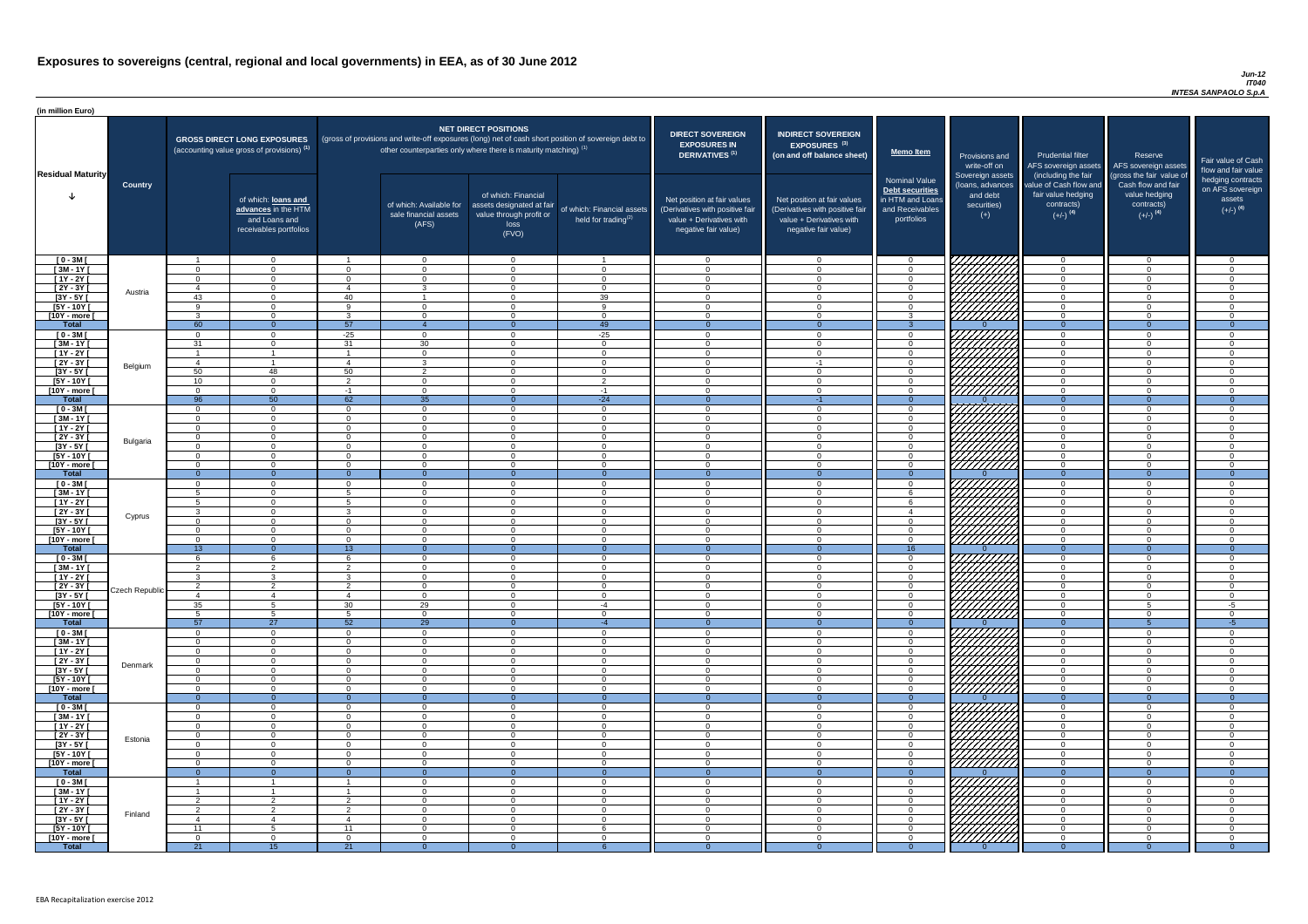### *Jun-12 IT040 INTESA SANPAOLO S.p.A*

| (in million Euro)             |                       |                 |                                                                                             |                    |                                                                                                                                                                                   |                                                                                              |                                                         |                                                                                                                    |                                                                                                                    |                                                                                              |                                                                          |                                                                                      |                                                                                  |                                                                           |
|-------------------------------|-----------------------|-----------------|---------------------------------------------------------------------------------------------|--------------------|-----------------------------------------------------------------------------------------------------------------------------------------------------------------------------------|----------------------------------------------------------------------------------------------|---------------------------------------------------------|--------------------------------------------------------------------------------------------------------------------|--------------------------------------------------------------------------------------------------------------------|----------------------------------------------------------------------------------------------|--------------------------------------------------------------------------|--------------------------------------------------------------------------------------|----------------------------------------------------------------------------------|---------------------------------------------------------------------------|
| <b>Residual Maturity</b>      |                       |                 | <b>GROSS DIRECT LONG EXPOSURES</b><br>(accounting value gross of provisions) <sup>(1)</sup> |                    | (gross of provisions and write-off exposures (long) net of cash short position of sovereign debt to<br>other counterparties only where there is maturity matching) <sup>(1)</sup> | <b>NET DIRECT POSITIONS</b>                                                                  |                                                         | <b>DIRECT SOVEREIGN</b><br><b>EXPOSURES IN</b><br><b>DERIVATIVES (1)</b>                                           | <b>INDIRECT SOVEREIGN</b><br>EXPOSURES <sup>(3)</sup><br>(on and off balance sheet)                                | <b>Memo Item</b>                                                                             | Provisions and<br>write-off on                                           | <b>Prudential filter</b><br>(including the fair                                      | Reserve<br>AFS sovereign assets AFS sovereign assets<br>(gross the fair value of | Fair value of Cash<br>flow and fair value                                 |
|                               | <b>Country</b>        |                 | of which: loans and<br>advances in the HTM<br>and Loans and<br>receivables portfolios       |                    | of which: Available for<br>sale financial assets<br>(AFS)                                                                                                                         | of which: Financial<br>assets designated at fair<br>value through profit or<br>loss<br>(FVO) | of which: Financial assets<br>held for trading $^{(2)}$ | Net position at fair values<br>(Derivatives with positive fair<br>value + Derivatives with<br>negative fair value) | Net position at fair values<br>(Derivatives with positive fail<br>value + Derivatives with<br>negative fair value) | <b>Nominal Value</b><br>Debt securities<br>in HTM and Loans<br>and Receivables<br>portfolios | Sovereign assets<br>(Ioans, advances<br>and debt<br>securities)<br>$(+)$ | value of Cash flow and<br>fair value hedging<br>contracts)<br>$(+/-)$ <sup>(4)</sup> | Cash flow and fair<br>value hedging<br>contracts)<br>$(+/-)$ <sup>(4)</sup>      | hedging contracts<br>on AFS sovereign<br>assets<br>$(+/-)$ <sup>(4)</sup> |
| $[0 - 3M]$                    |                       | .5              | $\overline{2}$                                                                              | $\mathcal{P}$      | $\overline{0}$                                                                                                                                                                    | $\Omega$                                                                                     | $\overline{0}$                                          | - 0                                                                                                                | $\cap$                                                                                                             | $\Omega$                                                                                     |                                                                          | $\Omega$                                                                             | $\Omega$                                                                         | - റ                                                                       |
| $[3M - 1Y]$                   |                       | ົດ<br>15        |                                                                                             | ົ<br>11            | $\Omega$<br>$\mathcal{R}$                                                                                                                                                         | $\Omega$<br>$\Omega$                                                                         | $\overline{z}$                                          | - 0<br>$\cap$                                                                                                      | $-1$                                                                                                               | $\Omega$<br>$\Omega$                                                                         |                                                                          | $\Omega$<br>$\Omega$                                                                 | $\Omega$<br>$\Omega$                                                             | $\Omega$<br>$\cap$                                                        |
| $[1Y - 2Y]$<br>[2Y - 3Y [     |                       | 140             |                                                                                             | 140                | $\Omega$                                                                                                                                                                          | $\Omega$                                                                                     | 138                                                     | $\cap$                                                                                                             |                                                                                                                    | $\Omega$                                                                                     |                                                                          | $\Omega$                                                                             | $\Omega$                                                                         | $\Omega$                                                                  |
| $[3Y - 5Y]$                   | France                | 14              | $\mathcal{R}$                                                                               | $-3$               | $\Omega$                                                                                                                                                                          | $\Omega$                                                                                     | $-6$                                                    | $\cap$                                                                                                             |                                                                                                                    | $\Omega$                                                                                     |                                                                          | $\Omega$                                                                             | $\Omega$                                                                         | $\cap$                                                                    |
| $I5Y - 10Y$                   |                       | 85              | 6                                                                                           | 81                 | $\Omega$                                                                                                                                                                          | $\Omega$                                                                                     | $\overline{0}$                                          | $\sqrt{ }$                                                                                                         | -4                                                                                                                 | 75                                                                                           | Hillitti                                                                 | $\Omega$                                                                             | $\Omega$                                                                         | $\Omega$                                                                  |
| [10Y - more [                 |                       | 44              | $5\overline{)}$                                                                             | 40                 | $\Omega$                                                                                                                                                                          | $\Omega$                                                                                     | $-2$                                                    | $\sqrt{ }$                                                                                                         | $\Omega$                                                                                                           | 37                                                                                           |                                                                          | $\overline{0}$                                                                       | $\Omega$                                                                         | $\cap$                                                                    |
| <b>Total</b>                  |                       | 305             | 19<br>$\overline{0}$                                                                        | 273<br>$\cap$      | -3<br>$\overline{0}$                                                                                                                                                              | $\Omega$<br>$\Omega$                                                                         | 138<br>$\overline{0}$                                   | $\overline{0}$<br>$\cap$                                                                                           | $-1$<br>$\cap$                                                                                                     | 112<br>$\overline{0}$                                                                        |                                                                          | $\Omega$<br>$\overline{0}$                                                           | $\Omega$<br>$\Omega$                                                             | $\overline{0}$<br>- റ                                                     |
| $[0 - 3M]$<br>$[3M - 1Y]$     |                       | 64              | $\overline{0}$                                                                              | 63                 | $\overline{26}$                                                                                                                                                                   | $\Omega$                                                                                     | 38                                                      | $\Omega$                                                                                                           |                                                                                                                    | $\overline{0}$                                                                               |                                                                          | $\overline{0}$                                                                       | $\Omega$                                                                         | $\Omega$                                                                  |
| $[1Y - 2Y]$                   |                       | 162             | $\overline{0}$                                                                              | 115                | $\overline{21}$                                                                                                                                                                   | $\Omega$                                                                                     | 94                                                      | $\cap$                                                                                                             |                                                                                                                    | $\Omega$                                                                                     |                                                                          | $\overline{0}$                                                                       |                                                                                  | $-1$                                                                      |
| $[2Y - 3Y]$                   | Germany               | 170             | $\overline{0}$                                                                              | 140                | $\overline{0}$                                                                                                                                                                    | $\Omega$                                                                                     | 140                                                     | $\cap$                                                                                                             |                                                                                                                    | $\overline{0}$                                                                               | ШША<br>ШШША                                                              | $\overline{0}$                                                                       | $\Omega$                                                                         | $\Omega$                                                                  |
| $[3Y - 5Y]$                   |                       | 194             | $\Omega$                                                                                    | 163                | $\Omega$                                                                                                                                                                          | $\Omega$                                                                                     | 76                                                      | $\cap$                                                                                                             | $-2$                                                                                                               | 90                                                                                           |                                                                          | $\overline{0}$                                                                       |                                                                                  | $\Omega$                                                                  |
| $[5Y - 10Y]$                  |                       | 56              | $\Omega$<br>$\Omega$                                                                        | 30<br>$-27$        | $\Omega$<br>$\Omega$                                                                                                                                                              | $\Omega$                                                                                     | 30<br>$-27$                                             | $\cap$<br>$\cap$                                                                                                   |                                                                                                                    | $\Omega$<br>$\Omega$                                                                         |                                                                          | $\overline{0}$<br>$\overline{0}$                                                     |                                                                                  | $\Omega$                                                                  |
| [10Y - more [<br><b>Total</b> |                       | 651             | $\Omega$                                                                                    | 484                | 47                                                                                                                                                                                |                                                                                              | 351                                                     | - 0                                                                                                                | - 1                                                                                                                | 90                                                                                           |                                                                          | $\overline{0}$                                                                       |                                                                                  | $-1$                                                                      |
| $[0 - 3M]$                    |                       | $\cap$          | $\Omega$                                                                                    | $\Omega$           | $\Omega$                                                                                                                                                                          | $\cap$                                                                                       | $\overline{0}$                                          | $\cap$                                                                                                             | $\Omega$                                                                                                           | $\Omega$                                                                                     | HHHHA                                                                    | $\overline{0}$                                                                       | $\cap$                                                                           | _റ                                                                        |
| $[3M - 1Y]$                   |                       | $\cap$          | $\overline{0}$                                                                              | $\Omega$           | $\Omega$                                                                                                                                                                          | $\cap$                                                                                       | $\overline{0}$                                          | $\sqrt{ }$                                                                                                         | $\cap$                                                                                                             | $\Omega$                                                                                     |                                                                          | $\overline{0}$                                                                       | $\Omega$                                                                         | $\Omega$                                                                  |
| $[1Y - 2Y]$                   |                       | $\cap$          | $\Omega$                                                                                    | $\cap$             | $\Omega$                                                                                                                                                                          | $\Omega$                                                                                     | $\overline{0}$                                          | $\overline{0}$<br>$\cap$                                                                                           | $\cap$<br>$\cap$                                                                                                   | $\overline{0}$                                                                               |                                                                          | $\overline{0}$                                                                       | $\Omega$                                                                         | $\Omega$                                                                  |
| $[2Y - 3Y]$<br>$[3Y - 5Y]$    | Greece <sup>(5)</sup> | $\Omega$        | $\Omega$                                                                                    | $\Omega$           | $\Omega$                                                                                                                                                                          | $\Omega$                                                                                     | $\overline{0}$                                          |                                                                                                                    |                                                                                                                    | $\overline{0}$                                                                               | <i>ШША</i>                                                               | $\Omega$                                                                             | $\Omega$                                                                         | - റ                                                                       |
| [5Y - 10Y [                   |                       | $\Omega$        | $\Omega$                                                                                    | $\Omega$           | $\Omega$                                                                                                                                                                          | $\Omega$                                                                                     | $\Omega$                                                | 23                                                                                                                 |                                                                                                                    | $\Omega$                                                                                     | HHHH                                                                     | $\overline{0}$                                                                       | $\Omega$                                                                         | ി                                                                         |
| [10Y - more [                 |                       | $\Omega$        | $\Omega$                                                                                    | $\Omega$           | $\Omega$                                                                                                                                                                          | $\Omega$                                                                                     | $\Omega$                                                | $\cap$                                                                                                             |                                                                                                                    | $\Omega$                                                                                     | 7777777777                                                               | -1                                                                                   |                                                                                  | ി                                                                         |
| Total                         |                       |                 | $\Omega$                                                                                    |                    | $\Omega$                                                                                                                                                                          |                                                                                              | $\Omega$                                                | $\overline{23}$                                                                                                    |                                                                                                                    |                                                                                              |                                                                          | $-1$                                                                                 |                                                                                  |                                                                           |
| $[0 - 3M]$<br>$[3M - 1Y]$     |                       | 927<br>19       | 44<br>15                                                                                    | 927<br>19          | 872<br>$\Omega$                                                                                                                                                                   | $\Omega$<br>$\Omega$                                                                         | 11<br>$\overline{4}$                                    | - 0<br>- 0                                                                                                         | ∩                                                                                                                  | $\Omega$<br>$\Omega$                                                                         |                                                                          | $\overline{0}$<br>$\overline{0}$                                                     | $\Omega$<br>$\Omega$                                                             | ി<br>$\cap$                                                               |
| $[1Y - 2Y]$                   |                       | 43              | 21                                                                                          | 43                 | $\overline{0}$                                                                                                                                                                    | $\Omega$                                                                                     |                                                         | - 0                                                                                                                | $\cap$                                                                                                             | 20                                                                                           |                                                                          | $\overline{0}$                                                                       | $\Omega$                                                                         | - 0                                                                       |
| $[2Y - 3Y]$                   | Hungary               | 16              | 16                                                                                          | 16                 | $\Omega$                                                                                                                                                                          | $\Omega$                                                                                     | $\overline{0}$                                          | $\cap$                                                                                                             | $\cap$                                                                                                             | $\Omega$                                                                                     |                                                                          | $\overline{0}$                                                                       | $\Omega$                                                                         | - 0                                                                       |
| $[3Y - 5Y]$                   |                       | 80              | 27                                                                                          | 80                 | 39                                                                                                                                                                                | $\Omega$                                                                                     | $\overline{z}$                                          | $\Omega$                                                                                                           |                                                                                                                    | <b>Q</b>                                                                                     |                                                                          | $\Omega$                                                                             |                                                                                  | -4                                                                        |
| $[5Y - 10Y]$                  |                       | 80              | 37                                                                                          | 79                 | $\Omega$                                                                                                                                                                          | $\Omega$<br>$\Omega$                                                                         | $\Omega$<br>$\Omega$                                    | $\cap$<br>$\cap$                                                                                                   | $\cap$<br>$\Omega$                                                                                                 | 41                                                                                           | HHHHA                                                                    | $\Omega$                                                                             | $\Omega$<br>$\Omega$                                                             | $\Omega$<br>$\cap$                                                        |
| [10Y - more [<br><b>Total</b> |                       | 214<br>1,379    | 39<br>199                                                                                   | 214<br>1,378       | $\Omega$<br>911                                                                                                                                                                   | $\Omega$                                                                                     | 23                                                      | $\Omega$                                                                                                           |                                                                                                                    | 176<br>246                                                                                   |                                                                          | $\Omega$<br>$\Omega$                                                                 |                                                                                  | -4                                                                        |
| $[0 - 3M]$                    |                       | $\Omega$        | $\overline{0}$                                                                              | $\Omega$           | $\overline{0}$                                                                                                                                                                    | $\Omega$                                                                                     | $\overline{0}$                                          | $\cap$                                                                                                             |                                                                                                                    | $\Omega$                                                                                     |                                                                          | $\overline{0}$                                                                       | $\Omega$                                                                         | $\Omega$                                                                  |
| $[3M - 1Y]$                   |                       |                 | $\overline{0}$                                                                              | $\Omega$           | $\Omega$                                                                                                                                                                          | $\Omega$                                                                                     | $\Omega$                                                | - 0                                                                                                                |                                                                                                                    | $\Omega$                                                                                     |                                                                          | $\Omega$                                                                             | $\Omega$                                                                         | $\Omega$                                                                  |
| $[1Y - 2Y]$                   |                       |                 | $\Omega$                                                                                    | $\Omega$           | $\Omega$                                                                                                                                                                          | $\Omega$                                                                                     | $\mathcal{P}$                                           | $\cap$                                                                                                             |                                                                                                                    | $\Omega$                                                                                     |                                                                          | $\Omega$                                                                             | $\Omega$                                                                         | $\cap$                                                                    |
| [2Y - 3Y [<br>$[3Y - 5Y]$     | Iceland               |                 | $\Omega$<br>$\Omega$                                                                        |                    | $\Omega$<br>$\cap$                                                                                                                                                                | $\Omega$<br>$\Omega$                                                                         | $\Omega$<br>$\Omega$                                    | $\cap$                                                                                                             |                                                                                                                    | $\Omega$<br>$\Omega$                                                                         |                                                                          | $\Omega$<br>$\Omega$                                                                 |                                                                                  |                                                                           |
| $[5Y - 10Y]$                  |                       |                 | $\Omega$                                                                                    |                    | $\Omega$                                                                                                                                                                          |                                                                                              |                                                         |                                                                                                                    |                                                                                                                    | $\Omega$                                                                                     |                                                                          | $\Omega$                                                                             |                                                                                  |                                                                           |
| [10Y - more [                 |                       | - 0             | $\Omega$                                                                                    |                    | $\Omega$                                                                                                                                                                          | $\Omega$                                                                                     | $\Omega$                                                | - വ                                                                                                                |                                                                                                                    | $\Omega$                                                                                     |                                                                          | $\overline{0}$                                                                       |                                                                                  |                                                                           |
| <b>Total</b>                  |                       |                 | $\Omega$                                                                                    |                    | - 0                                                                                                                                                                               |                                                                                              |                                                         |                                                                                                                    |                                                                                                                    | $\Omega$                                                                                     |                                                                          | $\Omega$                                                                             | $\Omega$                                                                         | - റ                                                                       |
| $[0 - 3M]$<br>$1$ 3M - 1Y I   |                       |                 | $\Omega$<br>$\overline{0}$                                                                  | $\cap$             | $\Omega$<br>$\Omega$                                                                                                                                                              | $\Omega$<br>$\Omega$                                                                         | $\Omega$<br>$\overline{0}$                              | റ<br>$\cap$                                                                                                        |                                                                                                                    | $\Omega$<br>$\Omega$                                                                         |                                                                          | $\overline{0}$<br>$\overline{0}$                                                     | $\cap$<br>$\Omega$                                                               | $\cap$<br>$\Omega$                                                        |
| $[1Y - 2Y]$                   |                       | $\cap$          | $\overline{0}$                                                                              | $\cap$             | $\Omega$                                                                                                                                                                          | $\Omega$                                                                                     | $\Omega$                                                | $\cap$                                                                                                             |                                                                                                                    | $\Omega$                                                                                     |                                                                          | $\overline{0}$                                                                       | $\Omega$                                                                         | $\Omega$                                                                  |
| $[2Y - 3Y]$                   | Ireland               | $\Omega$        | $\overline{0}$                                                                              | $\Omega$           | $\Omega$                                                                                                                                                                          | $\Omega$                                                                                     | $\Omega$                                                | $\cap$                                                                                                             |                                                                                                                    | $\Omega$                                                                                     |                                                                          | $\overline{0}$                                                                       | $\Omega$                                                                         | $\Omega$                                                                  |
| $[3Y - 5Y]$                   |                       | $\Omega$        | $\overline{0}$                                                                              | $\Omega$           | $\Omega$                                                                                                                                                                          | $\Omega$                                                                                     | $\Omega$                                                | $\Omega$                                                                                                           |                                                                                                                    | $\overline{0}$                                                                               |                                                                          | $\overline{0}$                                                                       | $\Omega$                                                                         | $\Omega$                                                                  |
| [5Y - 10Y [<br>[10Y - more [  |                       | 96<br>$\Omega$  | $\Omega$<br>$\Omega$                                                                        | 96<br>$\Omega$     | 96<br>$\Omega$                                                                                                                                                                    | $\Omega$<br>$\Omega$                                                                         | $\Omega$<br>$\Omega$                                    | റ<br>$\cap$                                                                                                        |                                                                                                                    | $\overline{0}$<br>$\Omega$                                                                   | 7777777777<br>///////////                                                | 11<br>$\overline{0}$                                                                 | $-11$<br>$\Omega$                                                                | $\Omega$<br>$\Omega$                                                      |
| <b>Total</b>                  |                       | 96              | $\Omega$                                                                                    | 96                 | 96                                                                                                                                                                                |                                                                                              | $\Omega$                                                |                                                                                                                    |                                                                                                                    |                                                                                              |                                                                          | 11                                                                                   | $-11$                                                                            | $\Omega$                                                                  |
| $[0 - 3M]$                    |                       | 10,396          | 3,885                                                                                       | 10,293             | 4,655                                                                                                                                                                             | $\Omega$                                                                                     | 1,728                                                   | - 0                                                                                                                |                                                                                                                    | 25                                                                                           | 77777                                                                    | 5                                                                                    | 15                                                                               | $-21$                                                                     |
| $[3M - 1Y]$                   |                       | 19,527          | 1,705                                                                                       | 19,069             | 15,792                                                                                                                                                                            | $\Omega$                                                                                     | 1,525                                                   | $\Omega$                                                                                                           |                                                                                                                    | 48                                                                                           |                                                                          | 18                                                                                   | $\Omega$                                                                         | $-18$                                                                     |
| $[1Y - 2Y]$<br>$[2Y - 3Y]$    |                       | 10,015<br>7,607 | 2,492<br>1,817                                                                              | 9,941<br>7,337     | 7,352<br>5,296                                                                                                                                                                    | $\overline{0}$<br>32                                                                         | 96<br>191                                               | -18<br>- 0                                                                                                         | $\mathcal{P}$<br>$\cap$                                                                                            | 2<br>$\Omega$                                                                                |                                                                          | 84<br>145                                                                            | -58<br>$-77$                                                                     | $-26$<br>-68                                                              |
| $[3Y - 5Y]$                   | Italy                 | 5,114           | 3,094                                                                                       | 4,727              | 1,342                                                                                                                                                                             | 29                                                                                           | 262                                                     | -5                                                                                                                 | 31                                                                                                                 | $\Omega$                                                                                     |                                                                          | 66                                                                                   | $-53$                                                                            | $-13$                                                                     |
| $[5Y - 10Y]$                  |                       | 6,834           | 4,671                                                                                       | 6,468              | 1,535                                                                                                                                                                             | $\Omega$                                                                                     | $-198$                                                  | -1                                                                                                                 | Q                                                                                                                  | 635                                                                                          |                                                                          | 325                                                                                  | $-77$                                                                            | $-248$                                                                    |
| [10Y - more [                 |                       | 11,950          | 8,745                                                                                       | 11,905             | 797                                                                                                                                                                               | 85                                                                                           | 127                                                     | 3,893                                                                                                              | $-36$                                                                                                              | 2,126                                                                                        | <u>/////////</u>                                                         | 262                                                                                  | 21                                                                               | $-283$                                                                    |
| <b>Total</b>                  |                       | 71,443          | 26,409                                                                                      | 69,740<br>$\Omega$ | 36,769                                                                                                                                                                            | 146<br>$\Omega$                                                                              | 3,731                                                   | 3,869<br>റ                                                                                                         |                                                                                                                    | 2,836<br>$\Omega$                                                                            | VIIIIIIII                                                                | 905<br>$\Omega$                                                                      | $-229$<br>$\cap$                                                                 | $-677$                                                                    |
| $[0 - 3M]$<br>$[3M - 1Y]$     |                       | $\Omega$        | $\Omega$<br>$\overline{0}$                                                                  | $\Omega$           | $\Omega$<br>$\overline{0}$                                                                                                                                                        | $\overline{0}$                                                                               | $\overline{0}$<br>$\overline{0}$                        | $\Omega$                                                                                                           | $\cap$                                                                                                             | $\Omega$                                                                                     |                                                                          | $\overline{0}$                                                                       | $\Omega$                                                                         | $\Omega$                                                                  |
| $[1Y - 2Y]$                   |                       | $\Omega$        | $\overline{0}$                                                                              | $\Omega$           | $\Omega$                                                                                                                                                                          | $\Omega$                                                                                     | $\overline{0}$                                          | - 0                                                                                                                |                                                                                                                    | $\Omega$                                                                                     |                                                                          | $\Omega$                                                                             | $\Omega$                                                                         | $\Omega$                                                                  |
| [2Y - 3Y [                    | Latvia                | $\Omega$        | $\overline{0}$                                                                              | $\Omega$           | $\Omega$                                                                                                                                                                          | $\Omega$                                                                                     | $\overline{0}$                                          | - വ                                                                                                                |                                                                                                                    | $\Omega$                                                                                     |                                                                          | $\Omega$                                                                             | $\Omega$                                                                         | $\Omega$                                                                  |
| $[3Y - 5Y]$                   |                       |                 | $\Omega$                                                                                    | $\Omega$           | $\Omega$                                                                                                                                                                          | $\Omega$                                                                                     | $\Omega$                                                | $\cap$                                                                                                             |                                                                                                                    | $\Omega$                                                                                     |                                                                          | $\Omega$                                                                             | ∩                                                                                | $\cap$<br>$\cap$                                                          |
| [5Y - 10Y [<br>[10Y - more [  |                       | 25<br>50        | $\overline{0}$<br>50                                                                        | 25<br>50           | $\Omega$<br>$\Omega$                                                                                                                                                              | $\Omega$<br>$\Omega$                                                                         | $\Omega$<br>$\Omega$                                    | - വ<br>$\cap$                                                                                                      |                                                                                                                    | 25<br>$\Omega$                                                                               | <b>SANARIA</b>                                                           | $\Omega$<br>$\Omega$                                                                 | ∩                                                                                | $\Omega$                                                                  |
| <b>Total</b>                  |                       | 75              | 50                                                                                          | 75                 | - 0                                                                                                                                                                               | $\Omega$                                                                                     | $\Omega$                                                |                                                                                                                    |                                                                                                                    | 25                                                                                           |                                                                          | $\Omega$                                                                             |                                                                                  | $\Omega$                                                                  |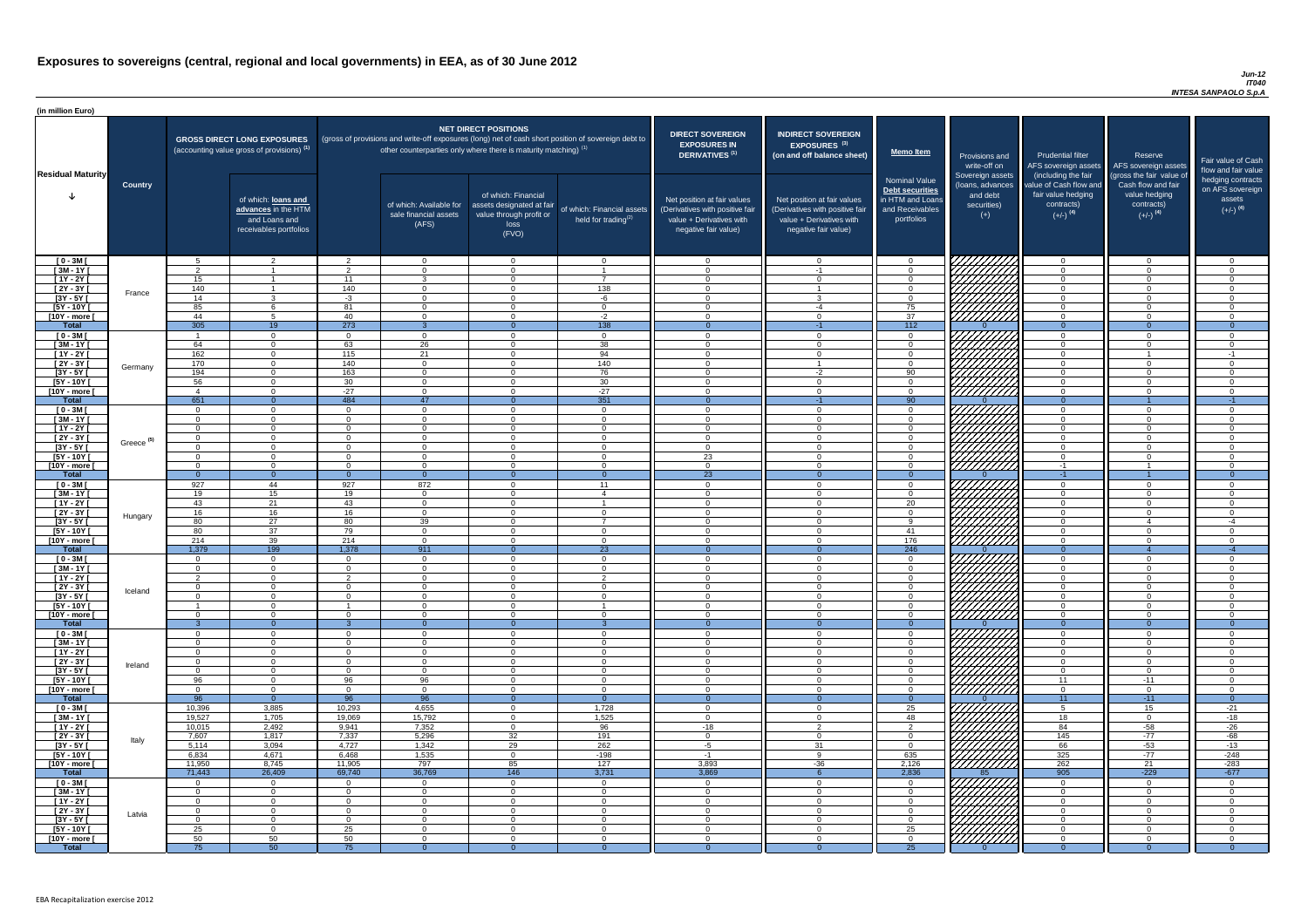### *Jun-12 IT040 INTESA SANPAOLO S.p.A*

| <b>DIRECT SOVEREIGN</b><br><b>EXPOSURES IN</b><br><b>DERIVATIVES<sup>(1)</sup></b><br>Net position at fair values<br>(Derivatives with positive fair<br>value + Derivatives with<br>negative fair value) | <b>INDIRECT SOVEREIGN</b><br>EXPOSURES <sup>(3)</sup><br>(on and off balance sheet)<br>Net position at fair values<br>(Derivatives with positive fair<br>value + Derivatives with<br>negative fair value) | <b>Memo Item</b><br><b>Nominal Value</b><br>Debt securities<br>in HTM and Loans<br>and Receivables<br>portfolios | Provisions and<br>write-off on<br>Sovereign assets<br>(loans, advances<br>and debt<br>securities)<br>$(+)$ | <b>Prudential filter</b><br>AFS sovereign assets<br>(including the fair<br>value of Cash flow and<br>fair value hedging<br>contracts)<br>$(+/-)$ <sup>(4)</sup> | Reserve<br>AFS sovereign assets<br>(gross the fair value of<br>Cash flow and fair<br>value hedging<br>contracts)<br>$(+/-)$ <sup>(4)</sup> | Fair value of Cash<br>flow and fair value<br>hedging contracts<br>on AFS sovereign<br>assets<br>$(+/-)$ <sup>(4)</sup> |
|----------------------------------------------------------------------------------------------------------------------------------------------------------------------------------------------------------|-----------------------------------------------------------------------------------------------------------------------------------------------------------------------------------------------------------|------------------------------------------------------------------------------------------------------------------|------------------------------------------------------------------------------------------------------------|-----------------------------------------------------------------------------------------------------------------------------------------------------------------|--------------------------------------------------------------------------------------------------------------------------------------------|------------------------------------------------------------------------------------------------------------------------|
| $\mathbf 0$                                                                                                                                                                                              | $\mathbf 0$                                                                                                                                                                                               | $\mathbf 0$                                                                                                      |                                                                                                            | $\mathbf 0$                                                                                                                                                     | $\mathbf 0$                                                                                                                                | $\mathbf 0$                                                                                                            |
| $\mathbf 0$                                                                                                                                                                                              | $\mathbf 0$                                                                                                                                                                                               | $\mathbf 0$                                                                                                      |                                                                                                            | 0                                                                                                                                                               | $\mathbf 0$                                                                                                                                | $\mathbf 0$                                                                                                            |
| $\mathbf 0$                                                                                                                                                                                              | $\mathbf 0$                                                                                                                                                                                               | $\mathbf 0$                                                                                                      |                                                                                                            | 0                                                                                                                                                               | $\mathbf 0$                                                                                                                                | $\mathbf 0$                                                                                                            |
| $\mathbf 0$<br>$\pmb{0}$                                                                                                                                                                                 | $\mathbf 0$<br>$\mathbf 0$                                                                                                                                                                                | $\pmb{0}$<br>$\pmb{0}$                                                                                           |                                                                                                            | 0<br>0                                                                                                                                                          | $\mathbf 0$<br>$\mathbf 0$                                                                                                                 | $\mathbf 0$<br>$\mathbf 0$                                                                                             |
| $\mathbf 0$                                                                                                                                                                                              | $\mathbf 0$                                                                                                                                                                                               | $\mathbf 0$                                                                                                      |                                                                                                            | 0                                                                                                                                                               | $\mathbf 0$                                                                                                                                | $\mathbf 0$                                                                                                            |
| $\pmb{0}$                                                                                                                                                                                                | $\mathbf 0$                                                                                                                                                                                               | $\pmb{0}$                                                                                                        |                                                                                                            | 0                                                                                                                                                               | $\pmb{0}$                                                                                                                                  | $\mathbf 0$                                                                                                            |
| $\overline{0}$                                                                                                                                                                                           | $\overline{0}$                                                                                                                                                                                            | $\overline{0}$                                                                                                   | ∩                                                                                                          | $\overline{0}$                                                                                                                                                  | $\overline{0}$                                                                                                                             | $\overline{0}$                                                                                                         |
| $\mathbf 0$                                                                                                                                                                                              | $\mathbf 0$                                                                                                                                                                                               | $\mathbf 0$                                                                                                      |                                                                                                            | $\mathbf 0$                                                                                                                                                     | $\mathbf 0$                                                                                                                                | $\mathbf 0$                                                                                                            |
| $\mathbf 0$<br>$\pmb{0}$                                                                                                                                                                                 | $\mathbf 0$<br>$\pmb{0}$                                                                                                                                                                                  | $\pmb{0}$<br>$\pmb{0}$                                                                                           |                                                                                                            | $\mathbf 0$<br>$\pmb{0}$                                                                                                                                        | $\mathbf 0$<br>$\mathbf 0$                                                                                                                 | $\mathbf 0$<br>$\pmb{0}$                                                                                               |
| $\mathbf 0$                                                                                                                                                                                              | $\mathbf 0$                                                                                                                                                                                               | $\mathbf 0$                                                                                                      |                                                                                                            | $\mathbf 0$                                                                                                                                                     | $\mathbf 0$                                                                                                                                | $\mathbf 0$                                                                                                            |
| $\mathbf 0$                                                                                                                                                                                              | $\mathbf 0$                                                                                                                                                                                               | $\pmb{0}$                                                                                                        |                                                                                                            | $\mathbf 0$                                                                                                                                                     | $\mathbf 0$                                                                                                                                | $\pmb{0}$                                                                                                              |
| $\mathbf 0$                                                                                                                                                                                              | $\mathbf 0$                                                                                                                                                                                               | $\pmb{0}$                                                                                                        |                                                                                                            | $-1$                                                                                                                                                            | 5                                                                                                                                          | $-4$                                                                                                                   |
| $\mathbf 0$<br>$\mathbf{0}$                                                                                                                                                                              | $\mathbf 0$<br>$\overline{0}$                                                                                                                                                                             | $\pmb{0}$<br>$\overline{0}$                                                                                      | $\Omega$                                                                                                   | $\mathbf 0$<br>$-1$                                                                                                                                             | $\mathbf 0$<br>$\overline{5}$                                                                                                              | $\mathbf 0$<br>$-4$                                                                                                    |
| $\mathbf 0$                                                                                                                                                                                              | $\mathbf 0$                                                                                                                                                                                               | $\pmb{0}$                                                                                                        |                                                                                                            | $\mathbf 0$                                                                                                                                                     | $\mathbf 0$                                                                                                                                | $\mathbf 0$                                                                                                            |
| $\mathbf 0$                                                                                                                                                                                              | $\mathbf 0$                                                                                                                                                                                               | $\mathbf 0$                                                                                                      |                                                                                                            | $\mathbf 0$                                                                                                                                                     | $\mathbf 0$                                                                                                                                | $\mathbf 0$                                                                                                            |
| $\mathbf 0$                                                                                                                                                                                              | $\mathbf 0$                                                                                                                                                                                               | $\pmb{0}$                                                                                                        |                                                                                                            | $\mathbf 0$                                                                                                                                                     | $\mathbf 0$                                                                                                                                | $\mathsf 0$                                                                                                            |
| $\mathbf 0$                                                                                                                                                                                              | $\mathbf 0$                                                                                                                                                                                               | $\pmb{0}$                                                                                                        |                                                                                                            | $\mathbf 0$                                                                                                                                                     | $\mathbf 0$                                                                                                                                | $\pmb{0}$                                                                                                              |
| $\mathbf 0$                                                                                                                                                                                              | $\mathbf 0$                                                                                                                                                                                               | $\mathbf 0$                                                                                                      |                                                                                                            | $\mathbf 0$                                                                                                                                                     | $\overline{0}$                                                                                                                             | $\mathbf 0$<br>0                                                                                                       |
| O<br>$\mathbf 0$                                                                                                                                                                                         | 0<br>$\mathbf 0$                                                                                                                                                                                          | 0<br>$\mathbf 0$                                                                                                 |                                                                                                            | 0<br>$-1$                                                                                                                                                       | O                                                                                                                                          | 0                                                                                                                      |
| $\mathbf{0}$                                                                                                                                                                                             | $\overline{0}$                                                                                                                                                                                            | $\overline{0}$                                                                                                   | $\mathbf{0}$                                                                                               | $-1$                                                                                                                                                            |                                                                                                                                            | $\overline{0}$                                                                                                         |
| $\mathbf 0$                                                                                                                                                                                              | $\mathbf 0$                                                                                                                                                                                               | $\mathbf 0$                                                                                                      |                                                                                                            | 0                                                                                                                                                               | 0                                                                                                                                          | 0                                                                                                                      |
| 0                                                                                                                                                                                                        | 0                                                                                                                                                                                                         | $\mathbf 0$                                                                                                      |                                                                                                            | 0                                                                                                                                                               | 0                                                                                                                                          | $\mathbf 0$                                                                                                            |
| 0<br>0                                                                                                                                                                                                   | 0<br>$\mathbf 0$                                                                                                                                                                                          | $\mathbf 0$<br>$\mathbf 0$                                                                                       |                                                                                                            | 0<br>0                                                                                                                                                          | 0<br>0                                                                                                                                     | $\mathbf 0$<br>0                                                                                                       |
| $\mathbf 0$                                                                                                                                                                                              | 0                                                                                                                                                                                                         | $\pmb{0}$                                                                                                        |                                                                                                            | 0                                                                                                                                                               | 0                                                                                                                                          | $\mathbf 0$                                                                                                            |
| $\mathbf 0$                                                                                                                                                                                              | $\mathbf 0$                                                                                                                                                                                               | $\pmb{0}$                                                                                                        |                                                                                                            | $\mathbf 0$                                                                                                                                                     | $\mathbf 0$                                                                                                                                | $\mathbf 0$                                                                                                            |
| $\mathbf 0$                                                                                                                                                                                              | 0                                                                                                                                                                                                         | $\pmb{0}$                                                                                                        |                                                                                                            | 0                                                                                                                                                               | $\mathsf 0$                                                                                                                                | $\mathbf 0$                                                                                                            |
| $\mathbf{0}$<br>0                                                                                                                                                                                        | $\overline{0}$<br>0                                                                                                                                                                                       | $\overline{0}$<br>$\mathbf 0$                                                                                    | $\mathbf{0}$<br>777                                                                                        | $\overline{0}$<br>0                                                                                                                                             | $\overline{0}$<br>$\mathbf 0$                                                                                                              | $\overline{0}$<br>$\mathbf 0$                                                                                          |
| 0                                                                                                                                                                                                        | 0                                                                                                                                                                                                         | 0                                                                                                                |                                                                                                            | 0                                                                                                                                                               | 0                                                                                                                                          | $\mathbf 0$                                                                                                            |
| $\mathbf 0$                                                                                                                                                                                              | $\mathbf 0$                                                                                                                                                                                               | 0                                                                                                                |                                                                                                            | $\mathbf 0$                                                                                                                                                     | $\mathbf 0$                                                                                                                                | $\mathbf 0$                                                                                                            |
| $\mathbf 0$                                                                                                                                                                                              | $\mathbf 0$                                                                                                                                                                                               | $\pmb{0}$                                                                                                        |                                                                                                            | $\mathbf{0}$                                                                                                                                                    | $\mathbf 0$                                                                                                                                | $\mathbf 0$                                                                                                            |
| $\mathbf 0$<br>0                                                                                                                                                                                         | 0<br>0                                                                                                                                                                                                    | $\mathbf 0$<br>$\pmb{0}$                                                                                         |                                                                                                            | 0<br>$\mathbf 0$                                                                                                                                                | $\mathbf 0$<br>0                                                                                                                           | $\mathbf 0$<br>$\mathbf 0$                                                                                             |
| 0                                                                                                                                                                                                        | 0                                                                                                                                                                                                         | $\mathbf 0$                                                                                                      |                                                                                                            | $\mathbf 0$                                                                                                                                                     | $\mathbf 0$                                                                                                                                | $\mathbf 0$                                                                                                            |
| $\mathbf{0}$                                                                                                                                                                                             | $\overline{0}$                                                                                                                                                                                            | $\mathbf{0}$                                                                                                     | $\overline{0}$                                                                                             | $\overline{0}$                                                                                                                                                  | $\overline{0}$                                                                                                                             | $\mathbf 0$                                                                                                            |
| 0                                                                                                                                                                                                        | 0                                                                                                                                                                                                         | $\pmb{0}$                                                                                                        |                                                                                                            | $\mathbf 0$                                                                                                                                                     | 0                                                                                                                                          | 0                                                                                                                      |
| $\mathbf 0$<br>$\mathbf 0$                                                                                                                                                                               | $\mathbf 0$<br>0                                                                                                                                                                                          | $\pmb{0}$<br>$\pmb{0}$                                                                                           |                                                                                                            | $\mathbf 0$<br>$\mathbf 0$                                                                                                                                      | $\mathbf 0$<br>$\mathbf 0$                                                                                                                 | $\pmb{0}$<br>$\mathbf 0$                                                                                               |
| $\mathbf 0$                                                                                                                                                                                              | 0                                                                                                                                                                                                         | $\mathbf 0$                                                                                                      |                                                                                                            | $\mathbf 0$                                                                                                                                                     | $\mathbf 0$                                                                                                                                | $\mathbf 0$                                                                                                            |
| 0                                                                                                                                                                                                        | $\mathbf 0$                                                                                                                                                                                               | $\mathbf 0$                                                                                                      |                                                                                                            | $\mathbf 0$                                                                                                                                                     | $\mathbf 0$                                                                                                                                | $\mathbf 0$                                                                                                            |
| 0                                                                                                                                                                                                        | 0                                                                                                                                                                                                         | 0                                                                                                                |                                                                                                            | 0                                                                                                                                                               | 0                                                                                                                                          | 0                                                                                                                      |
| $\mathbf 0$<br>$\mathbf{0}$                                                                                                                                                                              | 0<br>$\overline{0}$                                                                                                                                                                                       | 0<br>$\overline{0}$                                                                                              | $\mathbf{0}$                                                                                               | 0<br>$\overline{0}$                                                                                                                                             | 0<br>$\overline{0}$                                                                                                                        | 0<br>$\mathbf 0$                                                                                                       |
| $\mathbf 0$                                                                                                                                                                                              | $\mathbf 0$                                                                                                                                                                                               | 0                                                                                                                |                                                                                                            | $\mathbf 0$                                                                                                                                                     | 0                                                                                                                                          | 0                                                                                                                      |
| 0                                                                                                                                                                                                        | $\mathbf 0$                                                                                                                                                                                               | 0                                                                                                                |                                                                                                            | 0                                                                                                                                                               | 0                                                                                                                                          | 0                                                                                                                      |
| 0                                                                                                                                                                                                        | 0                                                                                                                                                                                                         | 14                                                                                                               |                                                                                                            | 0                                                                                                                                                               | 0                                                                                                                                          | $\mathbf 0$                                                                                                            |
| 0                                                                                                                                                                                                        | $\mathbf{0}$                                                                                                                                                                                              | $\mathbf 0$                                                                                                      |                                                                                                            | $\mathbf{0}$                                                                                                                                                    | $\Omega$                                                                                                                                   | 0                                                                                                                      |
| $\mathbf 0$<br>$\mathbf 0$                                                                                                                                                                               | $\mathbf 0$<br>$\mathbf 0$                                                                                                                                                                                | 15<br>25                                                                                                         |                                                                                                            | 0<br>$\mathbf 0$                                                                                                                                                | 0<br>$\mathbf 0$                                                                                                                           | $\mathbf 0$<br>$\mathbf 0$                                                                                             |
| $\mathbf 0$                                                                                                                                                                                              | 0                                                                                                                                                                                                         | 22                                                                                                               |                                                                                                            | $-1$                                                                                                                                                            | 1                                                                                                                                          | $\mathbf 0$                                                                                                            |
| $\mathbf{0}$                                                                                                                                                                                             | $\overline{0}$                                                                                                                                                                                            | 76                                                                                                               | $\mathbf{0}$                                                                                               | $-1$                                                                                                                                                            |                                                                                                                                            | $\overline{0}$                                                                                                         |
| $\mathbf 0$                                                                                                                                                                                              | 0                                                                                                                                                                                                         | $\mathbf 0$                                                                                                      |                                                                                                            | $\mathbf 0$                                                                                                                                                     | 0                                                                                                                                          | 0                                                                                                                      |
| $\Omega$                                                                                                                                                                                                 | $\Omega$<br>$\mathbf 0$                                                                                                                                                                                   | $\Omega$<br>$\mathbf 0$                                                                                          |                                                                                                            | $\mathbf 0$<br>$\mathbf 0$                                                                                                                                      | 0<br>$\mathsf 0$                                                                                                                           | $\overline{0}$<br>$\mathbf 0$                                                                                          |
| 0<br>$\mathbf 0$                                                                                                                                                                                         | $\mathbf 0$                                                                                                                                                                                               | $\mathsf 0$                                                                                                      |                                                                                                            | $\overline{0}$                                                                                                                                                  | $\overline{0}$                                                                                                                             | $\mathbf 0$                                                                                                            |
| $\mathbf 0$                                                                                                                                                                                              | $\mathbf 0$                                                                                                                                                                                               | $\mathsf 0$                                                                                                      |                                                                                                            | $\mathbf 0$                                                                                                                                                     | $\overline{0}$                                                                                                                             | $\mathbf 0$                                                                                                            |
| $\mathbf 0$                                                                                                                                                                                              | $\mathbf 0$                                                                                                                                                                                               | $\mathsf 0$                                                                                                      |                                                                                                            | $\mathbf 0$                                                                                                                                                     | $\overline{0}$                                                                                                                             | $\mathbf 0$                                                                                                            |
| $\mathbf 0$                                                                                                                                                                                              | $\overline{0}$                                                                                                                                                                                            | $\mathbf 0$                                                                                                      |                                                                                                            | $\overline{0}$                                                                                                                                                  | $\overline{0}$                                                                                                                             | $\mathbf 0$                                                                                                            |
| $\overline{0}$                                                                                                                                                                                           | $\overline{0}$                                                                                                                                                                                            | $\overline{0}$                                                                                                   |                                                                                                            | $\overline{0}$                                                                                                                                                  | $\overline{0}$                                                                                                                             | $\overline{0}$                                                                                                         |

| (in million Euro)                |                |                                                                                  |                                  |                                                                                                                                                                                                         |                                                                                       |                      |                                                           |                                                                                              |                                                                                           |                                                                                                                    |                                                                                                                             |                                                                                              |                                                                          |                                                                                                             |
|----------------------------------|----------------|----------------------------------------------------------------------------------|----------------------------------|---------------------------------------------------------------------------------------------------------------------------------------------------------------------------------------------------------|---------------------------------------------------------------------------------------|----------------------|-----------------------------------------------------------|----------------------------------------------------------------------------------------------|-------------------------------------------------------------------------------------------|--------------------------------------------------------------------------------------------------------------------|-----------------------------------------------------------------------------------------------------------------------------|----------------------------------------------------------------------------------------------|--------------------------------------------------------------------------|-------------------------------------------------------------------------------------------------------------|
| <b>Residual Maturity</b>         | <b>Country</b> | <b>GROSS DIRECT LONG EXPOSURES</b><br>(accounting value gross of provisions) (1) |                                  | <b>NET DIRECT POSITIONS</b><br>(gross of provisions and write-off exposures (long) net of cash short position of sovereign debt to<br>other counterparties only where there is maturity matching) $(1)$ |                                                                                       |                      |                                                           | <b>DIRECT SOVEREIGN</b><br><b>EXPOSURES IN</b><br><b>DERIVATIVES<sup>(1)</sup></b>           | <b>INDIRECT SOVEREIGN</b><br><b>EXPOSURES<sup>(3)</sup></b><br>(on and off balance sheet) | <b>Memo Item</b>                                                                                                   | Provisions and<br>write-off on                                                                                              | <b>Prudential filter</b><br>AFS sovereign assets                                             | Reserve<br>AFS sovereign assets                                          | Fair value<br>flow and f                                                                                    |
|                                  |                |                                                                                  |                                  |                                                                                                                                                                                                         | of which: loans and<br>advances in the HTM<br>and Loans and<br>receivables portfolios |                      | of which: Available for<br>sale financial assets<br>(AFS) | of which: Financial<br>assets designated at fair<br>value through profit or<br>loss<br>(FVO) | of which: Financial assets<br>held for trading $^{(2)}$                                   | Net position at fair values<br>(Derivatives with positive fair<br>value + Derivatives with<br>negative fair value) | Net position at fair values<br>(Derivatives with positive fair<br>value + Derivatives with<br>negative fair value)          | <b>Nominal Value</b><br>Debt securities<br>in HTM and Loans<br>and Receivables<br>portfolios | Sovereign assets<br>(loans, advances<br>and debt<br>securities)<br>$(+)$ | (including the fair<br>value of Cash flow and<br>fair value hedging<br>contracts)<br>$(+/-)$ <sup>(4)</sup> |
| $[0 - 3M]$                       |                | $\Omega$                                                                         | $\overline{0}$                   | $\Omega$                                                                                                                                                                                                | $\overline{0}$                                                                        | $\overline{0}$       | $\overline{0}$                                            | $\overline{0}$                                                                               | $\Omega$                                                                                  | $\overline{0}$                                                                                                     | <i>77777777</i> 77                                                                                                          | $\Omega$                                                                                     | $\overline{0}$                                                           |                                                                                                             |
| $[3M - 1Y]$                      |                | $\cap$<br>$\cap$                                                                 | $\Omega$<br>$\Omega$             | $\Omega$<br>$\Omega$                                                                                                                                                                                    | $\Omega$<br>$\Omega$                                                                  | $\Omega$<br>$\Omega$ | $\Omega$<br>$\Omega$                                      | $\Omega$<br>$\Omega$                                                                         | $\cap$<br>$\cap$                                                                          | $\Omega$<br>$\Omega$                                                                                               | HAHARA<br>HAHARA                                                                                                            | $\cap$<br>$\cap$                                                                             | $\Omega$<br>$\Omega$                                                     |                                                                                                             |
| $[1Y - 2Y]$<br>$\boxed{2Y - 3Y}$ |                | $\Omega$                                                                         | $\Omega$                         | $\Omega$                                                                                                                                                                                                | $\overline{0}$                                                                        | $\Omega$             | $\Omega$                                                  | $\overline{0}$                                                                               | $\Omega$                                                                                  | $\overline{0}$                                                                                                     |                                                                                                                             | $\cap$                                                                                       | $\Omega$                                                                 |                                                                                                             |
| $[3Y - 5Y]$                      | Liechtenstein  | $\cap$                                                                           | $\Omega$                         | $\Omega$                                                                                                                                                                                                | $\Omega$                                                                              | $\Omega$             | $\Omega$                                                  | $\Omega$                                                                                     | $\Omega$                                                                                  | $\Omega$                                                                                                           |                                                                                                                             | $\cap$                                                                                       | $\Omega$                                                                 |                                                                                                             |
| $[5Y - 10Y]$                     |                | $\cap$                                                                           | $\Omega$                         | $\Omega$                                                                                                                                                                                                | $\Omega$                                                                              | $\Omega$             | $\Omega$                                                  | $\Omega$                                                                                     | $\Omega$                                                                                  | $\Omega$                                                                                                           |                                                                                                                             | $\cap$                                                                                       | $\Omega$                                                                 |                                                                                                             |
| [10Y - more [<br><b>Total</b>    |                | $\Omega$<br>$\overline{0}$                                                       | $\Omega$<br>$\Omega$             | $\Omega$<br>$\Omega$                                                                                                                                                                                    | $\overline{0}$<br>$\Omega$                                                            | $\Omega$<br>- 0      | $\Omega$                                                  | $\Omega$                                                                                     | $\cap$<br>$\Omega$                                                                        | $\overline{0}$<br>$\Omega$                                                                                         |                                                                                                                             | $\Omega$<br>$\Omega$                                                                         | $\Omega$                                                                 |                                                                                                             |
| $[0 - 3M]$                       |                | $\Omega$                                                                         | $\Omega$                         | $\Omega$                                                                                                                                                                                                | $\Omega$                                                                              | $\Omega$             | $\Omega$                                                  | $\Omega$                                                                                     | $\Omega$                                                                                  | $\overline{0}$                                                                                                     |                                                                                                                             | $\Omega$                                                                                     | $\overline{0}$                                                           |                                                                                                             |
| $[3M - 1Y]$                      |                | $\Omega$                                                                         | $\Omega$                         | $\Omega$                                                                                                                                                                                                | $\overline{0}$                                                                        | $\Omega$             | $\mathbf{0}$                                              | $\Omega$                                                                                     | $\Omega$                                                                                  | $\overline{0}$                                                                                                     |                                                                                                                             | $\Omega$                                                                                     | $\overline{0}$                                                           |                                                                                                             |
| $[1Y - 2Y]$                      |                | $\Omega$                                                                         | $\Omega$                         | $\Omega$                                                                                                                                                                                                | $\overline{0}$                                                                        | $\Omega$             | $\Omega$                                                  | $\Omega$                                                                                     | $\Omega$                                                                                  | $\overline{0}$                                                                                                     |                                                                                                                             | $\cap$<br>$\cap$                                                                             | $\Omega$                                                                 |                                                                                                             |
| $[2Y - 3Y]$<br>$[3Y - 5Y]$       | Lithuania      |                                                                                  | $\Omega$<br>$\Omega$             |                                                                                                                                                                                                         | $\Omega$<br>$\Omega$                                                                  | $\Omega$<br>$\Omega$ |                                                           | $\Omega$<br>$\Omega$                                                                         | $\Omega$                                                                                  | $\Omega$<br>$\Omega$                                                                                               |                                                                                                                             |                                                                                              | $\Omega$<br>$\Omega$                                                     |                                                                                                             |
| $[5Y - 10Y]$                     |                | 21                                                                               | $\Omega$                         | 21                                                                                                                                                                                                      | 21                                                                                    | $\Omega$             | $\Omega$                                                  | $\Omega$                                                                                     |                                                                                           | $\Omega$                                                                                                           |                                                                                                                             | $-1$                                                                                         |                                                                          |                                                                                                             |
| [10Y - more [                    |                | $\cap$                                                                           | $\Omega$                         | $\Omega$                                                                                                                                                                                                | $\Omega$                                                                              | $\Omega$             | $\Omega$                                                  | $\Omega$                                                                                     | റ                                                                                         | $\cap$                                                                                                             |                                                                                                                             | $\cap$                                                                                       | $\Omega$                                                                 |                                                                                                             |
| <b>Total</b><br>$[0 - 3M]$       |                | 23<br>$\Omega$                                                                   | $\Omega$<br>$\Omega$             | $\overline{23}$<br>$\Omega$                                                                                                                                                                             | $\overline{21}$<br>$\Omega$                                                           | $\Omega$<br>$\Omega$ | $\Omega$                                                  | $\Omega$<br>$\Omega$                                                                         | $\Omega$<br>റ                                                                             | $\Omega$<br>$\cap$                                                                                                 |                                                                                                                             | $-1$<br>$\cap$                                                                               | $\Omega$                                                                 |                                                                                                             |
| $[3M - 1Y]$                      |                | $\Omega$                                                                         | $\Omega$                         | $\Omega$                                                                                                                                                                                                | $\Omega$                                                                              | $\Omega$             | $\Omega$                                                  | $\Omega$                                                                                     | $\Omega$                                                                                  | $\Omega$                                                                                                           | FAAHAS                                                                                                                      | $\cap$                                                                                       | $\Omega$                                                                 |                                                                                                             |
| $[1Y - 2Y]$                      |                | $\Omega$                                                                         | $\Omega$                         | $\Omega$                                                                                                                                                                                                | $\Omega$                                                                              | $\Omega$             | $\Omega$                                                  | $\Omega$                                                                                     | $\cap$                                                                                    | $\cap$                                                                                                             |                                                                                                                             | $\cap$                                                                                       | $\Omega$                                                                 |                                                                                                             |
| $[2Y - 3Y]$                      | Luxembourg     | $\cap$                                                                           | $\Omega$                         | $\Omega$                                                                                                                                                                                                | $\Omega$                                                                              | $\Omega$             | $\Omega$                                                  | $\Omega$                                                                                     | റ                                                                                         | $\cap$                                                                                                             |                                                                                                                             | $\cap$                                                                                       | $\overline{0}$                                                           |                                                                                                             |
| $[3Y - 5Y]$<br>$[5Y - 10Y]$      |                | $\Omega$                                                                         | $\Omega$                         | $\Omega$                                                                                                                                                                                                | $\Omega$                                                                              | $\Omega$             | $\Omega$                                                  | $\Omega$                                                                                     |                                                                                           | $\Omega$                                                                                                           | (HHHH)                                                                                                                      | $\cap$                                                                                       | $\Omega$                                                                 |                                                                                                             |
| [10Y - more [                    |                | $\Omega$                                                                         | $\Omega$                         | - 0                                                                                                                                                                                                     | $\Omega$                                                                              |                      | $\Omega$                                                  | $\Omega$                                                                                     |                                                                                           |                                                                                                                    | <u>777777773</u>                                                                                                            | $-1$                                                                                         |                                                                          |                                                                                                             |
| <b>Total</b>                     |                | $\overline{0}$                                                                   | $\Omega$                         | -C                                                                                                                                                                                                      | $\Omega$                                                                              | $\Omega$             |                                                           |                                                                                              |                                                                                           | $\Omega$                                                                                                           |                                                                                                                             | $-1$                                                                                         |                                                                          |                                                                                                             |
| $[0 - 3M]$<br>$[3M - 1Y]$        |                | $\Omega$                                                                         | $\Omega$<br>$\Omega$             | - ೧<br>$\Omega$                                                                                                                                                                                         | $\Omega$<br>$\Omega$                                                                  | $\Omega$<br>$\Omega$ | $\Omega$<br>$\Omega$                                      | $\Omega$<br>$\Omega$                                                                         |                                                                                           | $\Omega$<br>$\Omega$                                                                                               | THATHA<br>HATHA                                                                                                             |                                                                                              | $\Omega$<br>$\Omega$                                                     |                                                                                                             |
| $[1Y - 2Y]$                      |                |                                                                                  | $\Omega$                         | $\Omega$                                                                                                                                                                                                | $\Omega$                                                                              | $\Omega$             | $\Omega$                                                  | $\Omega$                                                                                     |                                                                                           | $\Omega$                                                                                                           |                                                                                                                             |                                                                                              | $\Omega$                                                                 |                                                                                                             |
| $[2Y - 3Y]$                      | Malta          | $\cap$                                                                           | $\Omega$                         | $\Omega$                                                                                                                                                                                                | $\Omega$                                                                              | $\Omega$             | $\Omega$                                                  | $\Omega$                                                                                     | $\cap$                                                                                    | റ                                                                                                                  |                                                                                                                             | $\cap$                                                                                       | $\Omega$                                                                 |                                                                                                             |
| $[3Y - 5Y]$                      |                | $\Omega$                                                                         | $\Omega$                         | $\Omega$                                                                                                                                                                                                | $\Omega$                                                                              | $\Omega$             | $\Omega$                                                  | $\Omega$                                                                                     | $\cap$                                                                                    | $\cap$                                                                                                             |                                                                                                                             |                                                                                              | $\Omega$                                                                 |                                                                                                             |
| $[5Y - 10Y]$<br>[10Y - more [    |                | $\Omega$<br>$\cap$                                                               | $\Omega$<br>$\Omega$             | $\Omega$<br>$\Omega$                                                                                                                                                                                    | $\Omega$<br>$\Omega$                                                                  | $\Omega$<br>$\cap$   | $\overline{0}$<br>$\Omega$                                | $\Omega$<br>$\Omega$                                                                         | $\Omega$<br>$\cap$                                                                        | $\Omega$<br>റ                                                                                                      |                                                                                                                             | $\cap$<br>$\Omega$                                                                           | $\overline{0}$<br>$\Omega$                                               |                                                                                                             |
| <b>Total</b>                     |                | $\Omega$                                                                         | $\Omega$                         | $\Omega$                                                                                                                                                                                                | - റ                                                                                   | <u>_ N</u>           | $\Omega$                                                  | $\Omega$                                                                                     | $\Omega$                                                                                  | - റ                                                                                                                |                                                                                                                             | $\Omega$                                                                                     | $\Omega$                                                                 |                                                                                                             |
| $[0 - 3M]$                       |                |                                                                                  | $\overline{0}$                   |                                                                                                                                                                                                         | $\Omega$                                                                              | $\Omega$             |                                                           | $\Omega$                                                                                     | $\Omega$                                                                                  | $\Omega$                                                                                                           |                                                                                                                             | $\Omega$                                                                                     | $\Omega$                                                                 |                                                                                                             |
| $[3M - 1Y]$<br>$[1Y - 2Y]$       |                | $\Omega$                                                                         | $\Omega$<br>$\Omega$             | $\Omega$<br>$5\overline{5}$                                                                                                                                                                             | $\overline{0}$<br>$\Omega$                                                            | $\Omega$<br>$\Omega$ | $\overline{0}$<br>.5                                      | $\Omega$<br>$\Omega$                                                                         | $\Omega$<br>$\cap$                                                                        | $\Omega$<br>$\Omega$                                                                                               | VI.                                                                                                                         | $\Omega$<br>$\Omega$                                                                         | $\overline{0}$<br>$\Omega$                                               |                                                                                                             |
| $[2Y - 3Y]$                      |                | $\Omega$                                                                         | $\overline{0}$                   | $-10$                                                                                                                                                                                                   | $\overline{0}$                                                                        | $\Omega$             | $-10$                                                     | $\Omega$                                                                                     |                                                                                           | $\Omega$                                                                                                           |                                                                                                                             |                                                                                              | $\overline{0}$                                                           |                                                                                                             |
| $\overline{3Y - 5Y}$             | Netherlands    |                                                                                  | $\Omega$                         | - 4                                                                                                                                                                                                     | -3                                                                                    | $\Omega$             | $\Omega$                                                  | $\Omega$                                                                                     |                                                                                           | $\Omega$                                                                                                           | HHHA<br>HAAAA                                                                                                               |                                                                                              | $\Omega$                                                                 |                                                                                                             |
| $[5Y - 10Y]$                     |                | 12                                                                               | $\Omega$                         | 11                                                                                                                                                                                                      | $\Omega$                                                                              | $\Omega$             | 11                                                        | $\Omega$                                                                                     |                                                                                           | $\cap$                                                                                                             |                                                                                                                             |                                                                                              | $\Omega$                                                                 |                                                                                                             |
| [10Y - more [<br><b>Total</b>    |                | $\Omega$<br>22                                                                   | $\overline{0}$<br>$\overline{0}$ | $-1$<br>10                                                                                                                                                                                              | $\Omega$<br>3                                                                         | $\Omega$<br>-0       | $-1$<br>-6                                                | $\Omega$                                                                                     | $\Omega$                                                                                  | $\Omega$<br>$\Omega$                                                                                               | 77777777                                                                                                                    | $\cap$<br>$\Omega$                                                                           | $\Omega$<br>$\theta$                                                     |                                                                                                             |
| $[0 - 3M]$                       |                | $\cap$                                                                           | $\Omega$                         | $\Omega$                                                                                                                                                                                                | $\Omega$                                                                              | $\Omega$             | $\Omega$                                                  | $\Omega$                                                                                     | $\cap$                                                                                    | $\cap$                                                                                                             |                                                                                                                             |                                                                                              | $\Omega$                                                                 |                                                                                                             |
| $[3M - 1Y]$                      | Norway         | $\Omega$                                                                         | $\overline{0}$                   | $\Omega$                                                                                                                                                                                                | $\overline{0}$                                                                        | $\Omega$             | $\overline{0}$                                            | $\Omega$                                                                                     | $\cap$                                                                                    | $\Omega$                                                                                                           |                                                                                                                             | $\cap$                                                                                       | $\overline{0}$                                                           |                                                                                                             |
| $[1Y - 2Y]$<br>$[2Y - 3Y]$       |                | 55<br>-6                                                                         | $\overline{0}$<br>$\Omega$       | 55<br>-6                                                                                                                                                                                                | $\Omega$<br>$\overline{0}$                                                            | $\Omega$<br>$\Omega$ | 55<br>6                                                   | $\Omega$<br>$\Omega$                                                                         | $\cap$<br>$\Omega$                                                                        | $\Omega$<br>$\Omega$                                                                                               | HAHA KABUPATÈN DI PARANGAN DI PANGGARANG PANGGARAN PANGGARAN PANGGARAN PANGGARAN PANGGARAN PANGGARAN PANGGARAN<br>PALIMPANG | $\cap$<br>$\Omega$                                                                           | $\Omega$<br>$\Omega$                                                     |                                                                                                             |
| $[3Y - 5Y]$                      |                | 72                                                                               | $\overline{0}$                   | 72                                                                                                                                                                                                      | $\overline{0}$                                                                        | $\Omega$             | 72                                                        | $\overline{0}$                                                                               | $\Omega$                                                                                  | $\overline{0}$                                                                                                     |                                                                                                                             | $\Omega$                                                                                     | $\Omega$                                                                 |                                                                                                             |
| $[5Y - 10Y]$                     |                | $\overline{2}$                                                                   | $\Omega$                         | $\mathcal{P}$                                                                                                                                                                                           | $\Omega$                                                                              | $\Omega$             | $\overline{2}$                                            | $\Omega$                                                                                     | $\Omega$                                                                                  | $\Omega$                                                                                                           |                                                                                                                             | $\cap$                                                                                       | $\Omega$                                                                 |                                                                                                             |
| [10Y - more [<br><b>Total</b>    |                | $\Omega$<br>$\overline{135}$                                                     | $\Omega$<br>$\Omega$             | $\Omega$<br>135                                                                                                                                                                                         | $\Omega$<br>$\Omega$                                                                  | $\Omega$<br>- 0      | $\Omega$<br>135                                           | $\Omega$                                                                                     | $\cap$<br>$\Omega$                                                                        | $\cap$<br>$\Omega$                                                                                                 | 777777777                                                                                                                   | $\cap$<br>$\Omega$                                                                           | $\Omega$<br>$\Omega$                                                     |                                                                                                             |
| $[0 - 3M]$                       |                | 12                                                                               | $\Omega$                         | 12                                                                                                                                                                                                      | $\Omega$                                                                              | $\Omega$             | 12                                                        | $\Omega$                                                                                     |                                                                                           |                                                                                                                    | 7777777777                                                                                                                  |                                                                                              | $\Omega$                                                                 |                                                                                                             |
| $[3M - 1Y]$                      |                | $\Omega$                                                                         | $\Omega$                         | $\Omega$                                                                                                                                                                                                | $\Omega$                                                                              | $\Omega$             | $\Omega$                                                  | $\Omega$                                                                                     |                                                                                           | $\Omega$                                                                                                           |                                                                                                                             |                                                                                              | $\Omega$                                                                 |                                                                                                             |
| $[1Y - 2Y]$                      |                | 14                                                                               | $\Omega$                         | 14                                                                                                                                                                                                      | $\Omega$                                                                              | - 0                  | $\Omega$                                                  | $\Omega$                                                                                     | $\Omega$                                                                                  | 14                                                                                                                 | SHAHARA<br>SHAHARA                                                                                                          | $\cap$                                                                                       | $\Omega$                                                                 |                                                                                                             |
| $[2Y - 3Y]$<br>$[3Y - 5Y]$       | Poland         | $\Omega$<br>36                                                                   | $\Omega$<br>$\Omega$             | $\Omega$<br>36                                                                                                                                                                                          | $\Omega$<br>21                                                                        | $\Omega$<br>- 0      | $\Omega$<br>$\Omega$                                      | $\Omega$<br>$\Omega$                                                                         | $\Omega$<br>$\Omega$                                                                      | $\Omega$<br>15                                                                                                     |                                                                                                                             | റ<br>$\cap$                                                                                  | $\Omega$<br>$\Omega$                                                     |                                                                                                             |
| $[5Y - 10Y]$                     |                | 27                                                                               | $\Omega$                         | 25                                                                                                                                                                                                      | $\Omega$                                                                              | $\Omega$             | $\Omega$                                                  | $\Omega$                                                                                     | - റ                                                                                       | 25                                                                                                                 |                                                                                                                             | റ                                                                                            | $\Omega$                                                                 |                                                                                                             |
| [10Y - more [                    |                | 21                                                                               | $\Omega$                         | 17                                                                                                                                                                                                      | $\Omega$                                                                              | $\Omega$             | -4                                                        | $\Omega$                                                                                     | $\Omega$                                                                                  | 22                                                                                                                 | ///////////                                                                                                                 | $-1$                                                                                         |                                                                          |                                                                                                             |
| <b>Total</b><br>$[0 - 3M]$       |                | 110<br>23                                                                        | റ<br>23                          | 104<br>23                                                                                                                                                                                               | 21<br>$\Omega$                                                                        | $\Omega$             | $\Omega$                                                  | $\Omega$                                                                                     |                                                                                           | 76<br>$\cap$                                                                                                       | 7777777771                                                                                                                  | $-1$                                                                                         | $\Omega$                                                                 |                                                                                                             |
| $[3M - 1Y]$                      |                | $\Omega$                                                                         | $\Omega$                         | $\Omega$                                                                                                                                                                                                | $\overline{0}$                                                                        | $\Omega$             | $\overline{0}$                                            | $\Omega$                                                                                     | $\Omega$                                                                                  | $\overline{0}$                                                                                                     |                                                                                                                             | $\Omega$                                                                                     | $\overline{0}$                                                           |                                                                                                             |
| $[1Y - 2Y]$                      |                | $\Omega$                                                                         | $\overline{0}$                   | $\Omega$                                                                                                                                                                                                | $\overline{0}$                                                                        | $\Omega$             | $\overline{0}$                                            | $\overline{0}$                                                                               | $\overline{0}$                                                                            | $\Omega$                                                                                                           |                                                                                                                             | $\Omega$                                                                                     | $\overline{0}$                                                           |                                                                                                             |
| $[2Y - 3Y]$                      | Portugal       | $\Omega$                                                                         | $\overline{0}$                   | $\Omega$                                                                                                                                                                                                | $\overline{0}$                                                                        | $\Omega$             | $\overline{0}$                                            | $\overline{0}$                                                                               | $\overline{0}$                                                                            | $\overline{0}$                                                                                                     |                                                                                                                             | $\Omega$                                                                                     | $\overline{0}$                                                           |                                                                                                             |
| $[3Y - 5Y]$<br>$[5Y - 10Y]$      |                |                                                                                  | -4                               | $\boldsymbol{\Delta}$                                                                                                                                                                                   | $\Omega$<br>$\Omega$                                                                  | $\Omega$<br>$\Omega$ | $\Omega$<br>$\mathbf{0}$                                  | $\Omega$<br>$\Omega$                                                                         | $\Omega$                                                                                  | റ<br>$\Omega$                                                                                                      | <b>Sellitter States</b>                                                                                                     | റ                                                                                            | $\Omega$<br>$\Omega$                                                     |                                                                                                             |
| [10Y - more [                    |                | $\overline{ }$                                                                   | - 7                              | - 7                                                                                                                                                                                                     | $\Omega$                                                                              | $\Omega$             | $\Omega$                                                  | $\Omega$                                                                                     |                                                                                           | $\Omega$                                                                                                           |                                                                                                                             |                                                                                              | $\Omega$                                                                 |                                                                                                             |
| <b>Total</b>                     |                | 35                                                                               | 35                               | $\overline{35}$                                                                                                                                                                                         | $\Omega$                                                                              | $\Omega$             |                                                           |                                                                                              |                                                                                           |                                                                                                                    |                                                                                                                             |                                                                                              |                                                                          | $\overline{0}$                                                                                              |